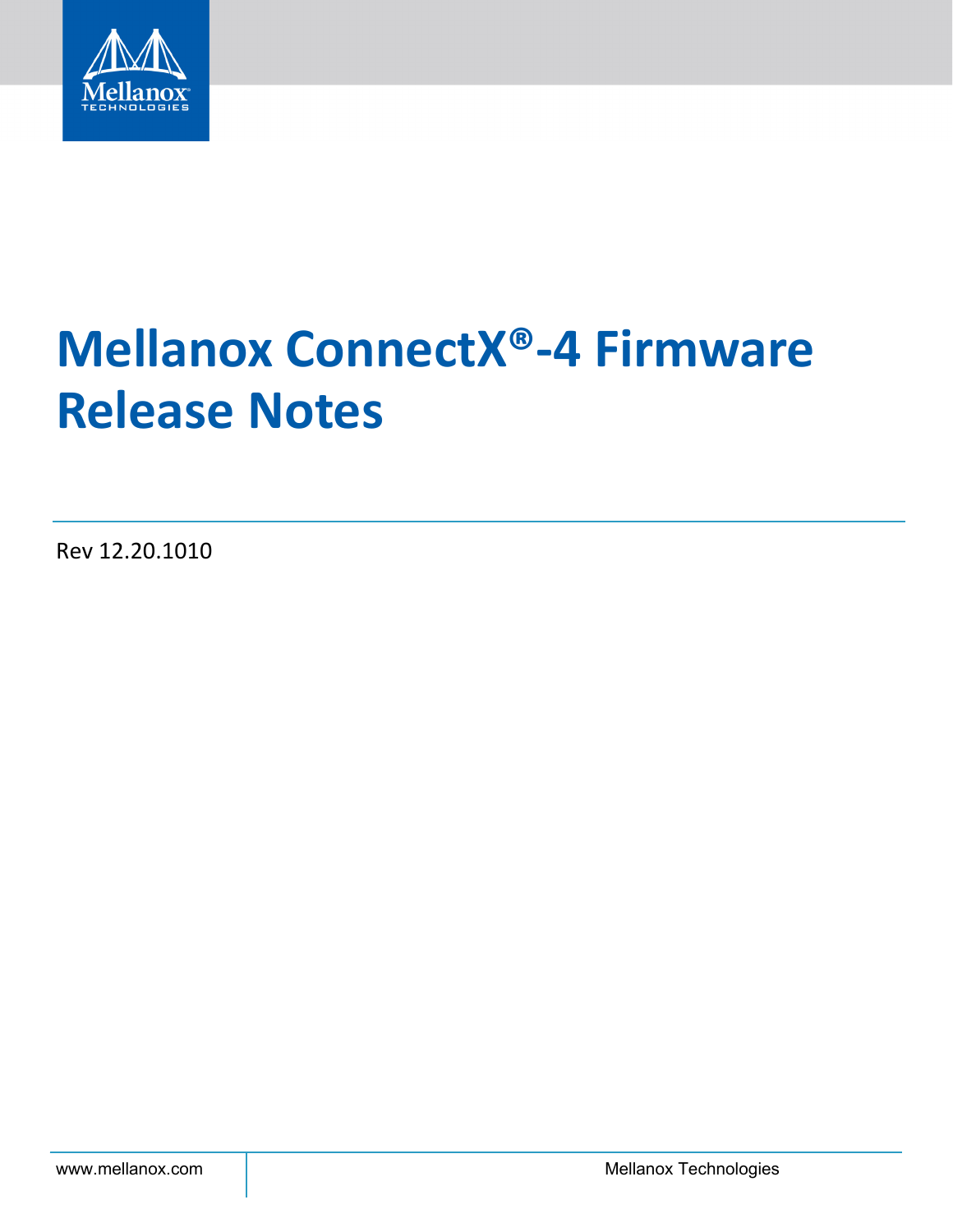

#### NOTE:

THIS HARDWARE, SOFTWARE OR TEST SUITE PRODUCT ("PRODUCT(S)") AND ITS RELATED DOCUMENTATION ARE PROVIDED BY MELLANOX TECHNOLOGIES "ASIS" WITH ALL FAULTS OF ANY KIND AND SOLELY FOR THE PURPOSE OF AIDING THE CUSTOMER IN TESTING APPLICATIONS THAT USE THE PRODUCTS IN DESIGNATED SOLUTIONS. THE CUSTOMER'S MANUFACTURING TEST ENVIRONMENT HAS NOT MET THE STANDARDS SET BY MELLANOX TECHNOLOGIES TO FULLY QUALIFY THE PRODUCT(S) AND/OR THE SYSTEM USING IT. THEREFORE, MELLANOX TECHNOLOGIES CANNOT AND DOES NOT GUARANTEE OR WARRANT THAT THE PRODUCTS WILL OPERATE WITH THE HIGHEST QUALITY. ANY EXPRESS OR IMPLIED WARRANTIES, INCLUDING, BUT NOT LIMITED TO, THE IMPLIED WARRANTIES OF MERCHANTABILITY, FITNESS FOR A PARTICULAR PURPOSE AND NONINFRINGEMENT ARE DISCLAIMED. IN NO EVENT SHALL MELLANOX BE LIABLE TO CUSTOMER OR ANY THIRD PARTIES FOR ANY DIRECT, INDIRECT, SPECIAL, EXEMPLARY, OR CONSEQUENTIAL DAMAGES OF ANY KIND (INCLUDING, BUT NOT LIMITED TO, PAYMENT FOR PROCUREMENT OF SUBSTITUTE GOODS OR SERVICES; LOSS OF USE, DATA, OR PROFITS; OR BUSINESS INTERRUPTION) HOWEVER CAUSED AND ON ANY THEORY OF LIABILITY, WHETHER IN CONTRACT, STRICT LIABILITY, OR TORT (INCLUDING NEGLIGENCE OR OTHERWISE) ARISING IN ANY WAY FROM THE USE OF THE PRODUCT(S) AND RELATED DOCUMENTATION EVEN IF ADVISED OF THE POSSIBILITY OF SUCH DAMAGE.



Mellanox Technologies 350 Oakmead Parkway Suite 100 Sunnyvale , CA 94085 U.S.A. www.mellanox.com Tel: (408) 970-3400 Fax: (408) 970-3403

© Copyright 2017. Mellanox Technologies Ltd . All Rights Reserved .

Mellanox®, Mellanox logo, Accelio®, BridgeX®, CloudX logo, CompustorX® , Connect-IB®, ConnectX® , CoolBox®, CORE-Direct® , EZchip®, EZchip logo, EZappliance®, EZdesign®, EZdriver®, EZsystem®, GPUDirect®, InfiniHost®, InfiniBridge®, InfiniScale®, Kotura®, Kotura logo, Mellanox CloudRack® , Mellanox CloudXMellanox®, Mellanox Federal Systems® , Mellanox HostDirect®, Mellanox Multi-Host®, Mellanox Open Ethernet®, Mellanox OpenCloud® , Mellanox OpenCloud Logo® , Mellanox PeerDirect®, Mellanox ScalableHPC® , Mellanox StorageX® , Mellanox TuneX® , Mellanox Connect Accelerate Outperform logo , Mellanox Virtual Modular Switch®, MetroDX®, MetroX®, MLNX-OS®, NP-1c®, NP-2®, NP-3®, NPS®, Open Ethernet logo , PhyX®, PlatformX®, PSIPHY®, SiPhy®, StoreX®, SwitchX®, Tilera®, Tilera logo, TestX®, TuneX®, The Generation of Open Ethernet logo , UFM®, Unbreakable Link® , Virtual Protocol Interconnect® , Voltaire® and Voltaire logo are registered trademarks of Mellanox Technologies , Ltd.

All other trademarks are property of their respective owners .

For the most updated list of Mellanox trademarks, visit http://www.mellanox.com/page/trademarks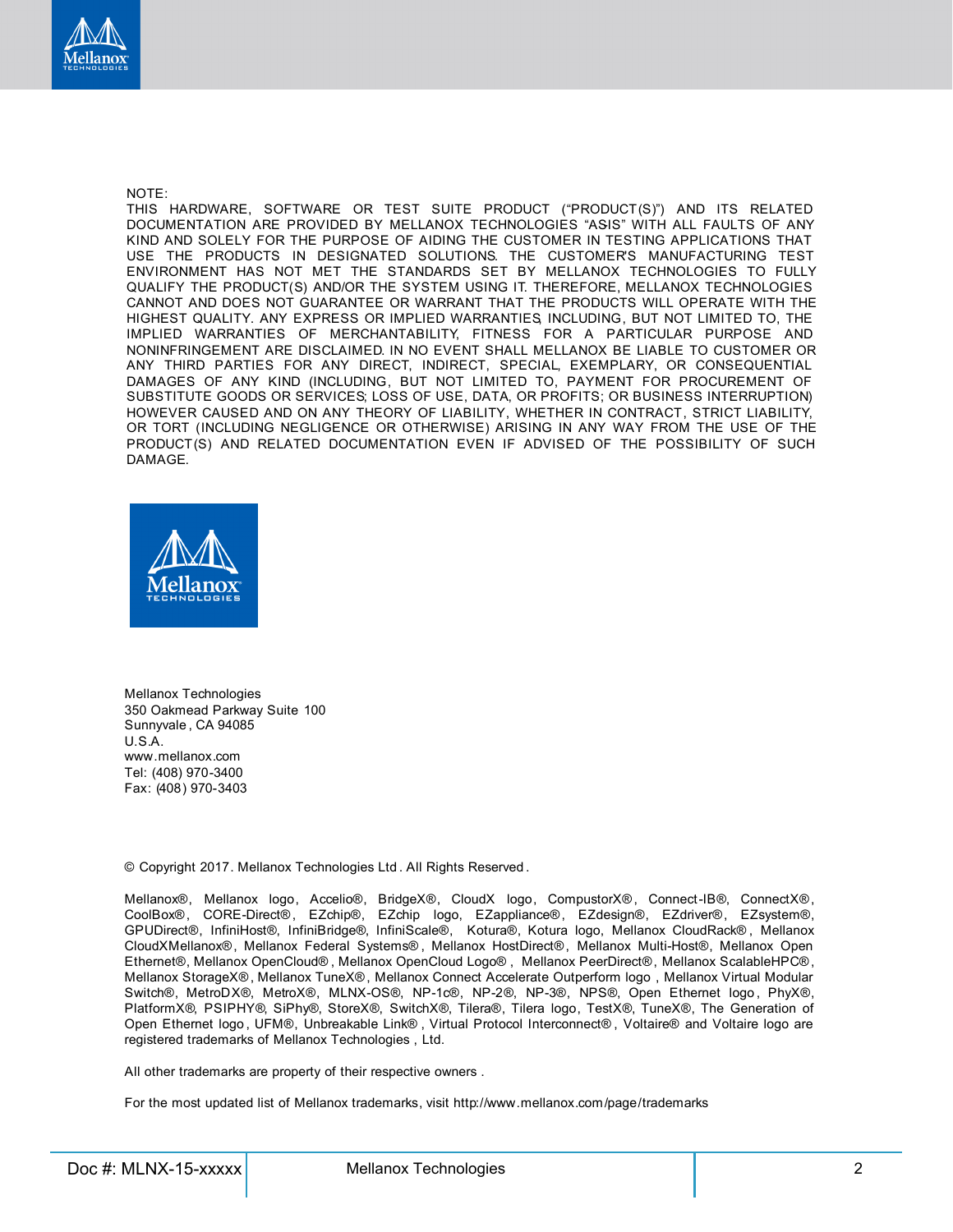

# **Table of Contents**

|  | 1.1 |                                                          |  |
|--|-----|----------------------------------------------------------|--|
|  | 1.2 |                                                          |  |
|  |     |                                                          |  |
|  |     |                                                          |  |
|  |     |                                                          |  |
|  |     | 1.2.4 Validated and Supported QDR/FDR10 Cables  11       |  |
|  |     | 1.2.5 Validated and Supported 50Gbs Cables  12           |  |
|  |     | 1.2.6 Validated and Supported FDR Cables  12             |  |
|  |     | 1.2.7 Validated and Supported EDR/100GB/s Cables  13     |  |
|  | 1.3 |                                                          |  |
|  |     |                                                          |  |
|  |     |                                                          |  |
|  |     |                                                          |  |
|  |     |                                                          |  |
|  | 1.4 | Tools, Switch Firmware and Driver Software 17            |  |
|  | 1.5 |                                                          |  |
|  | 1.6 |                                                          |  |
|  |     | Chapter 2 Changes and New Features in Rev 12.20.1010  19 |  |
|  |     |                                                          |  |
|  |     |                                                          |  |
|  |     | Chapter 5 Firmware Changes and New Feature History 35    |  |
|  |     |                                                          |  |
|  | 6.1 |                                                          |  |
|  | 6.2 |                                                          |  |
|  |     | Chapter 7 Unsupported Features and Commands 53           |  |
|  | 7.1 |                                                          |  |
|  | 7.2 |                                                          |  |
|  |     | Chapter 8 Supported Non-Volatile Configurations54        |  |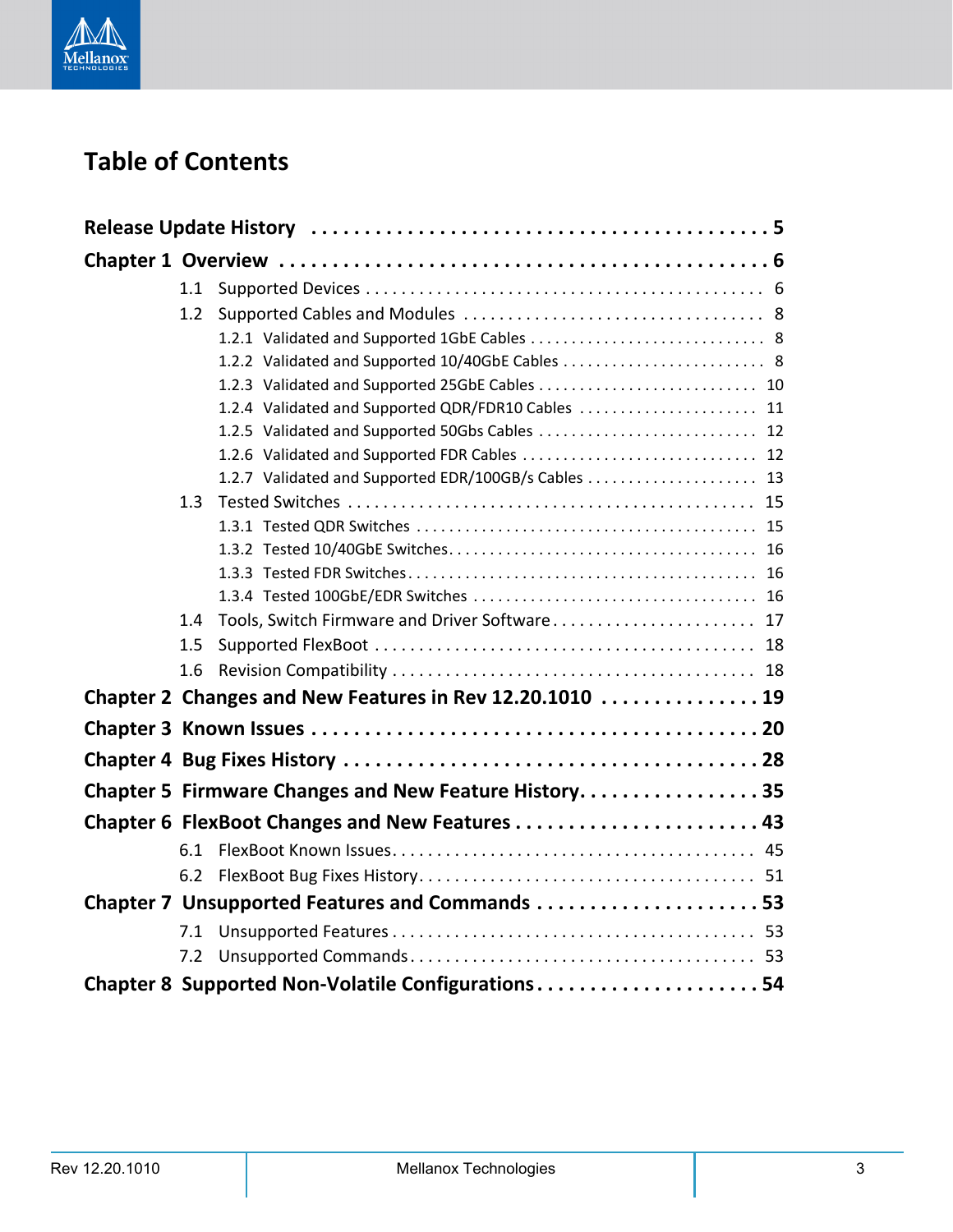

# **List of Tables**

| Table 1:  |                                               |
|-----------|-----------------------------------------------|
| Table 2:  |                                               |
| Table 3:  |                                               |
| Table 4:  |                                               |
| Table 5:  |                                               |
| Table 6:  | Validated and Supported QDR/FDR10 Cables11    |
| Table 7:  |                                               |
| Table 8:  |                                               |
| Table 9:  | Validated and Supported EDR/100GB/s Cables 13 |
| Table 10: |                                               |
| Table 11: |                                               |
| Table 12: |                                               |
| Table 13: |                                               |
| Table 14: | Tools, Switch Firmware and Driver Software 17 |
| Table 15: |                                               |
| Table 16: |                                               |
| Table 17: |                                               |
| Table 18: |                                               |
| Table 19: | Firmware Changes and New Feature History 35   |
| Table 20: |                                               |
| Table 21: |                                               |
| Table 22: |                                               |
| Table 23: |                                               |
| Table 24: |                                               |
|           |                                               |
|           |                                               |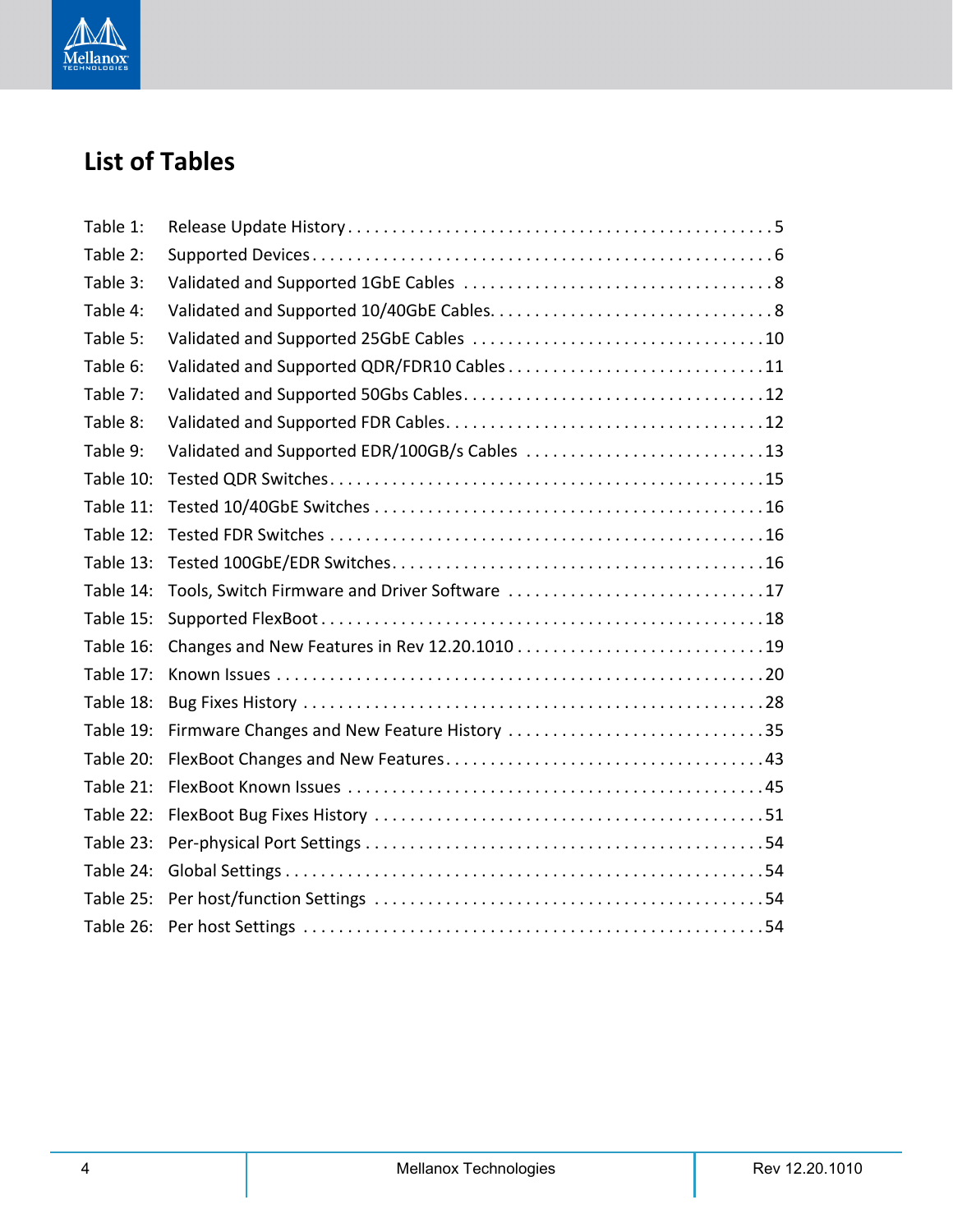

# <span id="page-4-0"></span>**Release Update History**

### <span id="page-4-1"></span>*Table 1 - Release Update History*

| <b>Release</b> | Date            | <b>Description</b>                                                                                                                                                               |
|----------------|-----------------|----------------------------------------------------------------------------------------------------------------------------------------------------------------------------------|
| Rev 12.20.1010 | August 24, 2017 | Updated section Section 4, "Bug Fixes History",<br>on page 28: Removed old Bug Fixes and added refer-<br>ence to the ConnectX4-Firmware Archived Bug Fix-<br>$es$ v1.0.pdf file. |
|                | August 14, 2017 | Updated section Section 4, "Bug Fixes History",<br>on page 28: added issue #1086254                                                                                              |
|                | July 30, 2017   | Updated section Section 4, "Bug Fixes History",<br>on page 28: added issue #1060650                                                                                              |
|                | July 17, 2017   | Updated the following sections:                                                                                                                                                  |
|                |                 | Section 2, "Changes and New Features in Rev<br>12.20.1010", on page 19<br>Table 1.2.7, "Validated and Supported EDR/<br>$\bullet$<br>100GB/s Cables," on page 13                 |
|                | July 03, 2017   | Initial version of this firmware release.                                                                                                                                        |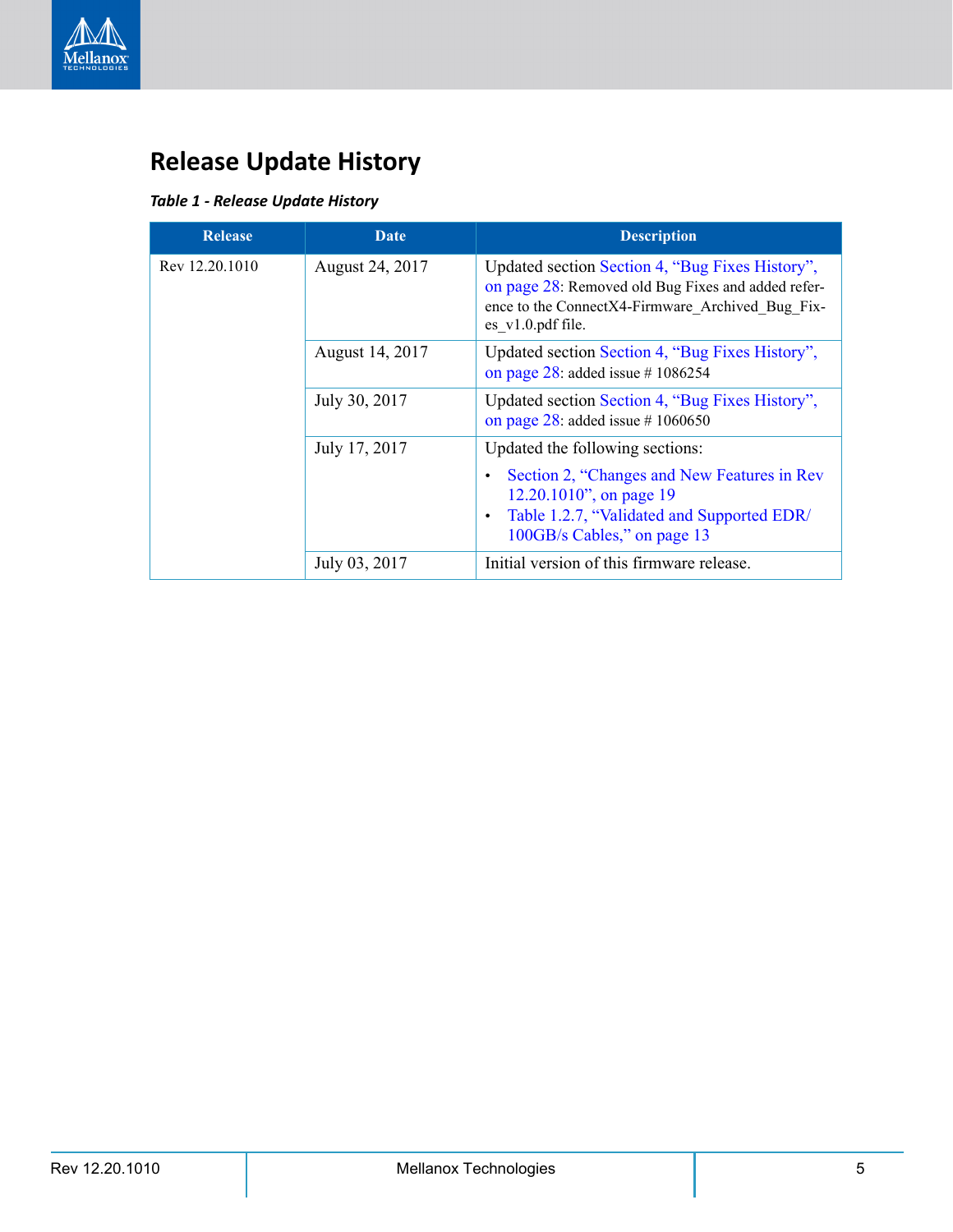

# <span id="page-5-0"></span>**1 Overview**

These are the release notes for the ConnectX®-4 adapters firmware Rev 12.20.1010. This firmware supports the following protocols:

- InfiniBand SDR, QDR, FDR10, FDR, EDR
- Ethernet  $1$ GigE,  $10$ GigE,  $25$ GigE,  $40$ GigE,  $50$ GigE,  $56$ GigE<sup>1</sup> and  $100$ GigE
- PCI Express 3.0, supporting backwards compatibility for v2.0 and v1.1

### <span id="page-5-2"></span><span id="page-5-1"></span>**1.1 Supported Devices**

This firmware supports the devices and protocols listed in [Table](#page-5-2) 2 *Table 2 - Supported Devices (Sheet 1 of 2)*

| <b>Device Part Number</b> | <b>PSID</b>   | <b>Device Name</b>                                                                                                  | <b>Compiled</b><br>with<br><b>FlexBoot</b> | <b>Compiled</b><br>with<br>UEFI <sup>a</sup> |
|---------------------------|---------------|---------------------------------------------------------------------------------------------------------------------|--------------------------------------------|----------------------------------------------|
| MCX413A-BCAT              | MT 2120110027 | ConnectX®-4 EN network interface<br>card, 40GbE single-port QSFP28,<br>PCIe3.0 x8, tall bracket, ROHS R6            | Yes                                        | N <sub>0</sub>                               |
| MCX413A-GCAT              | MT_2600110035 | Connect $X \otimes -4$ EN network interface<br>card, 50GbE single-port QSFP28,<br>PCIe3.0 x8, tall bracket, ROHS R6 | Yes                                        | N <sub>0</sub>                               |
| MCX414A-BCAT              | MT 2130110027 | $ConnectX@-4 EN$ network interface<br>card, 40GbE dual-port QSFP28,<br>PCIe3.0 x8, tall bracket, ROHS R6            | Yes                                        | N <sub>0</sub>                               |
| MCX414A-GCAT              | MT 2610110035 | ConnectX®-4 EN network interface<br>card, 50GbE single-port QSFP28,<br>PCIe3.0 x8, tall bracket, ROHS R6            | Yes                                        | N <sub>0</sub>                               |
| MCX415A-BCAT              | MT 2120111027 | ConnectX®-4 EN network interface<br>card, 40GbE single-port QSFP28,<br>PCIe3.0 x16, tall bracket, ROHS R6           | Yes                                        | N <sub>0</sub>                               |
| MCX415A-CCAT              | MT 2140110033 | ConnectX®-4 EN network interface<br>card, 100GbE single-port QSFP28,<br>PCIe3.0 x16, tall bracket, ROHS R6          | Yes                                        | N <sub>0</sub>                               |
| MCX415A-GCAT              | MT 2120110035 | ConnectX®-4 EN network interface<br>card; 50GbE single-port QSFP28;<br>PCIe3.0 x16; ROHS R6                         | Yes                                        | No                                           |
| MCX416A-BCAT              | MT 2130111027 | Connect $X \otimes -4$ EN network interface<br>card, 40GbE dual-port QSFP28,<br>PCIe3.0 x16, tall bracket, ROHS R6  | Yes                                        | No                                           |

<sup>1. 56</sup> GbE is a Mellanox propriety link speed and can be achieved while connecting a Mellanox adapter cards to Mellanox SX10XX switch series or connecting a Mellanox adapter card to another Mellanox adapter card.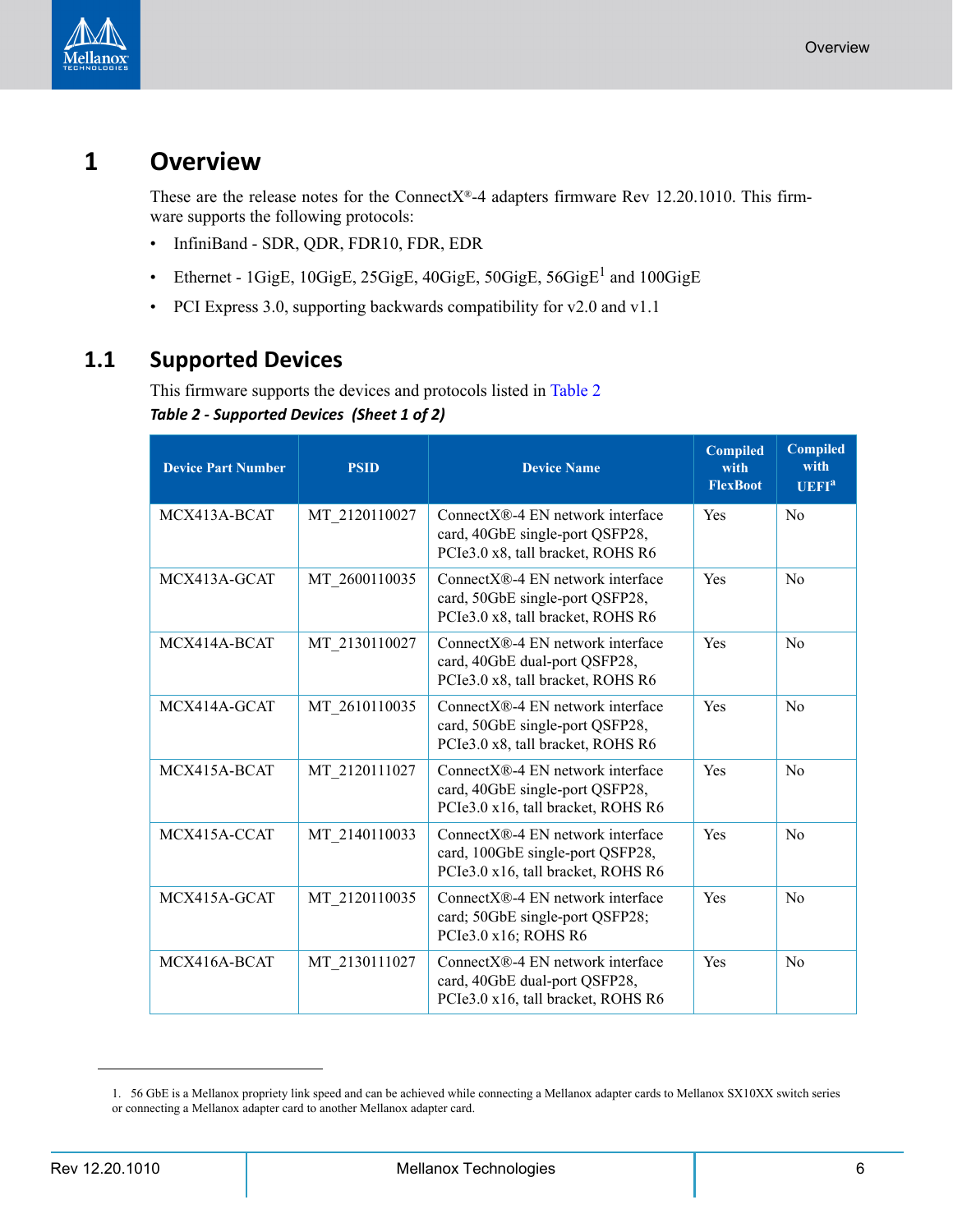

| <b>Device Part Number</b> | <b>PSID</b>   | <b>Device Name</b>                                                                                                                        | <b>Compiled</b><br>with<br><b>FlexBoot</b> | <b>Compiled</b><br>with<br><b>UEFI</b> <sup>a</sup> |
|---------------------------|---------------|-------------------------------------------------------------------------------------------------------------------------------------------|--------------------------------------------|-----------------------------------------------------|
| MCX416A-CCAT              | MT_2150110033 | ConnectX®-4 EN network interface<br>card, 100GbE dual-port QSFP28,<br>PCIe3.0 x16, tall bracket, ROHS R                                   | Yes                                        | N <sub>0</sub>                                      |
| MCX416A-GCAT              | MT 2130110035 | ConnectX®-4 EN network interface<br>card; 50GbE dual-port QSFP28;<br>PCIe3.0 x16; ROHS R6                                                 | Yes                                        | N <sub>0</sub>                                      |
| MCX445B-CCAN              | MT 0000000016 | ConnectX®-4 EN network interface<br>card for OCP, 100GbE single-port<br>QSFP28, PCIe3.0 x16, no bracket,<br>ROHS <sub>R6</sub>            | Yes                                        | N <sub>o</sub>                                      |
| MCX445B-ECAN              | MT 0000000018 | ConnectX®-4 VPI network interface<br>card for OCP, EDR IB (100Gb/s) and<br>100GbE single-port QSFP28, PCIe3.0<br>x16, no bracket, ROHS R6 | Yes                                        | N <sub>0</sub>                                      |
| MCX556A-ECAT              | MT 0000000008 | ConnectX®-5 VPI adapter card, EDR<br>IB (100Gb/s) and 100GbE, dual-port<br>QSFP28, PCIe3.0 x16, tall bracket,<br><b>ROHS R6</b>           | N <sub>0</sub>                             | N <sub>o</sub>                                      |
| MCX453A-FCAT              | MT 2160110021 | ConnectX®-4 VPI adapter card, FDR<br>IB 40GbE, single-port QSFP28,<br>PCIe3.0 x8, tall bracket, ROHS R6                                   | Yes                                        | N <sub>0</sub>                                      |
| MCX454A-FCAT              | MT 2170110021 | ConnectX®-4 VPI adapter card, FDR<br>IB and 40GbE, dual-port QSFP28,<br>PCIe3.0 x8, tall bracket, ROHS R6                                 | Yes                                        | N <sub>o</sub>                                      |
| MCX455A-ECAT              | MT 2180110032 | ConnectX®-4 VPI adapter card, EDR<br>IB (100Gb/s) and 100GbE, single-port<br>QSFP28, PCIe3.0 x16, tall bracket,<br>ROHS <sub>R6</sub>     | Yes                                        | N <sub>0</sub>                                      |
| MCX455A-FCAT              | MT 2160111021 | ConnectX®-4 VPI adapter card, FDR<br>IB and 40GbE, single-port QSFP28,<br>PCIe3.0 x16, tall bracket, ROHS R6                              | Yes                                        | N <sub>o</sub>                                      |
| MCX456A-FCAT              | MT 2170111021 | ConnectX®-4 VPI adapter card, FDR<br>IB and 40GbE, dual-port QSFP28,<br>PCIe3.0 x16, tall bracket, ROHS R6                                | Yes                                        | N <sub>0</sub>                                      |
| MCX456A-ECAT              | MT 2190110032 | ConnectX®-4 VPI adapter card, EDR<br>IB (100Gb/s) and 100GbE, dual-port<br>QSFP28, PCIe3.0 x16, tall bracket,<br><b>ROHS R6</b>           | Yes                                        | No                                                  |

a. If you need to compile your adapter card with an UEFI expansion ROM, please contact Mellanox Support (support@mellanox.com)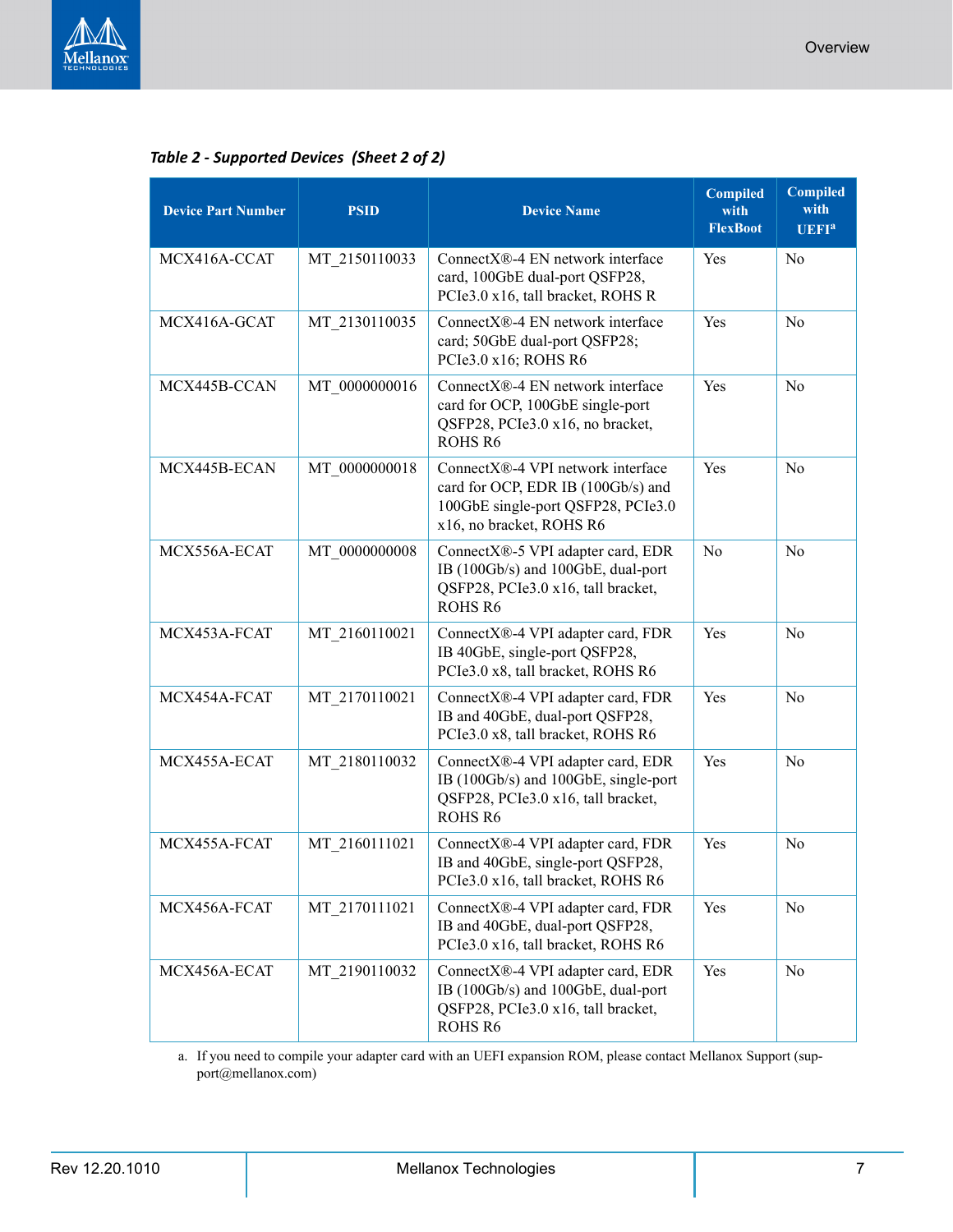

# <span id="page-7-0"></span>**1.2 Supported Cables and Modules**

Please refer to the LinkX™ Cables and Transceivers web page [\(http://www.mellanox.com/products/interconnect/cables-configurator.php](http://www.mellanox.com/products/interconnect/cables-configurator.php)) for the list of supported cables.

### <span id="page-7-3"></span><span id="page-7-1"></span>**1.2.1 Validated and Supported 1GbE Cables**

### *Table 3 - Validated and Supported 1GbE Cables*

| <b>Speed</b> | Cable OPN $#$ | <b>Description</b>                 |
|--------------|---------------|------------------------------------|
| $1$ GB/S     | MC3208011-SX  | Mellanox Optical module, SX, 850nm |
| 1GB/S        | MC3208411-T   | Mellanox ptical module, Base-T     |

### <span id="page-7-4"></span><span id="page-7-2"></span>**1.2.2 Validated and Supported 10/40GbE Cables**

### *Table 4 - Validated and Supported 10/40GbE Cables*

| <b>Speed</b> | Cable OPN #    | <b>Description</b>                                                                 |
|--------------|----------------|------------------------------------------------------------------------------------|
| 10GB/S       | CAB-SFP-SFP-1M | Arista 10GBASE-CR SFP+ Cable 1 Meter                                               |
| 10GB/S       | CAB-SFP-SFP-3M | Arista 10GBASE-CR SFP+ Cable 3 Meter                                               |
| 10GB/S       | CAB-SFP-SFP-5M | Arista 10GBASE-CR SFP+ Cable 5 Meter                                               |
| <b>NA</b>    | MAM1Q00A-QSA   | Mellanox <sup>®</sup> cable module, ETH 10GbE, 40Gb/s to 10Gb/s, QSFP<br>to $SFP+$ |
| <b>NA</b>    | MAM1Q00A-QSA28 | Mellanox® cable module, ETH 25GbE, 100Gb/s to 25Gb/s,<br>QSFP28 to SFP28           |
| 40GB/S       | MC2210126-004  | Mellanox® Passive Copper Cable, ETH 40GbE, 40Gb/s, QSFP,<br>4m                     |
| 40GB/S       | MC2210126-005  | Mellanox® Passive Copper Cable, ETH 40GbE, 40Gb/s, QSFP,<br>5m                     |
| 40GB/S       | MC2210128-003  | Mellanox Passive Copper Cable ETH 40GBE 40GB/S QSFP 3M                             |
| 40GB/S       | MC2210130-001  | Mellanox Passive Copper Cable ETH 40GBE 40GB/S QSFP 1M                             |
| 40GB/S       | MC2210130-002  | Mellanox Passive Copper Cable ETH 40GBE 40GB/S QSFP 2M                             |
| 40GB/S       | MC2210130-00A  | Mellanox® Passive Copper Cable, ETH 40GbE, 40Gb/s, QSFP,<br>0.5 <sub>m</sub>       |
| 40GB/S       | MC2210130-00B  | Mellanox® Passive Copper Cable, ETH 40GbE, 40Gb/s, QSFP,<br>0.75m                  |
| 40GB/S       | MC2210310-XXX  | Mellanox Active Fiber Cable ETH 40GBE 40GB/S QSFP from<br>3M up to 100M            |
| 40GB/S       | MC2210411-SR4L | Mellanox Optical Module 40GB/S QSFP MPO 850NM UP TO<br>30M                         |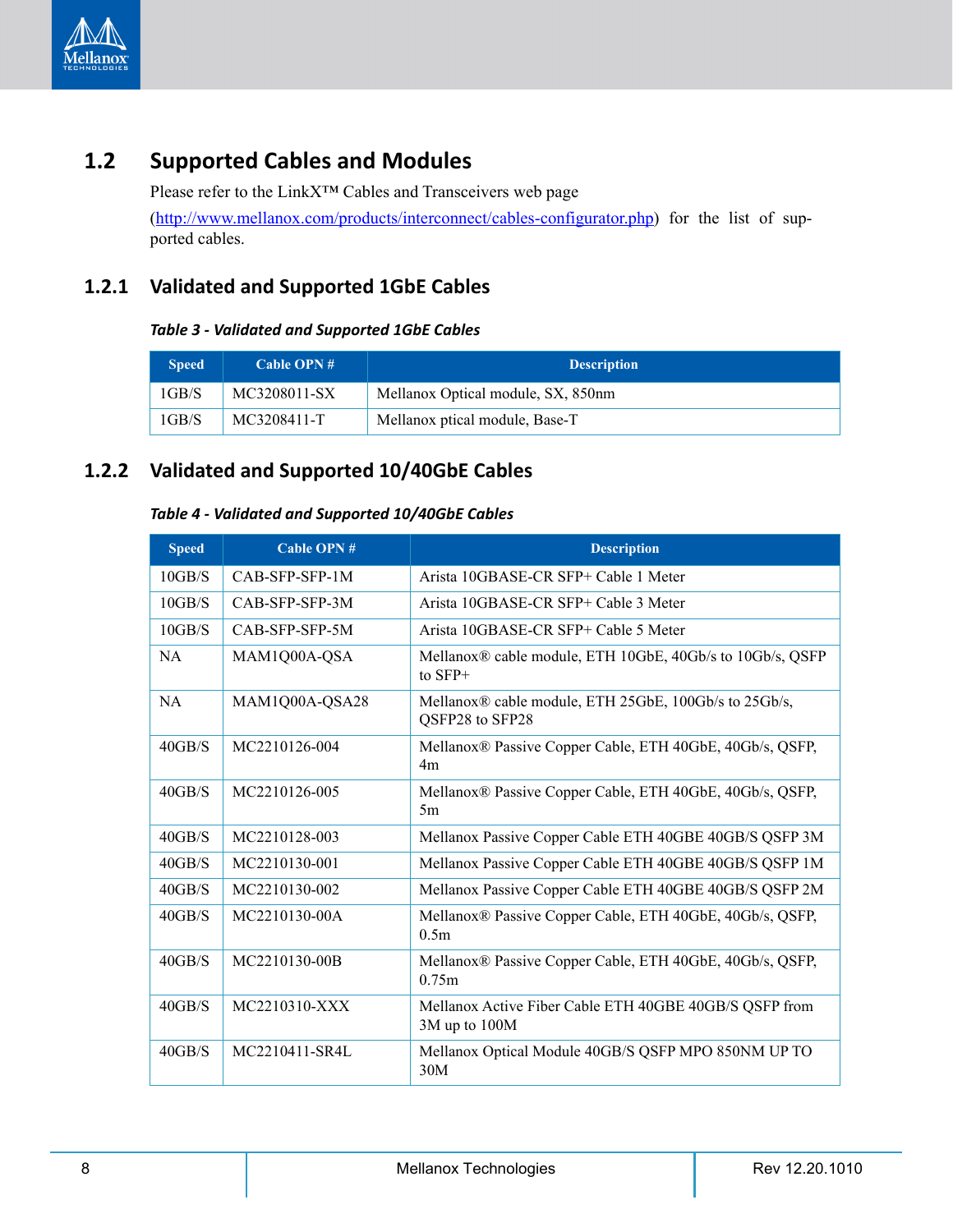

| 40GB/S   | MC2210511-LR4 | Mellanox® optical module, IB FDR10, 40Gb/s, QSFP, LC-LC,<br>1310nm, LR4 up to 10km |
|----------|---------------|------------------------------------------------------------------------------------|
| 10GB/S   | MC2309124-004 | Mellanox Passive Copper Cable ETH 10GBE 10GB/S QSFP TO<br>$SFP+4M$                 |
| 10GB/S   | MC2309124-005 | Mellanox Passive Copper Cable ETH 10GBE 10GB/S QSFP TO<br>$SFP+5M$                 |
| 10GB/S   | MC2309130-001 | Mellanox Passive Copper Cable ETH 10GBE 10GB/S QSFP TO<br>$SFP+1M$                 |
| 10GB/S   | MC2309130-002 | Mellanox Passive Copper Cable ETH 10GBE 10GB/S QSFP TO<br>$SFP+2M$                 |
| 10GB/S   | MC2309130-003 | Mellanox Passive Copper Cable ETH 10GBE 10GB/S QSFP TO<br>$SFP+3M$                 |
| 10GB/S   | MC2309130-00A | Mellanox Passive Copper Cable ETH 10GBE 10GB/S QSFP TO<br>$SFP+0.5M$               |
| 10GB/S   | MC2609125-004 | Mellanox Passive Copper Hybrid Cable ETH 40GBE TO<br>4X10GBE QSFP TO 4X SFP+4M     |
| 10GB/S   | MC2609125-005 | Mellanox Passive Copper Hybrid Cable ETH 40GBE TO<br>4X10GBE QSFP TO 4X SFP+5M     |
| 10GB/S   | MC2609130-001 | Mellanox Passive Copper Hybrid Cable ETH 40GBE TO<br>4X10GBE QSFP TO 4X SFP+1M     |
| 10GB/S   | MC2609130-002 | Mellanox Passive Copper Hybrid Cable ETH 40GBE TO<br>4X10GBE QSFP TO 4X SFP+2M     |
| 10GB/S   | MC2609130-003 | Mellanox Passive Copper Hybrid Cable ETH 40GBE TO<br>4X10GBE QSFP TO 4X SFP+3M     |
| 10GB/S   | MC2609130-0A1 | Mellanox Passive Copper Hybrid Cable ETH 40GBE TO<br>4X10GBE QSFP TO 4X SFP+ 1.5M  |
| 10GB/S   | MC3309124-004 | Mellanox Passive Copper Cable ETH 10GBE 10GB/S SFP+ 4M                             |
| 10GB/S   | MC3309124-005 | Mellanox Passive Copper Cable ETH 10GBE 10GB/S SFP+ 5M                             |
| 10GB/S   | MC3309124-006 | Mellanox® Passive Copper Cable, ETH 10GbE, 10Gb/s, SFP+,<br>6m                     |
| $10GB/S$ | MC3309124-007 | Mellanox® Passive Copper Cable, ETH 10GbE, 10Gb/s, SFP+,<br>7 <sub>m</sub>         |
| 10GB/S   | MC3309130-001 | Mellanox Passive Copper Cable ETH 10GBE 10GB/S SFP+ 1M                             |
| 10GB/S   | MC3309130-002 | Mellanox Passive Copper Cable ETH 10GBE 10GB/S SFP+ 2M                             |
| 10GB/S   | MC3309130-003 | Mellanox Passive Copper Cable ETH 10GBE 10GB/S SFP+ 3M                             |
| 10GB/S   | MC3309130-00A | Mellanox Passive Copper Cable ETH 10GBE 10GB/S SFP+ 0.5M                           |
| 10GB/S   | MC3309130-0A1 | Mellanox Passive Copper Cable ETH 10GBE 10GB/S SFP+ 1.5M                           |
| 10GB/S   | MC3309130-0A2 | Mellanox Passive Copper Cable ETH 10GBE 10GB/S SFP+ 2.5M                           |

*Table 4 - Validated and Supported 10/40GbE Cables*

**Speed Cable OPN # Description**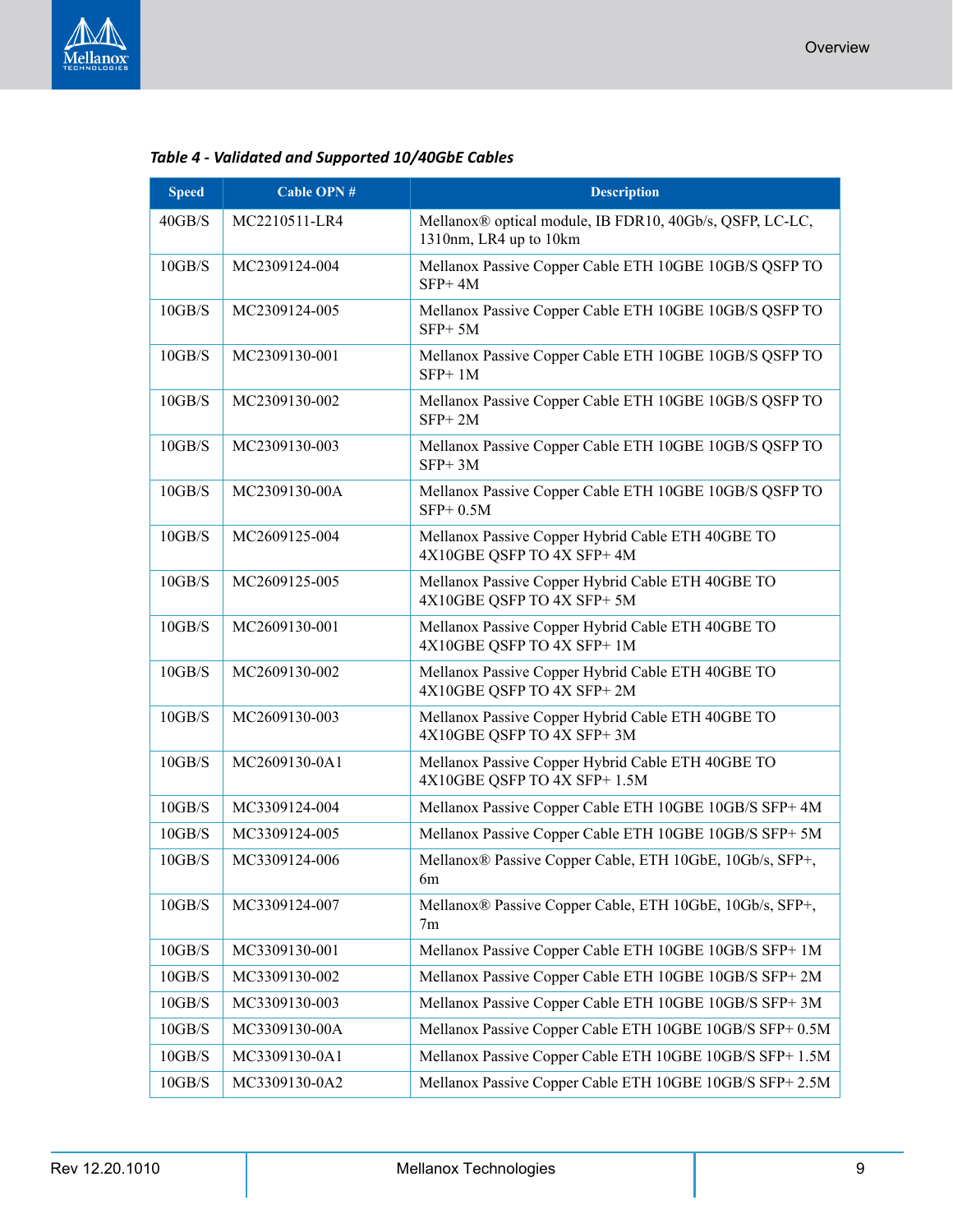

| <b>Speed</b> | <b>Cable OPN#</b> | <b>Description</b>                                                                          |
|--------------|-------------------|---------------------------------------------------------------------------------------------|
| 10GB/S       | MFM1T02A-LR-F     | Mellanox Optical Module ETH 10GBE 10GB/S SFP+ LC-LC<br>1310NM LR UP TO 10KM                 |
| 10GB/S       | MFM1T02A-SR-F     | Mellanox Optical Module ETH 10GBE 10GB/S SFP+ LC-LC<br>850NM SR UP TO 300M                  |
| 40GB/S       | QSFP-40G-SR-BD    | Cisco 40GBASE-SR-BiDi, duplex MMF                                                           |
| 40GB/S       | QSFP-40G-SR4      | Cisco 40GBASE-SR4, 4 lanes, 850 nm MMF                                                      |
| 40GB/S       | QSFP-H40G-ACU10M  | Cisco 40GBASE-CR4 QSFP direct-attach copper cable, 10-meter,<br>active                      |
| 40GB/S       | QSFP-H40G-AOC10M  | Cisco 40GBase-AOC QSFP direct-attach Active Optical Cable,<br>10-meter                      |
| 40GB/S       | QSFP-H40G-CU1M    | Cisco 40GBASE-CR4 QSFP direct-attach copper cable, 1-meter,<br>passive                      |
| 40GB/S       | QSFP-H40G-CU3M    | Cisco 40GBASE-CR4 QSFP direct-attach copper cable, 3-meter,<br>passive                      |
| 40GB/S       | QSFP-H40G-CU5M    | Cisco 40GBASE-CR4 QSFP direct-attach copper cable, 5-meter,<br>passive                      |
| 10GB/S       | $SFP-10G-SR$      | Cisco 10GBASE-SR SFP+ transceiver module for MMF, 850-nm<br>wavelength, LC duplex connector |
| 10GB/S       | SFP-H10GB-CU1M    | Cisco 1-m 10G SFP+ Twinax cable assembly, passive                                           |
| 10GB/S       | SFP-H10GB-CU3M    | Cisco 3-m 10G SFP+ Twinax cable assembly, passive                                           |
| 10GB/S       | SFP-H10GB-CU5M    | Cisco 5-m 10G SFP+ Twinax cable assembly, passive                                           |

*Table 4 - Validated and Supported 10/40GbE Cables*

### <span id="page-9-0"></span>**1.2.3 Validated and Supported 25GbE Cables**



The 25GbE cables can be supported in ConnectX-4 adapter cards only when connected to the MAM1Q00A-QSA28 module.

#### <span id="page-9-1"></span>*Table 5 - Validated and Supported 25GbE Cables*

| <b>Speed</b> | Cable OPN $#$    | <b>Description</b>                                                            |
|--------------|------------------|-------------------------------------------------------------------------------|
| 25GB/S       | MCP2M00-A001     | Mellanox <sup>®</sup> Passive Copper cable, ETH, up to 25Gb/s, SFP28, 1m      |
| 25GB/S       | MCP2M00-A002     | Mellanox® Passive Copper cable, ETH, up to 25Gb/s, SFP28, 2m                  |
| 25GB/S       | MCP2M00-A003     | Mellanox® Passive Copper cable, ETH, up to 25Gb/s, SFP28, 3m                  |
| 25GB/S       | $MCP2M00-A003AP$ | Mellanox® Passive Copper cable, ETH, up to 25Gb/s, SFP28,<br>3m, 26AWG        |
| 25GB/S       | $MCP2M00-A00A$   | Mellanox <sup>®</sup> Passive Copper cable, ETH, up to 25Gb/s, SFP28,<br>0.5m |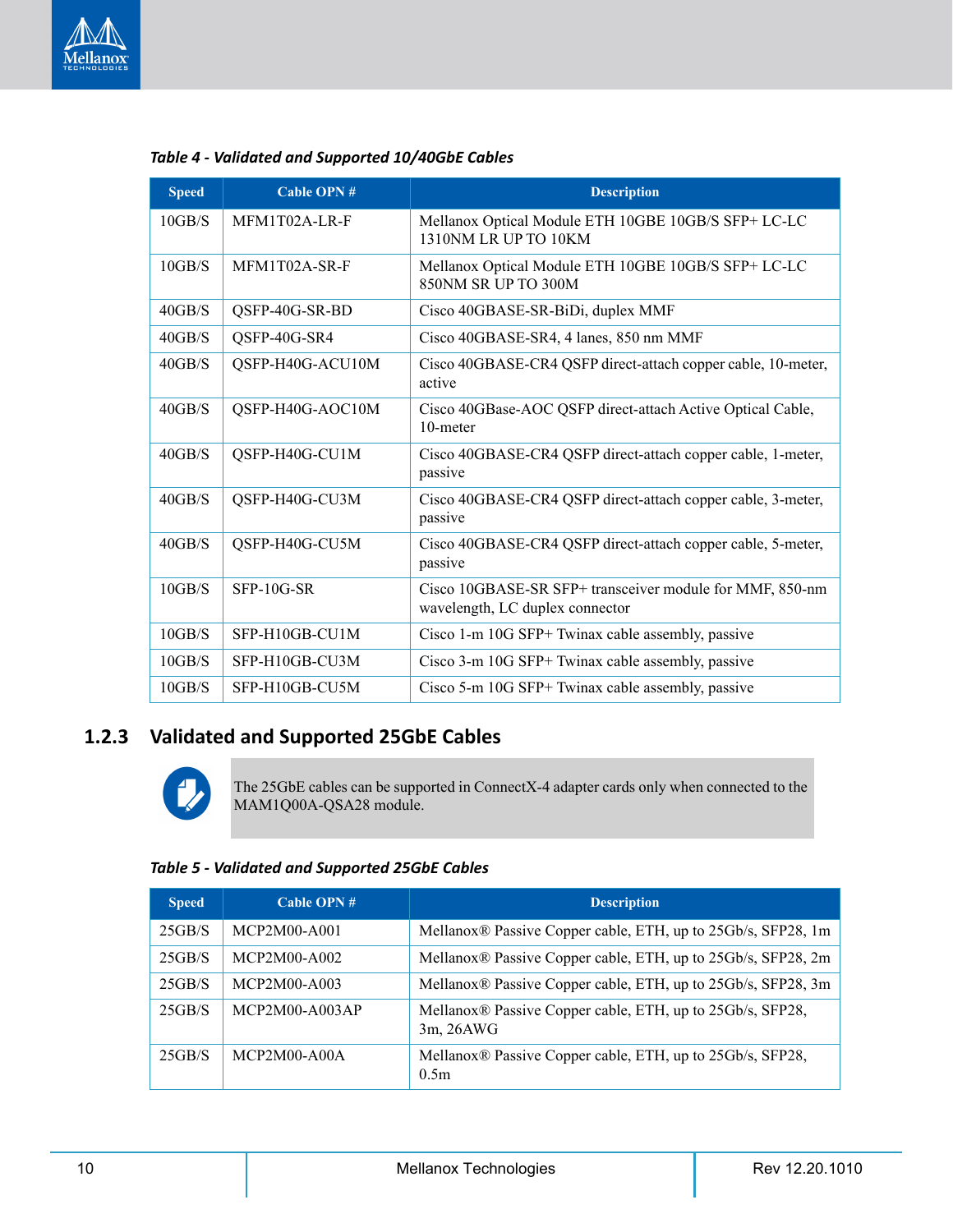

| <b>Speed</b> | <b>Cable OPN#</b>                                                                   | <b>Description</b>                                                                           |  |
|--------------|-------------------------------------------------------------------------------------|----------------------------------------------------------------------------------------------|--|
| 25GB/S       | MCP2M00-A01A                                                                        | Mellanox® Passive Copper cable, ETH, up to 25Gb/s, SFP28,<br>1.5m                            |  |
| 25GB/S       | Mellanox® Passive Copper cable, ETH, up to 25Gb/s, SFP28,<br>$MCP2M00-A01A$<br>1.5m |                                                                                              |  |
| 25GB/S       | MCP2M00-A02A                                                                        | Mellanox® Passive Copper cable, ETH, up to 25Gb/s, SFP28,<br>2.5m                            |  |
| 25GB/S       | MCP7F00-A001                                                                        | Mellanox Passive Copper Hybrid Cable ETH 100GBE TO<br>4X25GBS QSFP28 TO 4XSFP28 1M           |  |
| 25GB/S       | <b>MCP7F00-A002</b>                                                                 | Mellanox Passive Copper Hybrid Cable ETH 100GBE TO<br>4X25GBS QSFP28 TO 4XSFP28 2M           |  |
| 25GB/S       | MCP7F00-A003                                                                        | Mellanox Passive Copper Hybrid Cable ETH 100GBE TO<br>4X25GBS QSFP28 TO 4XSFP28 3M           |  |
| 25GB/S       | MCP7F00-A003-AM                                                                     | Mellanox® passive copper hybrid cable, ETH 100GbE to<br>4x25GbE, QSFP28 to 4xSFP28, 3M 30AWG |  |
| 25GB/S       | <b>MCP7F00-A005AM</b>                                                               | Mellanox Passive Copper Hybrid Cable ETH 100GBE TO<br>4X25GBS QSFP28 to 4XSFP28 5M           |  |
| 25GB/S       | MCP7F00-A01A                                                                        | Mellanox Passive Copper Hybrid Cable ETH 100GBE TO<br>4X25GBS QSFP28 to 4XSFP28 1.5M         |  |
| 25GB/S       | MCP7F00-A02A                                                                        | Mellanox Passive Copper Hybrid Cable ETH 100GBE TO<br>4X25GBS QSFP28 to 4XSFP28 2.5M         |  |
| 25GB/S       | SFP-H25G-CU1M                                                                       | 25GBASE-CR1 Copper Cable 1-meter                                                             |  |
| 25GB/S       | SFP-H25G-CU2M                                                                       | 25GBASE-CR1 Copper Cable 2-meter                                                             |  |
| 25GB/S       | SFP-H25G-CU3M                                                                       | 25GBASE-CR1 Copper Cable 3-meter                                                             |  |
| 25GB/S       | MMA2P00-AS                                                                          | Mellanox® transceiver, 25GbE, SFP28, LC-LC, 850nm, SR, up to<br>100m                         |  |
| 25GB/S       | FTLF8536P4BCL                                                                       | Finisar SFP+ transceivers 25Gb/s                                                             |  |
| 25GB/S       | MFA2P10-Axxx                                                                        | Mellanox® active optical cable 25GbE, SFP28, up to 100m                                      |  |
| 25GB/S       | LTF8507-PC07                                                                        | Hisense active fiber cable, 25GbE                                                            |  |

### <span id="page-10-1"></span><span id="page-10-0"></span>**1.2.4 Validated and Supported QDR/FDR10 Cables**

### *Table 6 - Validated and Supported QDR/FDR10 Cables*

| <b>Speed</b>      | Cable OPN $#$ | <b>Description</b>                                     |  |  |  |
|-------------------|---------------|--------------------------------------------------------|--|--|--|
| QDR               | MC2206125-007 | Mellanox Passive Copper Cable IB QDR 40GB/S QSFP 7M    |  |  |  |
| QDR               | MC2206126-006 | Mellanox Passive Copper Cable IB QDR 40GB/S QSFP 6M    |  |  |  |
| FDR <sub>10</sub> | MC2206128-004 | Mellanox Passive Copper Cable VPI UP TO 40GB/S QSFP 4M |  |  |  |
| FDR <sub>10</sub> | MC2206128-005 | Mellanox Passive Copper Cable VPI UP TO 40GB/S QSFP 5M |  |  |  |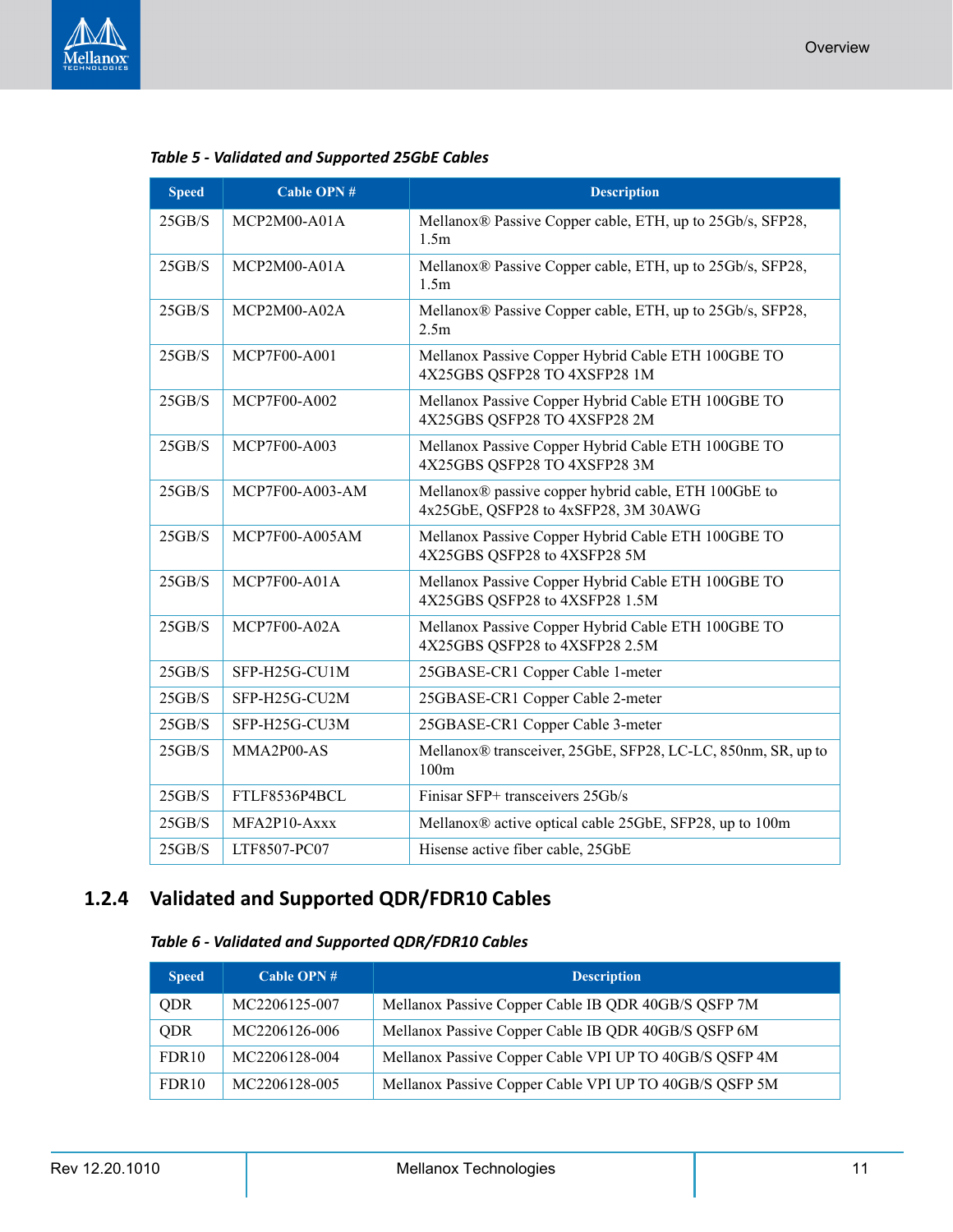

| <b>Speed</b>      | <b>Cable OPN#</b> | <b>Description</b>                                                           |  |  |  |
|-------------------|-------------------|------------------------------------------------------------------------------|--|--|--|
| FDR <sub>10</sub> | MC2206130-001     | Mellanox Passive Copper Cable VPI UP TO 40GB/S QSFP 1M                       |  |  |  |
| FDR <sub>10</sub> | MC2206130-002     | Mellanox Passive Copper Cable VPI UP TO 40GB/S QSFP 2M                       |  |  |  |
| FDR <sub>10</sub> | MC2206130-003     | Mellanox Passive Copper Cable VPI UP TO 40GB/S QSFP 3M                       |  |  |  |
| FDR <sub>10</sub> | MC2206130-00A     | Mellanox Passive Copper Cable VPI UP TO 40GB/S QSFP 0.5M                     |  |  |  |
| FDR <sub>10</sub> | MC2206310-XXX     | Mellanox Active Fiber Cable IB QDR/FDR10 40GB/S QSFP from 3M<br>up to $100M$ |  |  |  |
| FDR <sub>10</sub> | MC2210411-SR4     | Mellanox Optical Module 40GB/S QSFP MPO 850NM UP TO 100M                     |  |  |  |
| FDR <sub>10</sub> | MC2210411-SR4E    | Mellanox Optical Module 40GB/S QSFP MPO 850NM UP TO 300M                     |  |  |  |
| FDR <sub>10</sub> | MFS4R12CB-XXX     | Mellanox Active Fiber Cable VPI UP TO 40GB/S QSFP from 3M up to<br>100M      |  |  |  |

### *Table 6 - Validated and Supported QDR/FDR10 Cables*

### <span id="page-11-2"></span><span id="page-11-0"></span>**1.2.5 Validated and Supported 50Gbs Cables**

### *Table 7 - Validated and Supported 50Gbs Cables*

| <b>Speed</b> | Cable OPN $#$  | <b>Description</b>                                                                    |  |
|--------------|----------------|---------------------------------------------------------------------------------------|--|
| 50GE         | MCP7H00-G001   | Mellanox Passive Copper Hybrid Cable ETH 100GBE TO 2X50GBS<br>QSFP28 TO 2XQSFP28 1M   |  |
| 50GE         | MCP7H00-G002   | Mellanox Passive Copper Hybrid Cable ETH 100GBE TO 2X50GBS<br>QSFP28 TO 2XQSFP28 2M   |  |
| 50GE         | MCP7H00-G003   | Mellanox Passive Copper Hybrid Cable ETH 100GBE TO 2X50GBS<br>QSFP28 TO 2XQSFP28 3M   |  |
| 50GE         | $MCP7H00-G01A$ | Mellanox Passive Copper Hybrid Cable ETH 100GBE TO 2X50GBS<br>QSFP28 TO 2XQSFP28 1.5M |  |
| 50GE         | MCP7H00-G02A   | Mellanox Passive Copper Hybrid Cable ETH 100GBE TO 2X50GBS<br>QSFP28 TO 2XQSFP28 2.5M |  |

### <span id="page-11-3"></span><span id="page-11-1"></span>**1.2.6 Validated and Supported FDR Cables**

### *Table 8 - Validated and Supported FDR Cables*

| <b>Speed</b> | Cable OPN $#$ | Description                                              |  |  |  |
|--------------|---------------|----------------------------------------------------------|--|--|--|
| <b>FDR</b>   | MC2207126-004 | Mellanox Passive Copper Cable VPI UP TO 56GB/S QSFP 4M   |  |  |  |
| <b>FDR</b>   | MC2207128-003 | Mellanox Passive Copper Cable VPI UP TO 56GB/S QSFP 3M   |  |  |  |
| <b>FDR</b>   | MC2207128-0A2 | Mellanox Passive Copper Cable VPI UP TO 56GB/S QSFP 2.5M |  |  |  |
| <b>FDR</b>   | MC2207130-001 | Mellanox Passive Copper Cable VPI UP TO 56GB/S QSFP 1M   |  |  |  |
| <b>FDR</b>   | MC2207130-002 | Mellanox Passive Copper Cable VPI UP TO 56GB/S QSFP 2M   |  |  |  |
| <b>FDR</b>   | MC2207130-00A | Mellanox Passive Copper Cable VPI UP TO 56GB/S QSFP 0.5M |  |  |  |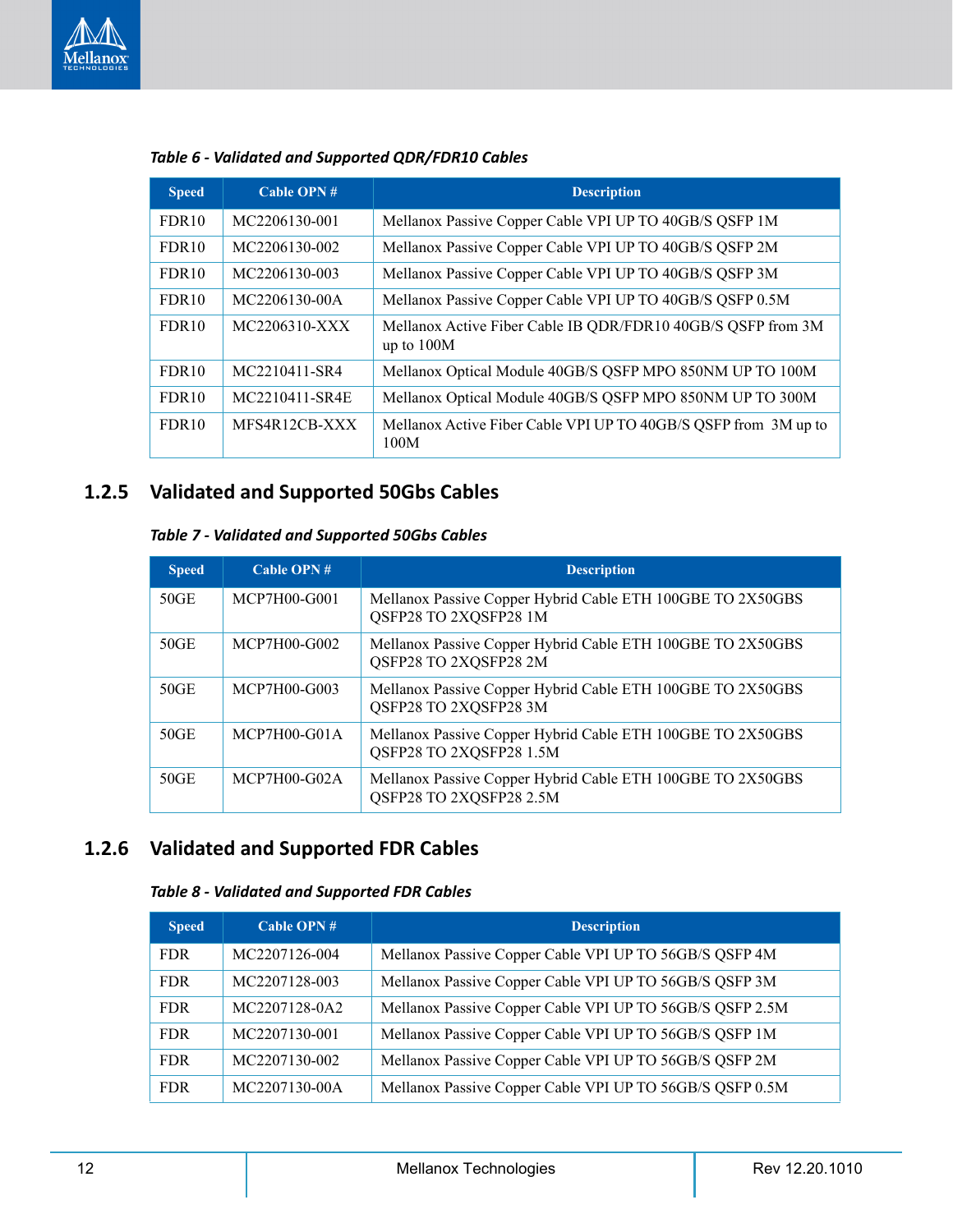

| <b>Speed</b> | <b>Cable OPN#</b> | <b>Description</b>                                                      |  |  |  |
|--------------|-------------------|-------------------------------------------------------------------------|--|--|--|
| <b>FDR</b>   | MC2207130-0A1     | Mellanox Passive Copper Cable VPI UP TO 56GB/S QSFP 1.5M                |  |  |  |
| <b>FDR</b>   | MC2207310-100     | Mellanox Active Fiber Cable VPI UP TO 56GB/S QSFP from 3M up to<br>100M |  |  |  |
| <b>FDR</b>   | MC2207310-XXX     | Mellanox Active Fiber Cable VPI UP TO 56GB/S QSFP from 3M up to<br>100M |  |  |  |
| <b>FDR</b>   | MC2207312-XXX     | Mellanox Active Fiber Cable VPI UP TO 56GB/S QSFP from 3M up to<br>300M |  |  |  |
| <b>FDR</b>   | MC220731V-XXX     | Mellanox® Active Fiber Cable, VPI, up to 56Gb/s, QSFP, up to 100m       |  |  |  |
| <b>FDR</b>   | MC2207411-SR4L    | Mellanox Optical Module IB FDR 56GB/S QSFP MPO 850NM UP TO<br>30M       |  |  |  |
| <b>FDR</b>   | MCP170L-F001      | Mellanox® Passive Copper Cable, VPI, up to 56Gb/s, QSFP, LSZH, 1m       |  |  |  |
| <b>FDR</b>   | MCP170L-F002      | Mellanox® Passive Copper Cable, VPI, up to 56Gb/s, QSFP, LSZH, 2m       |  |  |  |
| <b>FDR</b>   | MCP170L-F003      | Mellanox® Passive Copper Cable, VPI, up to 56Gb/s, QSFP, LSZH, 3m       |  |  |  |

# <span id="page-12-1"></span><span id="page-12-0"></span>**1.2.7 Validated and Supported EDR/100GB/s Cables**

<span id="page-12-2"></span>

| <b>Speed</b> | Cable OPN #       | <b>Description</b>                                                            |  |  |  |
|--------------|-------------------|-------------------------------------------------------------------------------|--|--|--|
| 100GB/S      | MCP1600-C001      | Mellanox Passive Copper Cable ETH 100GBE 100GBS QSFP LSZH<br>1M               |  |  |  |
| 100GB/S      | MCP1600-C002      | Mellanox Passive Copper Cable ETH 100GBE 100GBS QSFP LSZH<br>2M               |  |  |  |
| 100GB/S      | MCP1600-C003      | Mellanox Passive Copper Cable ETH 100GBE 100GBS QSFP LSZH<br>3M               |  |  |  |
| 100GB/S      | MCP1600-C00A      | Mellanox Passive Copper Cable ETH 100GBE 100GBS QSFP LSZH<br>0.5M             |  |  |  |
| 100GE        | MCP1600-C01A      | Mellanox® Passive Copper cable, ETH 100GbE, 100Gb/s, QSFP,<br>$LSZH$ , 1.5m   |  |  |  |
| 100GE        | MCP1600-C02A      | Mellanox® Passive Copper cable, ETH 100GbE, 100Gb/s, QSFP,<br>$LSZH$ , $2.5m$ |  |  |  |
| <b>EDR</b>   | $MCP1600 - E001a$ | Mellanox Passive Copper Cable VPI 100GB/S QSFP LSZH 1M                        |  |  |  |
| EDR          | $MCP1600 - E002a$ | Mellanox Passive Copper Cable VPI 100GB/S QSFP LSZH 2M                        |  |  |  |
| <b>EDR</b>   | MCP1600-E003      | Mellanox Passive Copper Cable VPI 100GB/S QSFP LSZH 3M                        |  |  |  |
| <b>EDR</b>   | $MCP1600-E00Aa$   | Mellanox Passive Copper Cable VPI 100GB/S QSFP LSZH 0.5M                      |  |  |  |
| EDR          | MCP1600-E01 $A^a$ | Mellanox® Passive Copper cable, VPI, up to 100Gb/s, QSFP, LSZH,<br>1.5m       |  |  |  |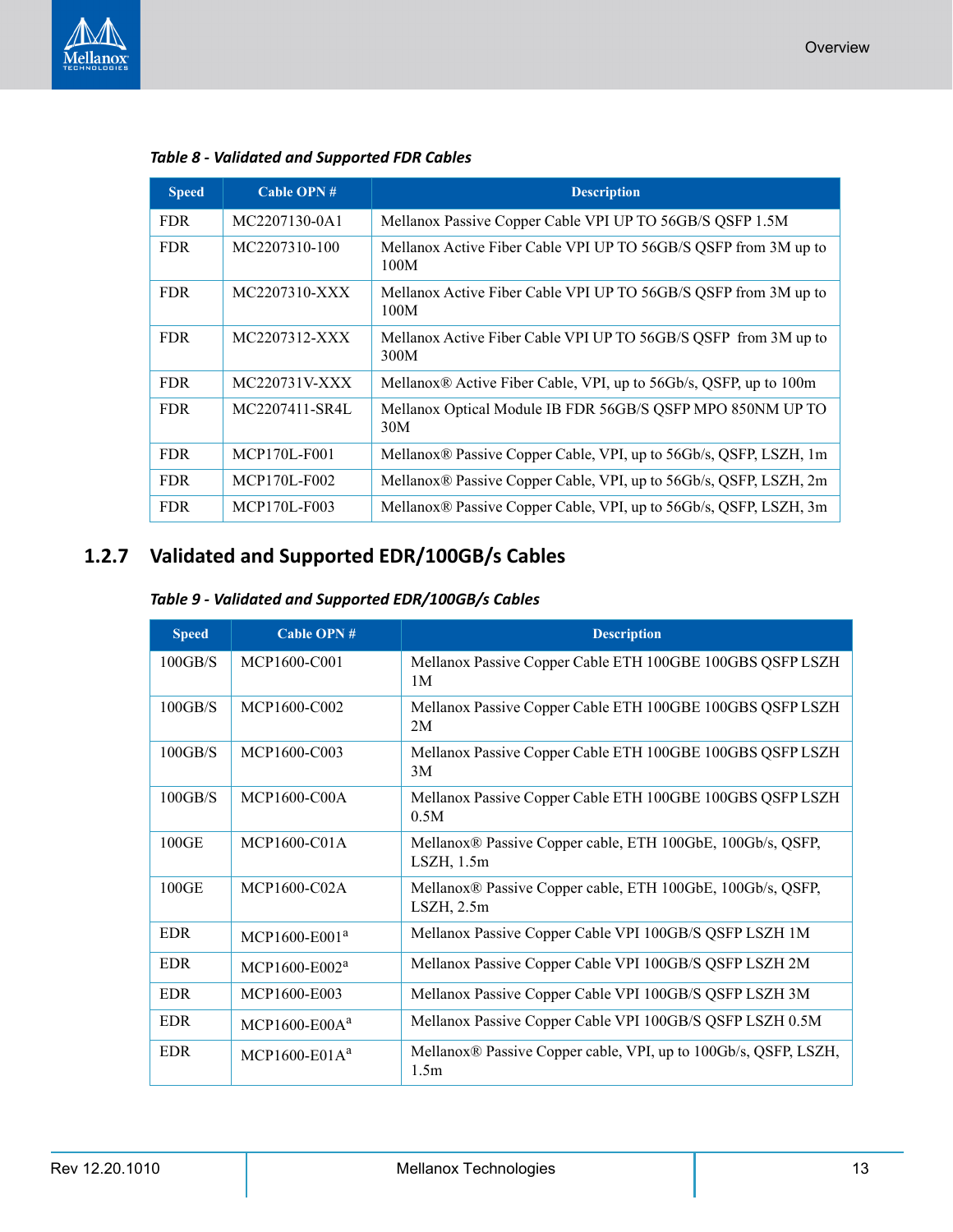

| <b>Speed</b> | <b>Cable OPN#</b>         | <b>Description</b>                                                                  |  |  |  |
|--------------|---------------------------|-------------------------------------------------------------------------------------|--|--|--|
| <b>EDR</b>   | MCP1600-E02A              | Mellanox® Passive Copper cable, VPI, up to 100Gb/s, QSFP, LSZH,<br>2.5 <sub>m</sub> |  |  |  |
| 100GB/S      | MFA1A00-C005              | Mellanox® Active Fiber Cable, ETH 100GbE, 100Gb/s, QSFP,<br>LSZH, 5m                |  |  |  |
| 100GB/S      | <b>MFA1A00-C010</b>       | Mellanox® Active Fiber Cable, ETH 100GbE, 100Gb/s, QSFP,<br>LSZH, 10m               |  |  |  |
| 100GB/S      | MFA1A00-C015              | Mellanox® Active Fiber Cable, ETH 100GbE, 100Gb/s, QSFP,<br>LSZH, 15m               |  |  |  |
| 100GB/S      | MFA1A00-C020              | Mellanox® Active Fiber Cable, ETH 100GbE, 100Gb/s, QSFP,<br>LSZH, 20m               |  |  |  |
| 100GB/S      | MFA1A00-C030              | Mellanox® Active Fiber Cable, ETH 100GbE, 100Gb/s, QSFP,<br>LSZH, 30m               |  |  |  |
| 100GB/S      | MFA1A00-C050              | Mellanox® Active Fiber Cable, ETH 100GbE, 100Gb/s, QSFP,<br>LSZH, 50m               |  |  |  |
| 100GB/S      | MFA1A00-C100              | Mellanox® Active Fiber Cable, ETH 100GbE, 100Gb/s, QSFP,<br>LSZH, 100m              |  |  |  |
| <b>EDR</b>   | MFA1A00-E005 <sup>a</sup> | MELLANOX Active Fiber Cable, VPI, up to 100Gb/s, QSFP, 5m                           |  |  |  |
| <b>EDR</b>   | MFA1A00-E010 <sup>a</sup> | MELLANOX Active Fiber Cable, VPI, up to 100Gb/s, QSFP, 10m                          |  |  |  |
| <b>EDR</b>   | MFA1A00-E015 <sup>a</sup> | MELLANOX Active Fiber Cable, VPI, up to 100Gb/s, QSFP, 15m                          |  |  |  |
| <b>EDR</b>   | MFA1A00-E020              | MELLANOX Active Fiber Cable, VPI, up to 100Gb/s, QSFP, 20m                          |  |  |  |
| <b>EDR</b>   | MFA1A00-E030              | MELLANOX Active Fiber Cable, VPI, up to 100Gb/s, QSFP, 30m                          |  |  |  |
| <b>EDR</b>   | <b>MFA1A00-E050</b>       | MELLANOX Active Fiber Cable, VPI, up to 100Gb/s, QSFP, 50m                          |  |  |  |
| <b>EDR</b>   | MFA1A00-E100              | MELLANOX Active Fiber Cable, VPI, up to 100Gb/s, QSFP, 100m                         |  |  |  |
| 100GB/S      | MFS1200-C005              | Mellanox® Active Fiber Cable, ETH 100GbE, 100Gb/s, QSFP,<br>LSZH, 5m                |  |  |  |
| 100GB/S      | MFS1200-C010              | Mellanox® Active Fiber Cable, ETH 100GbE, 100Gb/s, QSFP,<br>LSZH, 10m               |  |  |  |
| 100GB/S      | MFS1200-C015              | Mellanox® Active Fiber Cable, ETH 100GbE, 100Gb/s, QSFP,<br>$LSZH$ , 15m            |  |  |  |
| 100GB/S      | MFS1200-C020              | Mellanox® Active Fiber Cable, ETH 100GbE, 100Gb/s, QSFP,<br>LSZH, 20m               |  |  |  |
| 100GB/S      | MFS1200-C030              | Mellanox® Active Fiber Cable, ETH 100GbE, 100Gb/s, QSFP,<br>LSZH, 30m               |  |  |  |
| 100GB/S      | MFS1200-C050              | Mellanox® Active Fiber Cable, ETH 100GbE, 100Gb/s, QSFP,<br>LSZH, 50m               |  |  |  |
| 100GB/S      | MFS1200-C100              | Mellanox® Active Fiber Cable, ETH 100GbE, 100Gb/s, QSFP,<br>LSZH, 100m              |  |  |  |

### *Table 9 - Validated and Supported EDR/100GB/s Cables*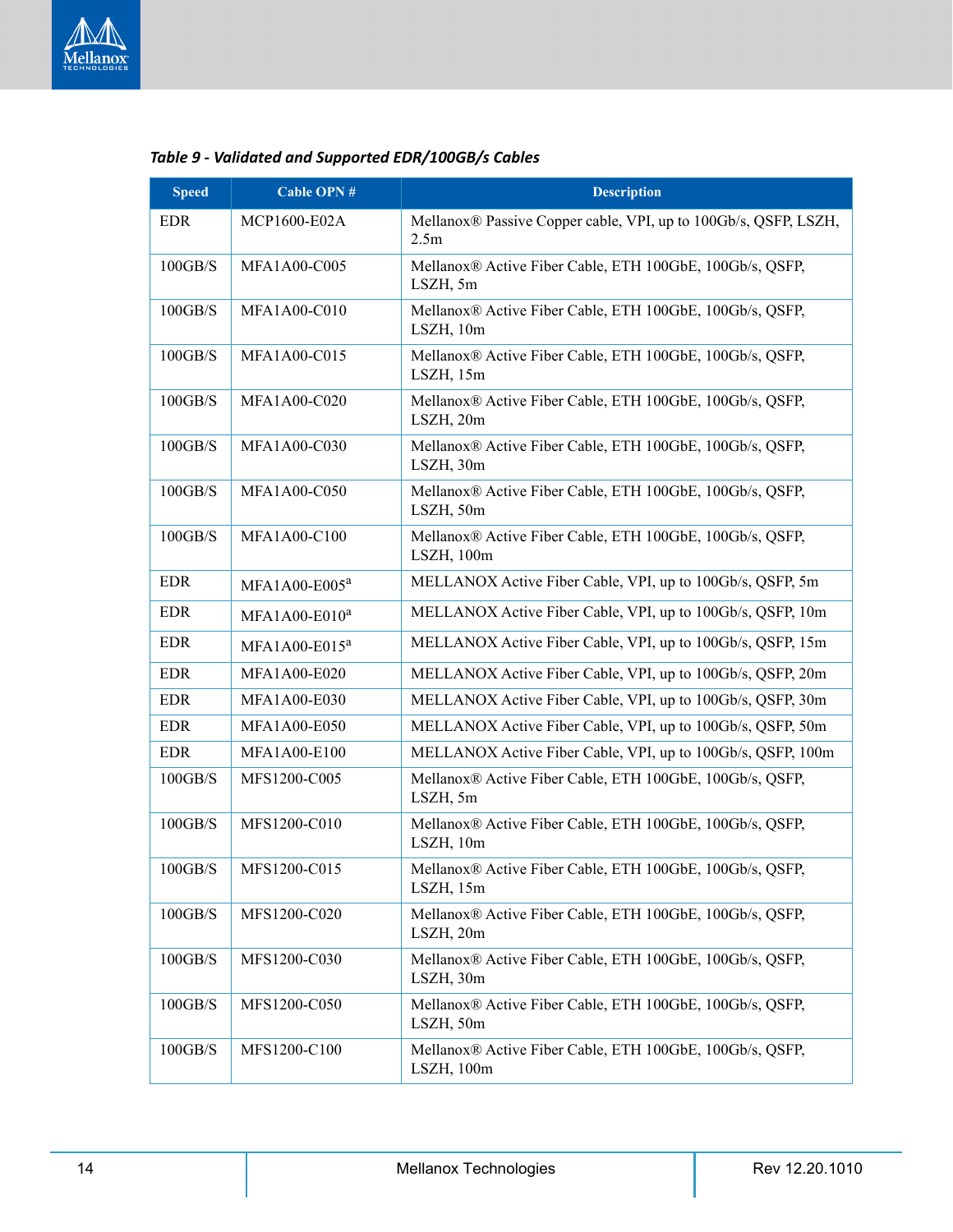

| <b>Speed</b> | <b>Cable OPN#</b> | <b>Description</b>                                                                                |  |  |  |
|--------------|-------------------|---------------------------------------------------------------------------------------------------|--|--|--|
| 100GB/S      | MMS1C00-C500      | Mellanox® transceiver, 100GbE, QSFP28, MPO, 1550nm PSM4, up<br>to 2km                             |  |  |  |
| <b>EDR</b>   | MFS1200-E005      | Mellanox® Active Fiber Cable, IB EDR, up to 100Gb/s, QSFP,<br>LSZH, 5m                            |  |  |  |
| <b>EDR</b>   | MFS1200-E010      | Mellanox® Active Fiber Cable, IB EDR, up to 100Gb/s, QSFP,<br>LSZH, 10m                           |  |  |  |
| <b>EDR</b>   | MFS1200-E015      | Mellanox® Active Fiber Cable, IB EDR, up to 100Gb/s, QSFP,<br>$LSZH$ , $15m$                      |  |  |  |
| <b>EDR</b>   | MFS1200-E020      | Mellanox® Active Fiber Cable, IB EDR, up to 100Gb/s, QSFP,<br>LSZH, 20m                           |  |  |  |
| <b>EDR</b>   | MFS1200-E030      | Mellanox® Active Fiber Cable, IB EDR, up to 100Gb/s, QSFP,<br>LSZH, 30m                           |  |  |  |
| <b>EDR</b>   | MFS1200-E050      | Mellanox® Active Fiber Cable, IB EDR, up to 100Gb/s, QSFP,<br>LSZH, 50m                           |  |  |  |
| <b>EDR</b>   | MFS1200-E100      | Mellanox® Active Fiber Cable, IB EDR, up to 100Gb/s, QSFP,<br>LSZH, 100m                          |  |  |  |
| 100GB/S      | MMA1B00-C100D     | Mellanox <sup>®</sup> Transceiver, 100GbE, QSFP28, MPO, 850nm, up to<br>100m                      |  |  |  |
| <b>EDR</b>   | MMA1B00-E100      | Mellanox <sup>®</sup> Transceiver, IB EDR, up to 100Gb/s, QSFP28, MPO,<br>$850$ nm, up to $100$ m |  |  |  |
| 100GB/S      | QSFP-100G-AOC10M  | Cisco 100GBase QSFP Active Optical Cable, 10-meter                                                |  |  |  |
| 100GB/S      | MMS1C00-C500      | Mellanox® transceiver, 100GbE, QSFP28, MPO, 1550nm PSM4, up<br>to 2km                             |  |  |  |
|              | $\sqrt{P}P$       |                                                                                                   |  |  |  |

*Table 9 - Validated and Supported EDR/100GB/s Cables*

a. Forward Error Correction (FEC) is deactivated on this cable.

# <span id="page-14-0"></span>**1.3 Tested Switches**

### <span id="page-14-2"></span><span id="page-14-1"></span>**1.3.1 Tested QDR Switches**

### *Table 10 - Tested QDR Switches*

| <b>Speed</b> | <b>Switch Silicon</b> | OPN # / Name | <b>Description</b>                                                     | <b>Vendor</b> |
|--------------|-----------------------|--------------|------------------------------------------------------------------------|---------------|
| <b>ODR</b>   | N/A                   | 12300        | 36-Port 40Gb QDR Infiniband Switch, Man-<br>agement Module, Dual Power | QLogic        |
| <b>QDR</b>   | InfiniScale® IV       | IS5025Q-1SFC | 36-port 40Gb/s InfiniBand Switch Systems                               | Mellanox      |
| <b>QDR</b>   | InfiniScale® IV       | Switch 4036  | Grid Director <sup>TM</sup> 4036E                                      | Mellanox      |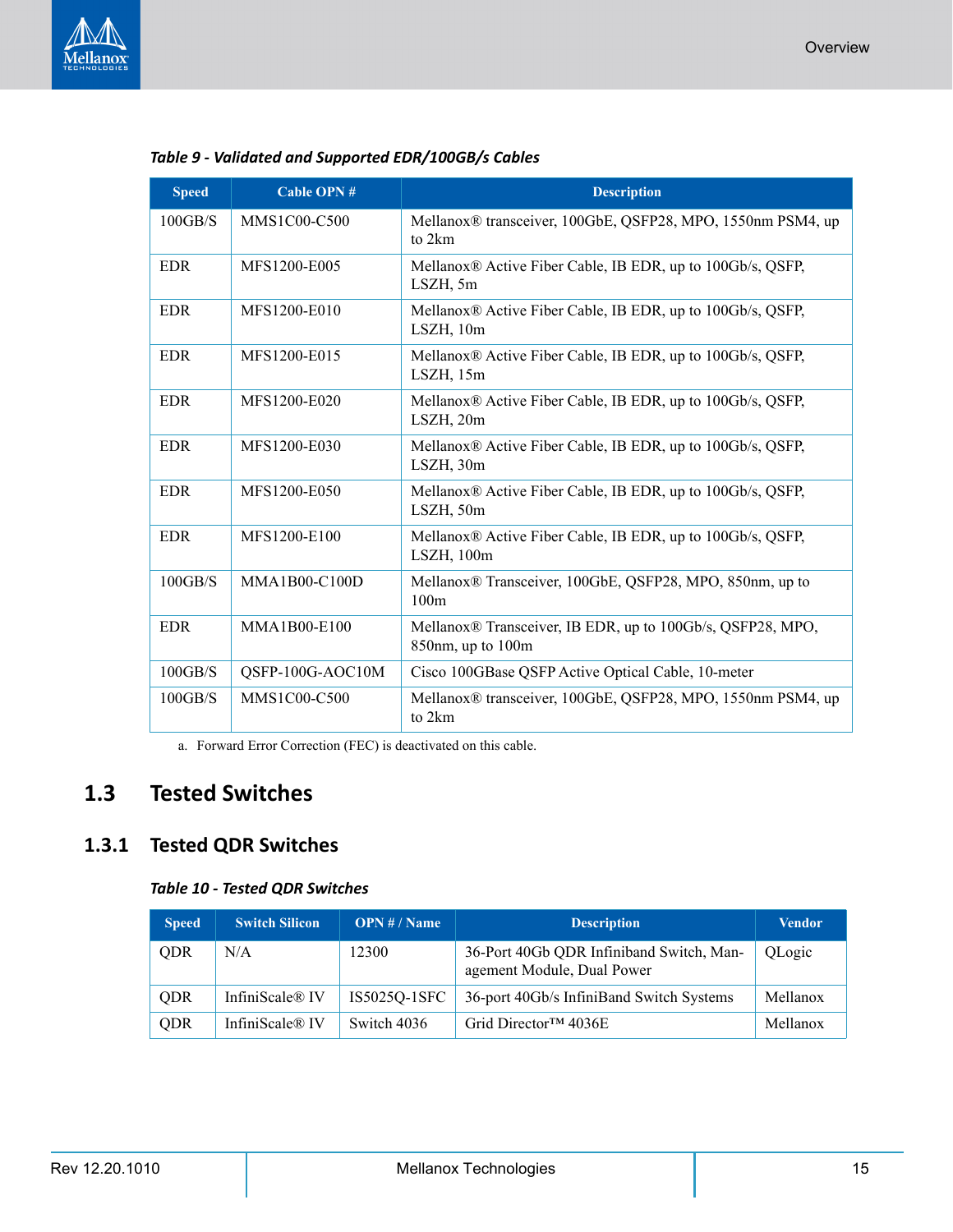

### <span id="page-15-3"></span><span id="page-15-0"></span>**1.3.2 Tested 10/40GbE Switches**

### *Table 11 - Tested 10/40GbE Switches*

| <b>Speed</b> | <b>Switch</b><br><b>Silicon</b> | OPN # / Name        | <b>Description</b>             | <b>Vendor</b> |
|--------------|---------------------------------|---------------------|--------------------------------|---------------|
| $10/40$ GbE  | N/A                             | 3064                | 48-port 10Gb/40Gb Switch       | Cisco         |
| $10$ GbE     | N/A                             | 5548                | Cisco 10GB ETH switch          | Cisco         |
| $40$ GbE     | N/A                             | 3132Q               | Cisco 40GB ETH switch          | Cisco         |
| $10/40$ GbE  | N/A                             | 7050Q               | 16-port 40Gb Switch            | Arista        |
| 40GbE        | N/A                             | 7050QX              | 32-port 40Gb Switch            | Arista        |
| 10/40GbE     | N/A                             | 7050S               | 48-port 10Gb/40Gb Switch       | Arista        |
| $10$ GbE     | N/A                             | G8264               | BNT 10/40GB ETH switch         | <b>BNT</b>    |
| $40$ GbE     | N/A                             | G8316               | BNT 40GB RackSwitch G8316      | <b>BNT</b>    |
| $10$ GbE     | N/A                             | <b>QFX3500</b>      | Juniper 10/40GB ETH switch     | Juniper       |
| $10$ GbE     | N/A                             | S4810P-AC           | 48-port 10Gb/40Gb Switch       | Force10       |
| $40$ GbE     | N/A                             | S6000               | 32-port 40Gb Switch            | Dell          |
| $10$ GbE     | <b>SwitchX®</b>                 | <b>SX1016X-1BFR</b> | 64-Port 10GbE Switch System    | Mellanox      |
| 40GbE        | <b>SwitchX®</b>                 | <b>SX1036B-1BFR</b> | 36-Port 40/56GbE Switch System | Mellanox      |

### <span id="page-15-4"></span><span id="page-15-1"></span>**1.3.3 Tested FDR Switches**

### *Table 12 - Tested FDR Switches*

| <b>Speed</b> | <b>Switch</b><br><b>Silicon</b> | <b>OPN</b> # / Name | <b>Description</b>                                | <b>Vendor</b> |
|--------------|---------------------------------|---------------------|---------------------------------------------------|---------------|
| <b>FDR</b>   | Switch $XR$                     | <b>SX6018F-1SFR</b> | 18-port 56Gb/s InfiniBand/VPI Switch Sys-<br>tems | Mellanox      |
| <b>FDR</b>   | Switch $XR$                     | <b>SX6036F-1BFR</b> | 36-port 56Gb/s InfiniBand/VPI Switch Sys-<br>tems | Mellanox      |
| <b>FDR</b>   | Switch $XR$                     | SX6506              | 108-Port 56Gb/s InfiniBand Director Switch        | Mellanox      |
| <b>FDR</b>   | Switch $X\mathbb{R}$ -2         | SX6710-FB2F2        | 36-port 56Gb/s InfiniBand/VPI Switch Sys-<br>tems | Mellanox      |

### <span id="page-15-5"></span><span id="page-15-2"></span>**1.3.4 Tested 100GbE/EDR Switches**

#### *Table 13 - Tested 100GbE/EDR Switches*

| Speed   | <b>Switch</b><br><b>Silicon</b> | OPN # / Name | <b>Description</b>   | Vendor |
|---------|---------------------------------|--------------|----------------------|--------|
| 100Gb/s | N/A                             | 7060CX       | 32-port 100Gb Switch | Arista |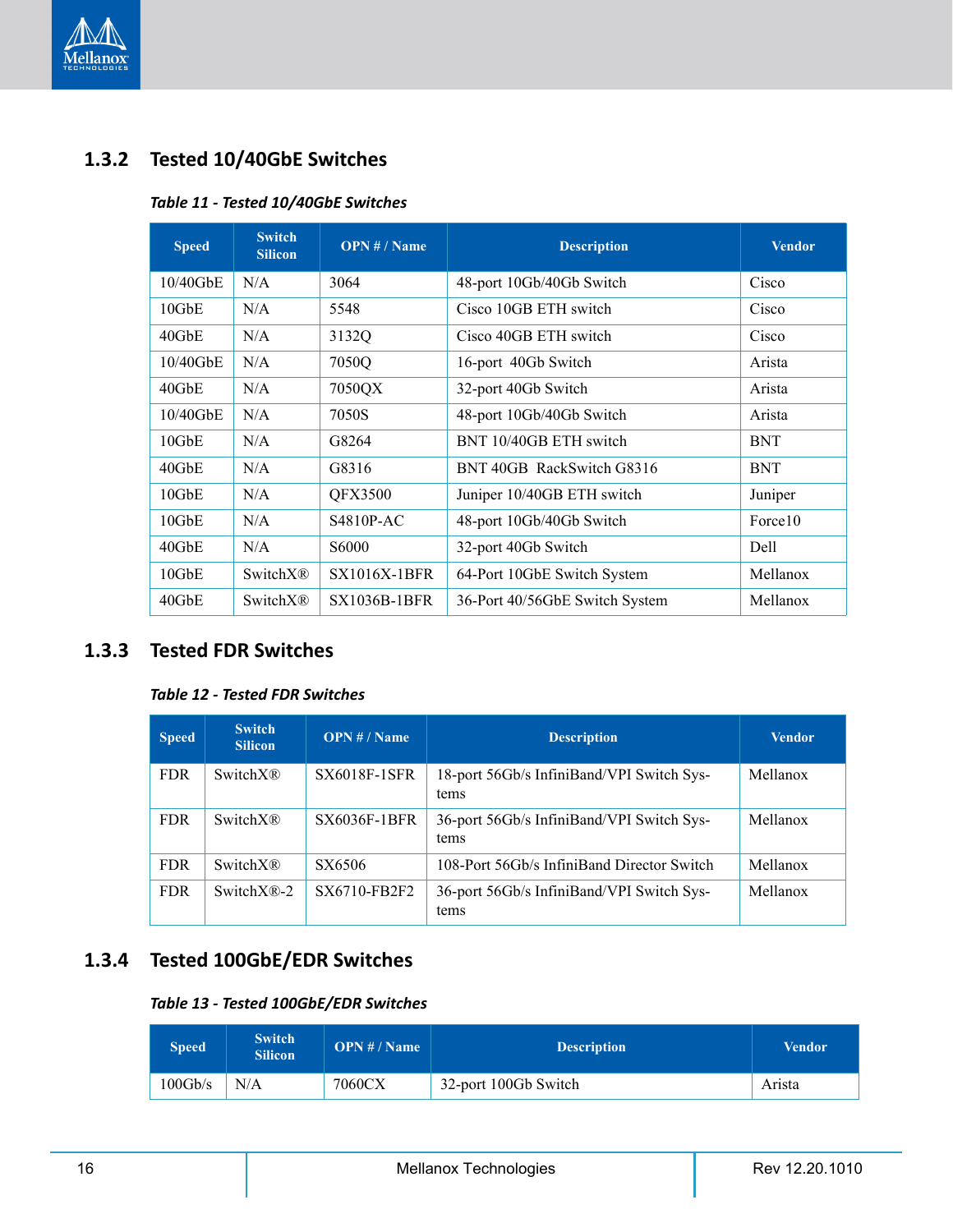

| <b>Speed</b> | <b>Switch</b><br><b>Silicon</b> | OPN # / Name                 | <b>Description</b>                                                                                        | <b>Vendor</b> |
|--------------|---------------------------------|------------------------------|-----------------------------------------------------------------------------------------------------------|---------------|
| 100Gb/s      | N/A                             | 93180YC-EX                   | 48 x 10/25-Gbps fiber ports and 6 x 40/100-<br>Gbps Quad Small Form-Factor Pluggable 28<br>(QSFP28) ports | Cisco         |
| 100Gb/s      | N/A                             | C3232C                       | High-Density, 100 Gigabit Ethernet Switch                                                                 | Cisco         |
| 100Gb/s      | N/A                             | CE8860-4C-<br>EI             | 24x10GE (SFP+) or 25GE (SFP28) and<br>$2x100$ GE switch                                                   | Huawei        |
| <b>EDR</b>   | Switch-IB                       | SB7790-<br>EB <sub>2</sub> F | 36-port EDR 100Gb/s InfiniBand Switch Sys-<br>tems                                                        | Mellanox      |
| <b>EDR</b>   | Switch-IB 2                     | SB7800-<br>ES <sub>2</sub> R | 36-port Non-blocking Managed EDR 100Gb/s<br><b>InfiniBand Smart Switch</b>                                | Mellanox      |
| $100$ GbE    | Spectrum                        | SN2410-<br>CB2F              | $48$ -port $25GbE + 8$ -port 100GbE Open Ethernet<br>ToR Switch System                                    | Mellanox      |
| $100$ GbE    | Spectrum                        | SN2700-<br>CS2R              | 32-port Non-blocking 100GbE Open Ethernet<br>Spine Switch System                                          | Mellanox      |

# <span id="page-16-0"></span>**1.4 Tools, Switch Firmware and Driver Software**

Firmware Rev 12.20.1010 is tested with the following tools, Switch firmware, and driver software:

<span id="page-16-1"></span>*Table 14 - Tools, Switch Firmware and Driver Software*

|                                | <b>Supported Version</b>                                                                                                    |
|--------------------------------|-----------------------------------------------------------------------------------------------------------------------------|
| <b>MLNX OFED</b>               | $4.1 - 1.0.0.0 / 4.0 - 1.0.1.0$                                                                                             |
| MLNX EN (MLNX OFED based code) | $4.1 - 1.0.0.0/4.0 - 1.0.1.0$                                                                                               |
| $WinOF-2$                      | 1.70/1.60                                                                                                                   |
| <b>MFT</b>                     | 4.7.0/4.6.0                                                                                                                 |
| WMware                         | ESXi 6.5 v4.16.10.3<br>٠<br>ESXi 6.0 v4.15.10.3<br>٠<br>ESXi 5.5 v4.5.10.3                                                  |
| <b>MLNX-OS</b>                 | SwitchX: 3.6.3004<br>٠<br>Switch-IB: 3.6.3004<br>$\bullet$<br>Switch-IB 2: 3.6.3004<br>$\bullet$<br>Spectrum: 3.6.3004<br>٠ |
| SwitchX®/SwitchX®-2 Firmware   | 9.4.2160                                                                                                                    |
| Spectrum <sup>™</sup> Firmware | 13.1130.0130                                                                                                                |
| SwitchX-IB™ Firmware           | 11.1300.0126                                                                                                                |
| Switch X-IB 2 Firmware         | 15.1300.0126                                                                                                                |
| InfiniScale® V Firmware        | 7.4.3000/v7.4.2200                                                                                                          |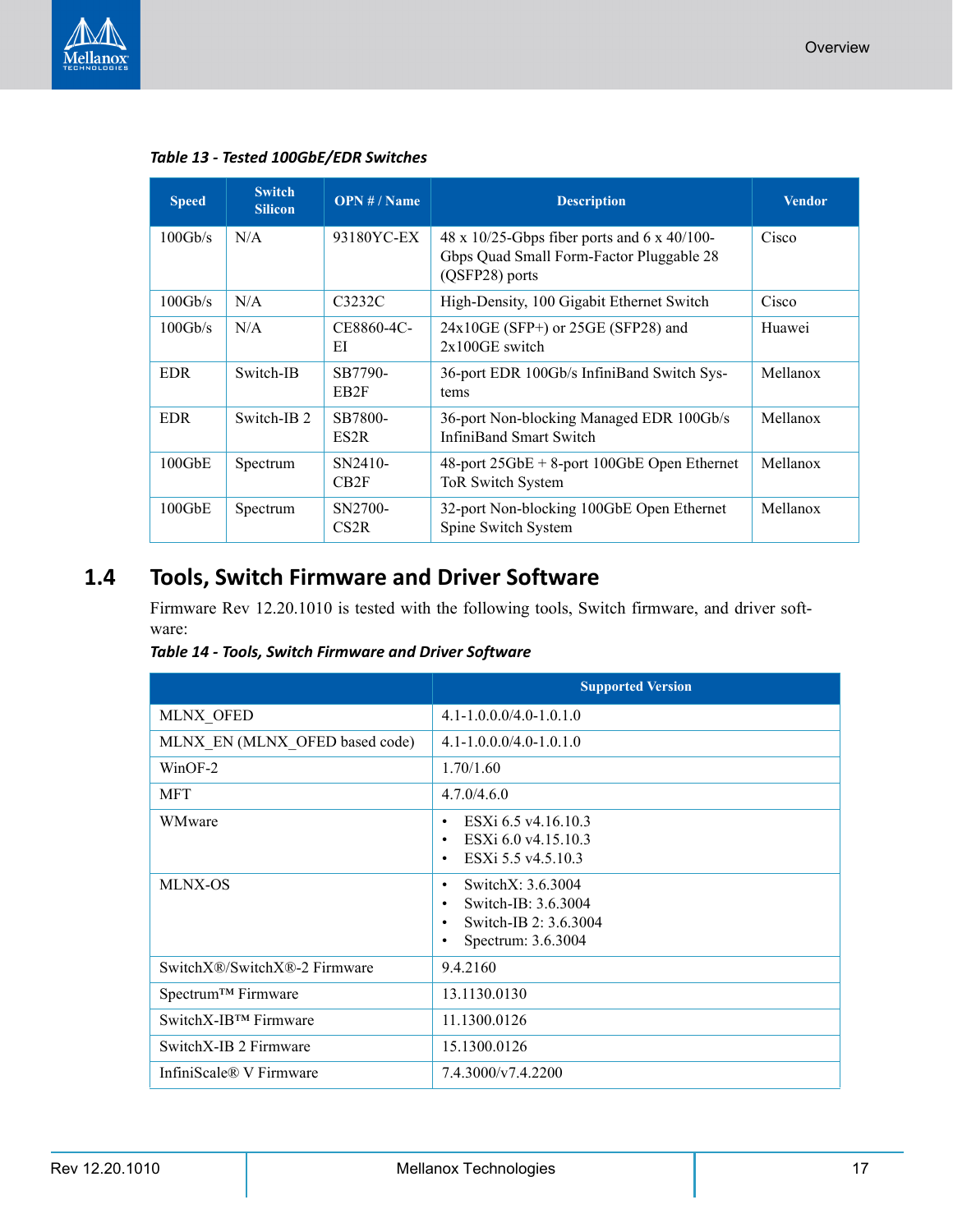

|                       | <b>Supported Version</b>           |
|-----------------------|------------------------------------|
| Linux Inbox Drivers   | <b>Ubuntu 14.04.3</b><br>$\bullet$ |
|                       | <b>Ubuntu 14.04.4</b><br>٠         |
|                       | <b>Ubuntu</b> 15.04<br>$\bullet$   |
|                       | Ubuntu $15.10$<br>$\bullet$        |
|                       | <b>Ubuntu</b> 16.04<br>٠           |
|                       | <b>Ubuntu</b> 16.04.1<br>$\bullet$ |
|                       | Ubuntu $16.10$<br>$\bullet$        |
|                       | SLES <sub>12</sub><br>٠            |
|                       | <b>SLES12.1</b><br>٠               |
|                       | <b>SLES12.2</b><br>٠               |
|                       | RHEL <sub>6.6</sub><br>$\bullet$   |
|                       | RHEL <sub>6.7</sub><br>$\bullet$   |
|                       | RHEL6.8<br>$\bullet$               |
|                       | RHEL7.1<br>$\bullet$               |
|                       | RHEL7.2<br>$\bullet$               |
|                       | RHEL7.3<br>$\bullet$               |
| Windows Inbox Drivers | Windows Server 2016                |

*Table 14 - Tools, Switch Firmware and Driver Software*

### <span id="page-17-0"></span>**1.5 Supported FlexBoot**



Please be aware that not all firmware binaries contain FlexBoot (support may vary between cards, see [Section 1.1, "Supported Devices", on page 6\)](#page-5-1).

<span id="page-17-2"></span>Firmware Rev 12.20.1010 supports the following FlexBoot: *Table 15 - Supported FlexBoot*

| <b>Expansion ROM</b> | <b>Supported Version</b> |
|----------------------|--------------------------|
| FlexBoot             | 3.5.210                  |

### <span id="page-17-1"></span>**1.6 Revision Compatibility**

Firmware Rev 12.20.1010 complies with the following programmer's reference manual:

• *Mellanox Adapters Programmer's Reference Manual (PRM), Rev 0.44 or later,* which has Command Interface Revision 0x5. The command interface revision can be retrieved by means of the QUERY\_FW command and is indicated by the field *cmd\_interface\_rev*.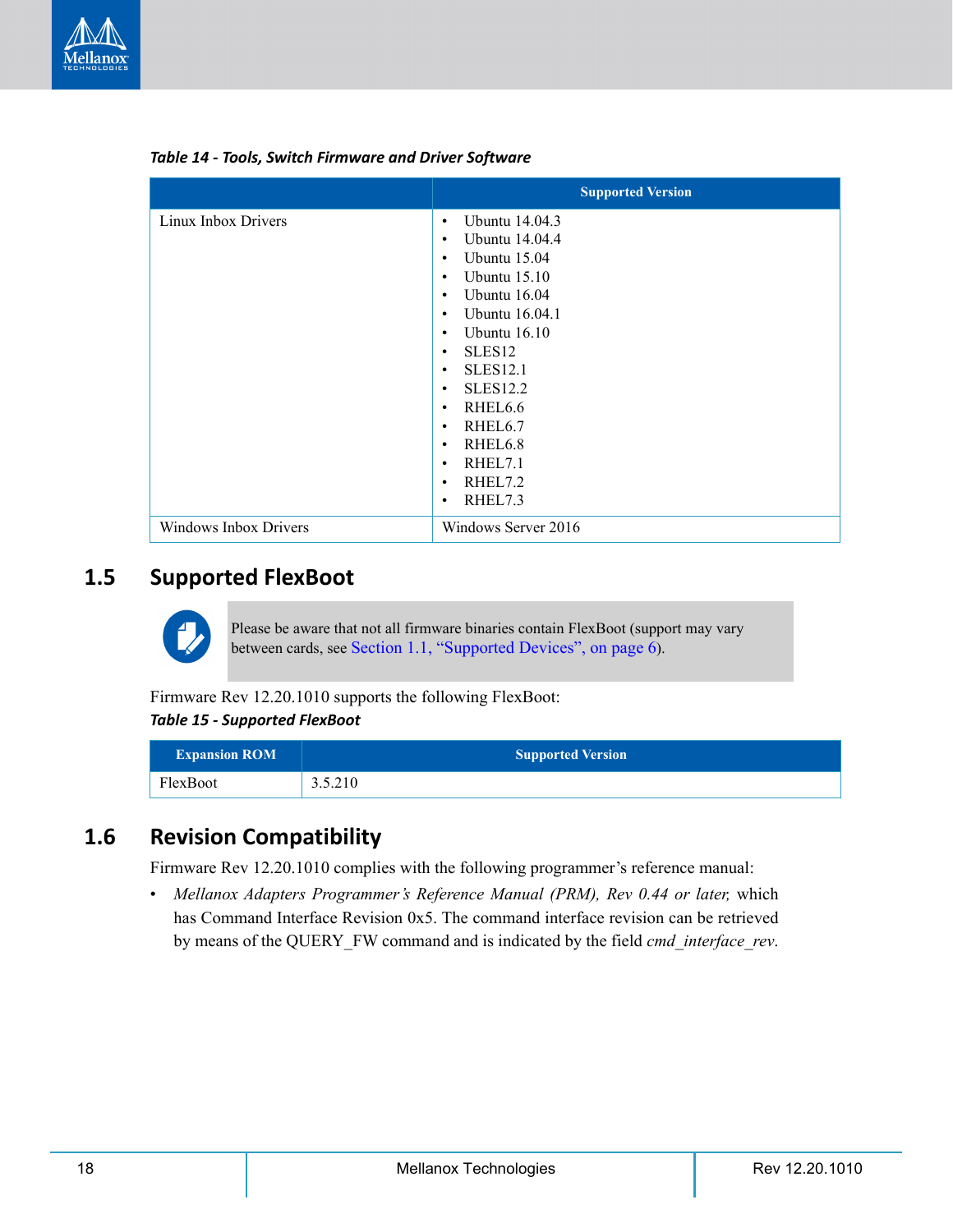# <span id="page-18-1"></span><span id="page-18-0"></span>**2 Changes and New Features in Rev 12.20.1010**

### <span id="page-18-2"></span>*Table 16 - Changes and New Features in Rev 12.20.1010*

| <b>Feature/Change</b>                                      | <b>Description</b>                                                                                                                                                                                                    |
|------------------------------------------------------------|-----------------------------------------------------------------------------------------------------------------------------------------------------------------------------------------------------------------------|
| <b>DSCP</b>                                                | Added trust level for QoS prioritization according to the DSCP or PCP.                                                                                                                                                |
|                                                            | [Beta] Added ingress buffer management for:                                                                                                                                                                           |
|                                                            | ingress traffic mapping to a buffer according to priority<br>buffers sizes and lossless parameters<br>$\bullet$                                                                                                       |
| <b>Secured Firmware Updates</b>                            | [Beta] Secure Firmware Updates provides devices with the ability to<br>verify digital signatures of new firmware binaries, in order to ensure<br>that only officially approved versions are installed on the devices. |
| <b>Multi-Host/Socket Direct</b><br>Routing to be LID based | [InfiniBand only] Changed the Multi-Host/Socket Direct routing to be<br>LID based instead of GID based. Thus, GRH/GID index is not required.                                                                          |
|                                                            | Note: This feature requires SM 4.8.1 and above.                                                                                                                                                                       |
| <b>Relaxed Ordering</b>                                    | [Beta] Added support for relaxed ordering write in memory keys.                                                                                                                                                       |
| <b>RDMA Counters</b>                                       | Enhanced RDMA counter                                                                                                                                                                                                 |
| <b>TLV for PCI class code</b>                              | Added 2 new per Host TLVs (see Table 26, "Per host Settings," on<br>page 54)                                                                                                                                          |
| <b>Fast Teardown</b>                                       | Enables fast unloading driver by using Teardown HCA with<br>op mode=1 (panic mode).<br>For further information, refer to the PRM.                                                                                     |
| <b>IPoIB</b> Virtualization                                | Added support for enhanced IPoIB ( $QP.ulp == 2$ ) in virtualized system<br>(SR-IOV / Multi-Host / Socket Direct)                                                                                                     |
| <b>SFP Power Flow Improvement</b><br>(level 2,1)           | Added support for SFP power class.                                                                                                                                                                                    |
| <b>10GBaseT</b> module                                     | Added support for 10GBaseT modules.                                                                                                                                                                                   |
| <b>Bug Fixes</b>                                           | See Section 4, "Bug Fixes History", on page 28                                                                                                                                                                        |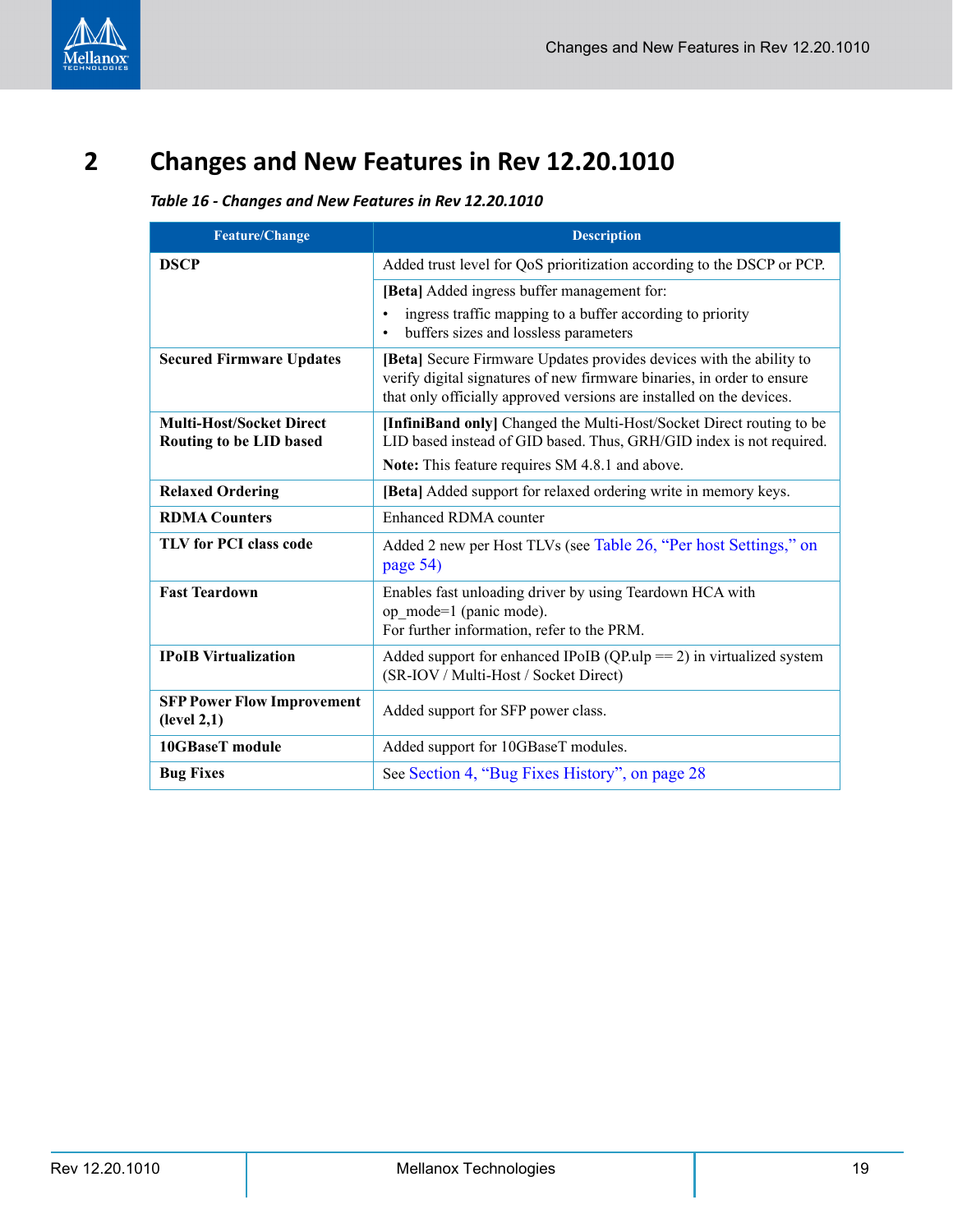

# <span id="page-19-0"></span>**3 Known Issues**

The following table describes known issues in this firmware release and possible workarounds.

For a list of old firmware Know Issues, please see ConnectX4 Firmware Archived Known Issues file (http://www.mellanox.com/pdf/firmware/ConnectX4-Firmware\_Archived\_Known\_Issues\_v1.0.pdf)

| <b>Internal Ref.</b> | <b>Issue</b>                                                                                                                                                                                                   |
|----------------------|----------------------------------------------------------------------------------------------------------------------------------------------------------------------------------------------------------------|
| 1063904              | <b>Description:</b> Messages with mkey signature on offset > 4GB are not supported.                                                                                                                            |
|                      | Workaround: N/A                                                                                                                                                                                                |
|                      | Keywords: Signature retransmission                                                                                                                                                                             |
|                      | Discovered in Version: 12.20.1010                                                                                                                                                                              |
| 1063148              | <b>Description:</b> Pause duration: Physical port counters count in 512bits quantas, instead of<br>microseconds.                                                                                               |
|                      | Workaround: To normalize the counter, do not change the speed:<br>counter value in microsec = current counter value * 512 / port -<br>speed                                                                    |
|                      | Keywords: Pause duration, Physical port counters                                                                                                                                                               |
|                      | Discovered in Version: 12.20.1010                                                                                                                                                                              |
| 1054335/1054671      | Description: When using UD RoCE multicast traffic over SR-IOV, packets are scattered<br>to all the attached QPs in the e-sw (PF and its VFs) and not only on the vport that is spec-<br>ified in the e-se FDB. |
|                      | Workaround: N/A                                                                                                                                                                                                |
|                      | Keywords: UD RoCE multicast traffic, SR-IOV                                                                                                                                                                    |
|                      | Discovered in Version: 12.20.1010                                                                                                                                                                              |
| 1048128              | <b>Description:</b> Using ECN with RDMA Read, backpressure on the NIC side may cause<br>low percentage of pauses.                                                                                              |
|                      | Workaround: N/A                                                                                                                                                                                                |
|                      | Keywords: ECN, RDMA                                                                                                                                                                                            |
|                      | Discovered in Version: 12.20.1010                                                                                                                                                                              |
| 1046427/1047180      | <b>Description:</b> ECN does not function as expected when the number of $QPs > -500$ per<br>host.                                                                                                             |
|                      | Workaround: N/A                                                                                                                                                                                                |
|                      | Keywords: ECN                                                                                                                                                                                                  |
|                      | Discovered in Version: 12.20.1010                                                                                                                                                                              |
| 1031744              | <b>Description:</b> Same flow counter cannot be used on different table types.                                                                                                                                 |
|                      | Workaround: N/A                                                                                                                                                                                                |
|                      | Keywords: Flow counter                                                                                                                                                                                         |
|                      | Discovered in Version: 12.20.1010                                                                                                                                                                              |

<span id="page-19-1"></span>*Table 17 - Known Issues (Sheet 1 of 8)*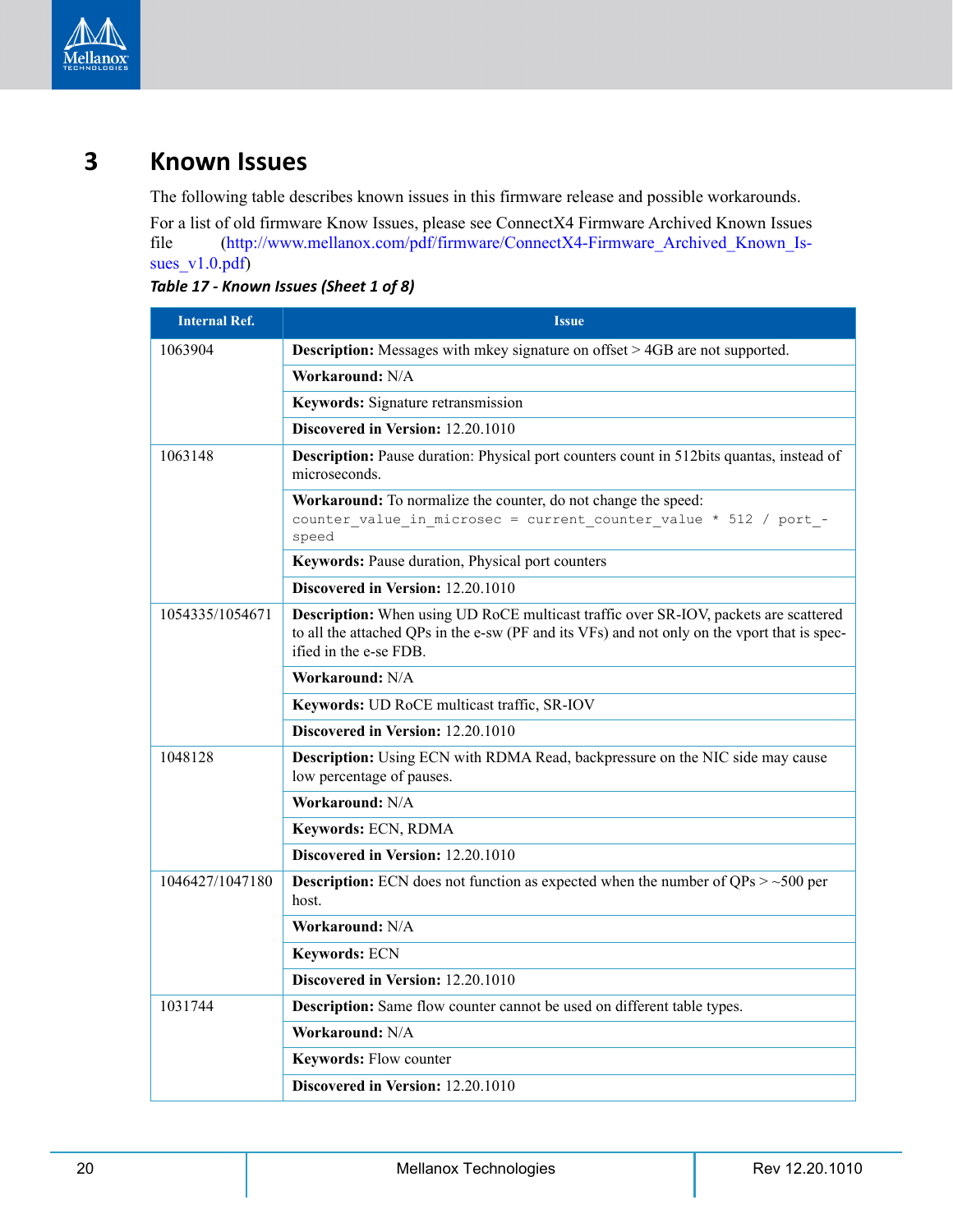

*Table 17 - Known Issues (Sheet 2 of 8)*

| <b>Issue</b>                                                                                                                                                                                                                                   |
|------------------------------------------------------------------------------------------------------------------------------------------------------------------------------------------------------------------------------------------------|
| <b>Description:</b> In case of an ip protocol match (on UDP/TCP) related to fragmented<br>packet, the 14 type match might be missed when the hardware steering does not see the<br>L4 headers.                                                 |
| <b>Workaround:</b> Add to the driver ip frag match for all steering rules that use ip protocol<br>match.                                                                                                                                       |
| Keywords: ip protocol match, L4 headers                                                                                                                                                                                                        |
| Discovered in Version: 12.20.1010                                                                                                                                                                                                              |
| <b>Description:</b> SR-IOV min & max rate limiter can only support up to 64 VFs per port.                                                                                                                                                      |
| Workaround: N/A                                                                                                                                                                                                                                |
| Keywords: SR-IOV min & max rate limiter                                                                                                                                                                                                        |
| Discovered in Version: 12.20.1010                                                                                                                                                                                                              |
| Description: Changing SL2VL (QTCT commands in ETH or SL2VL mad in IB) during<br>traffic may cause the chip to hang.                                                                                                                            |
| Workaround: Run SL2VL commands before running traffic.                                                                                                                                                                                         |
| Keywords: SL2VL, traffic                                                                                                                                                                                                                       |
| Discovered in Version: 12.18.1000                                                                                                                                                                                                              |
| <b>Description:</b> [Ethernet] TX queue rate limit may sometimes exceed the rate that was set<br>by the user by up to $10\%$ .                                                                                                                 |
| Workaround: N/A                                                                                                                                                                                                                                |
| Keywords: TX queue rate limit                                                                                                                                                                                                                  |
| Discovered in Version: 12.20.1010                                                                                                                                                                                                              |
| <b>Description:</b> Querying Vport/eSwitch that are not set to FOLLOW using the max_tx_-<br>speed command, returns information as if the FOLLOW mode is enabled.                                                                               |
| Workaround: N/A                                                                                                                                                                                                                                |
| Keywords: max tx speed, Vport/eSwitch                                                                                                                                                                                                          |
| <b>Description:</b> Enabling the s-vlan strip on a vport for which the user configured an s-vlan<br>match on its Flow Steering tables, results in the corruption of the steering on that specific<br>vport.                                    |
| Workaround: N/A                                                                                                                                                                                                                                |
| Keywords: s-vlan strip, vport, Flow Steering                                                                                                                                                                                                   |
| <b>Description:</b> When running min avg bw and max avg bw together, and when config-<br>uring a high proportion for $\min$ avg bw between vports (for example: 1:40, 1:100), the<br>vport with the lowest proportion will get high deviation. |
| Workaround: Set one TC not to be mapped by any user priority.<br>For example (TC7 is not mapped):<br>mlnx qos -i <network interface=""> -p 0, 1, 2, 3, 4, 5, 6, 6</network>                                                                    |
| <b>Keywords: Performance</b>                                                                                                                                                                                                                   |
|                                                                                                                                                                                                                                                |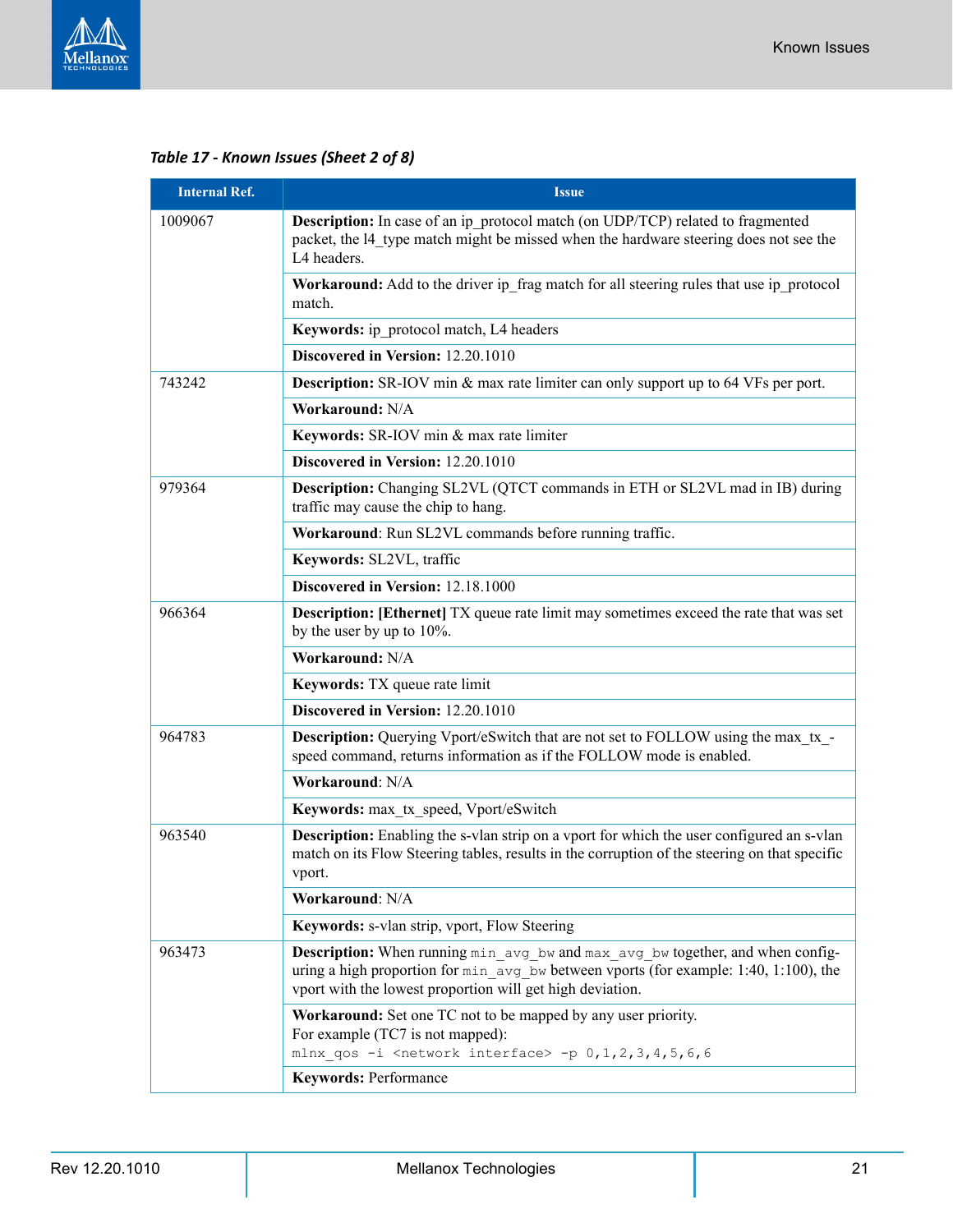

### *Table 17 - Known Issues (Sheet 3 of 8)*

| <b>Internal Ref.</b> | <b>Issue</b>                                                                                                                                                                                                                                                                                                                                                                      |
|----------------------|-----------------------------------------------------------------------------------------------------------------------------------------------------------------------------------------------------------------------------------------------------------------------------------------------------------------------------------------------------------------------------------|
| 959464               | <b>Description:</b> When the Max Rate Limiter is enabled and a Teardown/FLR is issued upon<br>the last gymi with max rate limiter enabled Teardown/FLR, the hardware remains<br>enabled (rate limiter $en = 1$ ).<br>** "max rate limiter enabled" = at least 1 (per chip). create/modify sched-<br>uling elemnt command has been issued by the driver, with max average bw != 0. |
|                      | Workaround: Set a default rate (modify schduling element. max aver-<br>age bw=0), or destroy all the scheduling elements on the chip prior to issuing a Tear-<br>down/FLR                                                                                                                                                                                                         |
|                      | Keywords: Teardown/FLR, Max Rate Limiter                                                                                                                                                                                                                                                                                                                                          |
| 955595               | <b>Description:</b> Under the DUP MAC ACTION==LAST CFG configuration (default), the first<br>duplicated MAC address in the MPFS is prioritized instead of the last address.                                                                                                                                                                                                       |
|                      | Workaround: N/A                                                                                                                                                                                                                                                                                                                                                                   |
|                      | Keywords: MAC address, MPFS                                                                                                                                                                                                                                                                                                                                                       |
| 955061               | <b>Description:</b> Occasionally, when the link is up at a speed of 1GbE, data traffic will not<br>go through.                                                                                                                                                                                                                                                                    |
|                      | Workaround: N/A                                                                                                                                                                                                                                                                                                                                                                   |
|                      | Keywords: Link speed, 1GbE                                                                                                                                                                                                                                                                                                                                                        |
| 949485               | <b>Description:</b> TX doorbell via UAR and CQ doorbell via UAR are currently not sup-<br>ported in Multi-Host devices.                                                                                                                                                                                                                                                           |
|                      | Workaround: N/A                                                                                                                                                                                                                                                                                                                                                                   |
|                      | Keywords: TX doorbell, CQ doorbell, Multi-Host, UAR                                                                                                                                                                                                                                                                                                                               |
| 946800               | <b>Description:</b> PXE booting in RedHat 7.3 is currently not supported.                                                                                                                                                                                                                                                                                                         |
|                      | Workaround: N/A                                                                                                                                                                                                                                                                                                                                                                   |
|                      | Keywords: PXE, RedHat 7.3                                                                                                                                                                                                                                                                                                                                                         |
| 941203               | <b>Description:</b> Occasionally, mapping 2 SLs to a single VL results in bad results in BW<br>allocation for both SLs.                                                                                                                                                                                                                                                           |
|                      | Workaround: N/A                                                                                                                                                                                                                                                                                                                                                                   |
|                      | <b>Keywords:</b> SLs to VL mapping, BW allocation                                                                                                                                                                                                                                                                                                                                 |
| 938322               | Description: Performance issues occur when running min avg bw and max avg bw<br>together.<br>The issue starts when configuring high proportion for min avg bw between vports.<br>For example: 1:40, 1:100: the vport with the low proportion will get high deviation.                                                                                                             |
|                      | Workaround: N/A                                                                                                                                                                                                                                                                                                                                                                   |
|                      | <b>Keywords: Performance</b>                                                                                                                                                                                                                                                                                                                                                      |
| 935581               | <b>Description:</b> When SR-IOV is enabled, some multicast traffic might be lost if another<br>vport that a listening on the same multicast GID is down.                                                                                                                                                                                                                          |
|                      | Workaround: N/A                                                                                                                                                                                                                                                                                                                                                                   |
|                      | Keywords: Multicast traffic, vport                                                                                                                                                                                                                                                                                                                                                |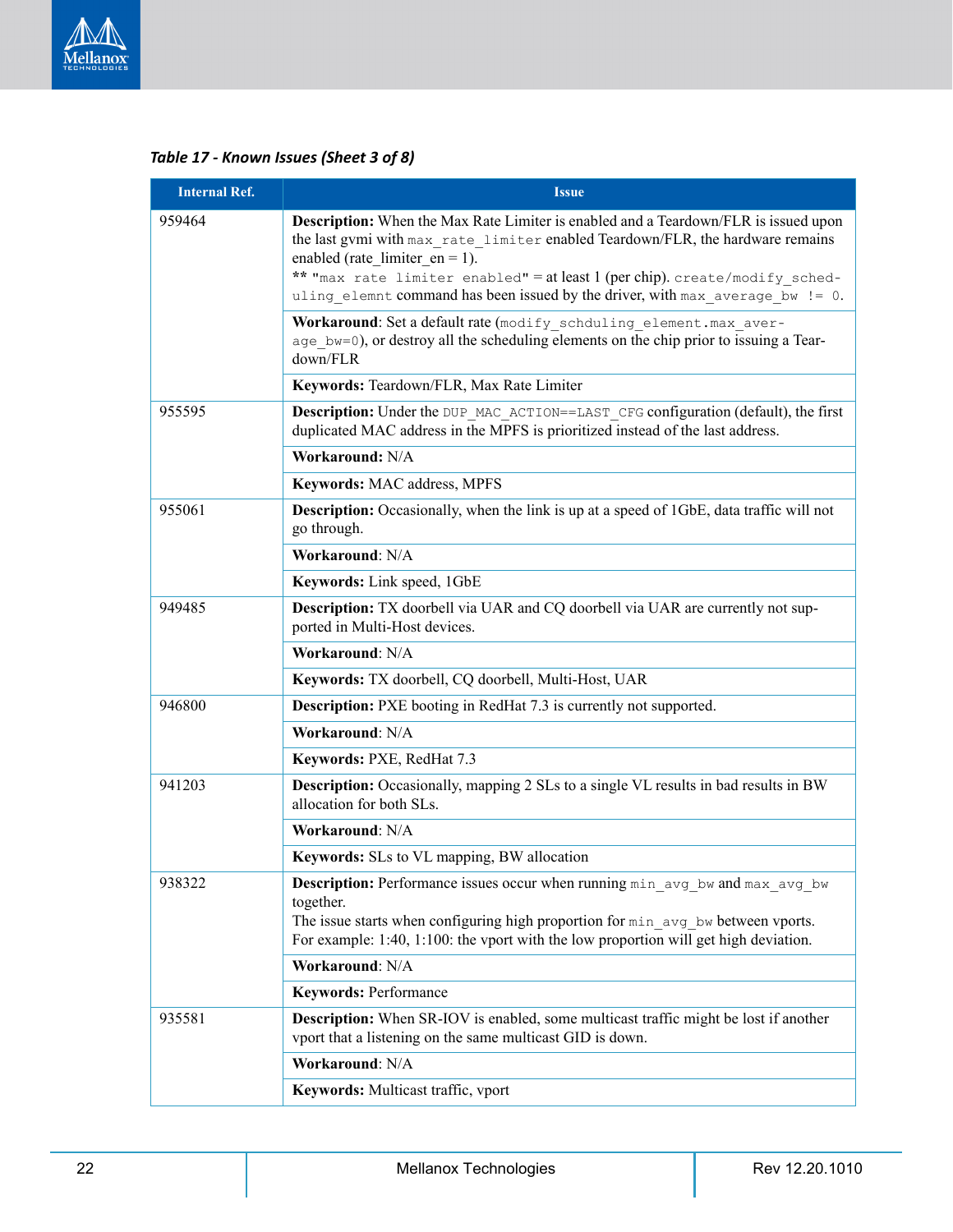

### *Table 17 - Known Issues (Sheet 4 of 8)*

| <b>Internal Ref.</b> | <b>Issue</b>                                                                                                                                                                                            |
|----------------------|---------------------------------------------------------------------------------------------------------------------------------------------------------------------------------------------------------|
| 929267               | <b>Description:</b> Copper cables 3m and above are not supported vs. SX1024 switch system.                                                                                                              |
|                      | Workaround: N/A                                                                                                                                                                                         |
|                      | <b>Keywords: Cables</b>                                                                                                                                                                                 |
| 911628               | <b>Description:</b> Host rate limiter values are statically configured and do not change when<br>changing the port speed.                                                                               |
|                      | Workaround: N/A                                                                                                                                                                                         |
|                      | <b>Keywords: Rate limiter</b>                                                                                                                                                                           |
| 898603               | <b>Description:</b> If multiple processes in RX RDMA Flow Table are used, vport counters<br>may be counted more than once.                                                                              |
|                      | Workaround: N/A                                                                                                                                                                                         |
|                      | Keywords: vport counters                                                                                                                                                                                |
| 877646               | <b>Description:</b> In IB virtualization, transmitted vport counter cannot count traffic between<br>functions on the same phy port.                                                                     |
|                      | Workaround: N/A                                                                                                                                                                                         |
|                      | Keywords: vport counter                                                                                                                                                                                 |
| 877646               | <b>Description:</b> The e-sw uplink state can affect the traffic only if the driver determines a<br>root Flow Table for the e-sw FDB.                                                                   |
|                      | Workaround: N/A                                                                                                                                                                                         |
|                      | Keywords: FDB, e-sw uplink state                                                                                                                                                                        |
| 864200               | <b>Description:</b> Running the modify scheduling context command does not include<br>checking whether the scheduling element was created or not.                                                       |
|                      | Workaround: Do not modify non-existing elements                                                                                                                                                         |
|                      | Keywords: SR-IOV Rate Limiter                                                                                                                                                                           |
| 854805/864202        | Description: Setting/modifying the max_average_bw rate for a function, or setting<br>speeds over the maximum supported speed (as indicated in INI) may result in inaccurate<br>rates, and in an assert. |
|                      | Workaround: Set the max_avergae_bw in scheduling context commands to equal<br>or less than the supported wire speed.                                                                                    |
|                      | Keywords: Bandwidth rate, speed                                                                                                                                                                         |
| 854206/856355        | <b>Description:</b> If the vport state is DOWN and a packet is sent in the local loopback, the<br>sx sniffer tool will not function.                                                                    |
|                      | Workaround: N/A                                                                                                                                                                                         |
|                      | Keywords: sx sniffer, vport                                                                                                                                                                             |
| 827444               | <b>Description:</b> FDR link can raise with symbol errors on optic EDR cable longer than<br>30M.                                                                                                        |
|                      | Workaround: N/A                                                                                                                                                                                         |
|                      | Keywords: FDR link, EDR cable                                                                                                                                                                           |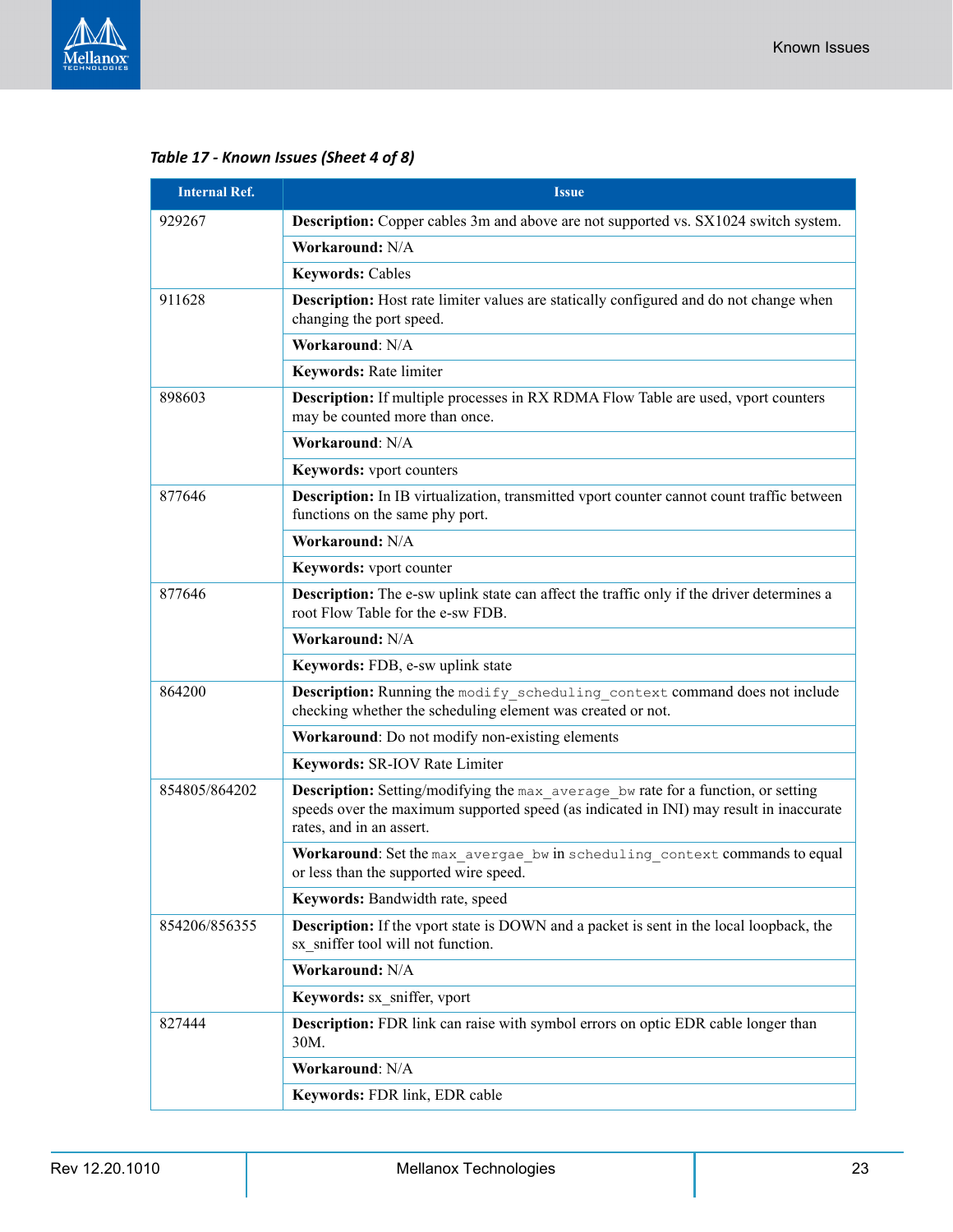

| <b>Internal Ref.</b>     | <b>Issue</b>                                                                                                                                                                                                                                                                                                                                                                                                                                                                                                                            |
|--------------------------|-----------------------------------------------------------------------------------------------------------------------------------------------------------------------------------------------------------------------------------------------------------------------------------------------------------------------------------------------------------------------------------------------------------------------------------------------------------------------------------------------------------------------------------------|
| 824525                   | Description: The first duplicated MAC address in the MPFS is prioritized (instead of the<br>last address) under the DUP_MAC_ACTION==LAST_CFG configuration (default).                                                                                                                                                                                                                                                                                                                                                                   |
|                          | Workaround: N/A                                                                                                                                                                                                                                                                                                                                                                                                                                                                                                                         |
|                          | Keywords: Duplicated MAC address                                                                                                                                                                                                                                                                                                                                                                                                                                                                                                        |
| 783742                   | Description: In order to raise 50GbE link when using ConnectX-4 firmware v12.16.1006<br>or newer, the following conditions must be met:<br>The minimum ConnectX-4 firmware version should be 12.16.1006<br>The minimum ConnectX-4 Lx firmware version should be 14.16.1006<br>$\bullet$<br>The minimum MLNX-OS version should be 3.6.1000 (firmware v13.1100.0026)<br>$\bullet$                                                                                                                                                         |
|                          | Workaround: N/A                                                                                                                                                                                                                                                                                                                                                                                                                                                                                                                         |
|                          | Keywords: MLNX-OS, 50G link                                                                                                                                                                                                                                                                                                                                                                                                                                                                                                             |
| 776830/778257            | <b>Description:</b> Performing warm reboot during firmware image burning in VPI/IB devices<br>configured with IB port protocol, might cause the device to disappear from the PCIe.                                                                                                                                                                                                                                                                                                                                                      |
|                          | Workaround: Power Cycle the server (cold reboot). Once a cold reboot is performed, the<br>device will reboot with the previous image that was already burned.                                                                                                                                                                                                                                                                                                                                                                           |
|                          | Keywords: Warn reboot, firmware image burning, VPI/IB devices                                                                                                                                                                                                                                                                                                                                                                                                                                                                           |
| 770824                   | Description: Pressing the Power Down button resets the server and does not initiate the<br>Standby flow (as init 0 does). As a result, both ports are up due to keep link up, which<br>opens the port when the firmware is loaded.                                                                                                                                                                                                                                                                                                      |
|                          | Workaround: Use init 0 to start the Standby flow.                                                                                                                                                                                                                                                                                                                                                                                                                                                                                       |
|                          | Keywords: Warm/cold reboot                                                                                                                                                                                                                                                                                                                                                                                                                                                                                                              |
| 758803                   | Description: The firmware and the hardware do not reset the physical link upon CPort-<br>State=down.<br>According to the IB Specification, MANAGEMENT STATE CHANGE COMMANDS:<br>"CPortState when phy link=up and CPortState=down, the state machine will transi-<br>tion to the LinkDown state which will reset other link state machines. Since phy link=up,<br>this will be followed by a transition to the LinkInitialize state. Thus a command to change<br>link port state to down provides a way to re-initialize the link layer" |
|                          | Workaround: In order to re-train the physical link, sendbug PortInfo.physical port state<br>$=$ POLLING is required.                                                                                                                                                                                                                                                                                                                                                                                                                    |
|                          | <b>Keywords:</b> Physical link, CPortState=down                                                                                                                                                                                                                                                                                                                                                                                                                                                                                         |
| 756872/769604/<br>850198 | <b>Description:</b> Flow Counter is supported only for FTE that does not include a flow tag or<br>for FTE that have TIR as a destination.                                                                                                                                                                                                                                                                                                                                                                                               |
|                          | Workaround: N/A                                                                                                                                                                                                                                                                                                                                                                                                                                                                                                                         |
|                          | Keywords: Flow Counter, FTE                                                                                                                                                                                                                                                                                                                                                                                                                                                                                                             |
| 756871/770208/<br>850199 | <b>Description:</b> Using Flow Counters in the FDB Flow Table causes the transmitted IB traf-<br>fic vport counters not to function properly.                                                                                                                                                                                                                                                                                                                                                                                           |
|                          | Workaround: N/A                                                                                                                                                                                                                                                                                                                                                                                                                                                                                                                         |
|                          | Keywords: Flow Counter, FDB Flow Table, vport counters                                                                                                                                                                                                                                                                                                                                                                                                                                                                                  |

### *Table 17 - Known Issues (Sheet 5 of 8)*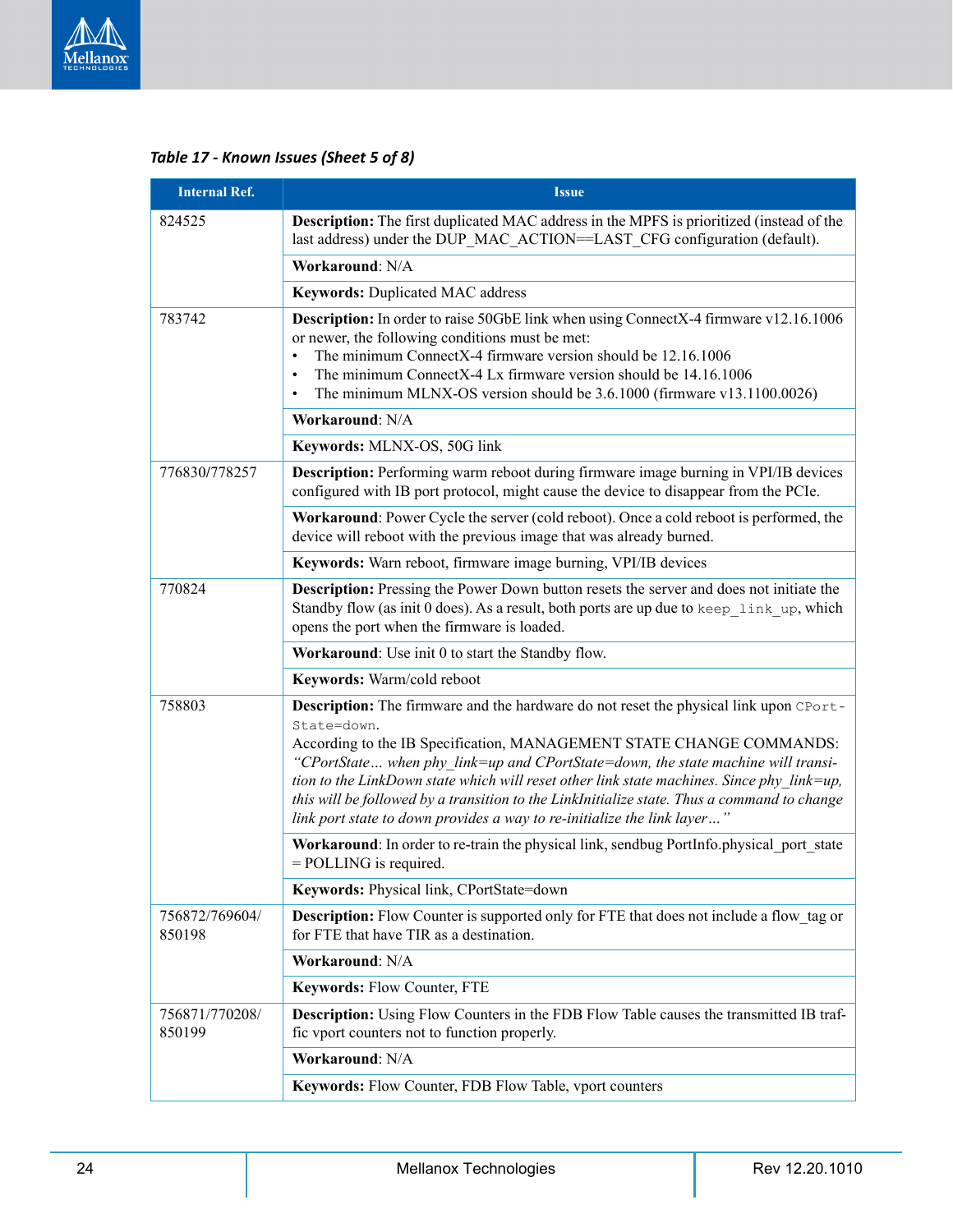

### *Table 17 - Known Issues (Sheet 6 of 8)*

| <b>Internal Ref.</b>            | <b>Issue</b>                                                                                                                                                                                                                                                                                 |
|---------------------------------|----------------------------------------------------------------------------------------------------------------------------------------------------------------------------------------------------------------------------------------------------------------------------------------------|
| 756870/769605/<br>850199/850208 | <b>Description:</b> Using Flow Counters in the FDB Flow Table may harm vport counters'<br>clearing functionality.                                                                                                                                                                            |
|                                 | Workaround: N/A                                                                                                                                                                                                                                                                              |
|                                 | Keywords: Flow Counter, FDB Flow Table, vport counters                                                                                                                                                                                                                                       |
| 754914                          | <b>Description:</b> When e-switch FDB is not created, the VF functional loopback traffic is<br>send to vport 0 (PF).                                                                                                                                                                         |
|                                 | Workaround: N/A                                                                                                                                                                                                                                                                              |
|                                 | Keywords: e-switch FDB, vport, SR-IOV                                                                                                                                                                                                                                                        |
| 748292                          | <b>Description:</b> When a steering rule in the e-sw FDB includes an encap action and an<br>external port as destination, a transmitted multicast packet that matches the rule is sent to<br>the wire and the loopback and the locally looped back packet will also have an encap<br>header. |
|                                 | Workaround: N/A                                                                                                                                                                                                                                                                              |
|                                 | Keywords: FDB, multicast packet                                                                                                                                                                                                                                                              |
| 747967                          | <b>Description:</b> Burning firmware on the same device in parallel from multiple interfaces<br>(e.g. PCIe and MTUSB) is not supported.                                                                                                                                                      |
|                                 | Workaround: N/A                                                                                                                                                                                                                                                                              |
|                                 | Keywords: PCIe, MTUSB, burning in parallel                                                                                                                                                                                                                                                   |
| 747961                          | Description: Force loopback in the QPC in virtualized environment (Multi-Host or SR-<br>IOV) is not supported.                                                                                                                                                                               |
|                                 | <b>Workaround: N/A</b>                                                                                                                                                                                                                                                                       |
|                                 | Keywords: Force loopback, Multi-Host, SR-IOV                                                                                                                                                                                                                                                 |
| 693832                          | Description: In an InfiniBand SR-IOV setups, traffic should contain GRH (GID index) if<br>the grh_required bit is set in the query_hca_vport_context command.<br>Note: In this case, traffic without GRH will be forwarded to vport0 ("Host0")                                               |
|                                 | Workaround: N/A                                                                                                                                                                                                                                                                              |
|                                 | Keywords: SR-IOV setups, GRH                                                                                                                                                                                                                                                                 |
| 693832                          | Description: In virtualized (SR-IOV/Multi-Host/Socket Direct) setups OpenSM should<br>be configured as follow (opensm.conf):<br>virt enable should be 2<br>٠<br>[Recommended] Enable Qos: qos TRUE<br>٠                                                                                      |
|                                 | Workaround: N/A                                                                                                                                                                                                                                                                              |
|                                 | Keywords: SR-IOV/Multi-Host/Socket Direct, OpenSM                                                                                                                                                                                                                                            |
| 691754                          | Description: end padding mode is required in CREATE QP and not in INIT 2 RTR<br>command as defined in the PRM                                                                                                                                                                                |
|                                 | Workaround: N/A                                                                                                                                                                                                                                                                              |
|                                 | Keywords: end_padding_mode, PRM                                                                                                                                                                                                                                                              |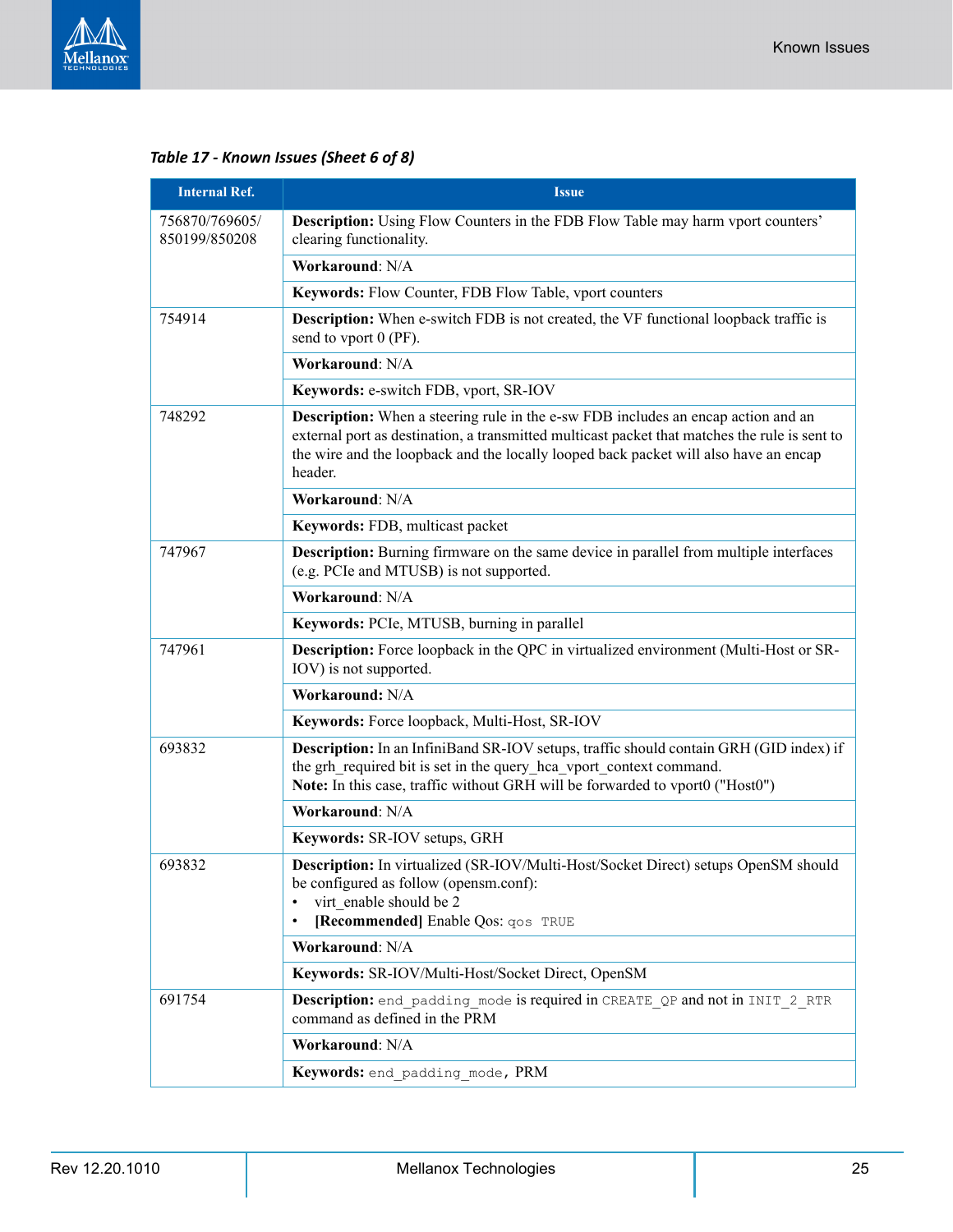

| <b>Internal Ref.</b> | Issue                                                                                                                                                                                                                              |
|----------------------|------------------------------------------------------------------------------------------------------------------------------------------------------------------------------------------------------------------------------------|
| 691490               | <b>Description:</b> LR4 cable events are sent although the port is up                                                                                                                                                              |
|                      | Workaround: N/A                                                                                                                                                                                                                    |
|                      | <b>Keywords: Management</b>                                                                                                                                                                                                        |
| 691387/691415        | <b>Description:</b> In a Multi-Host/Socket Direct setup, when running a single TCP stream,<br>you might experience sub optimal throughput.                                                                                         |
|                      | Workaround: Use multiple streams to reach optimal results                                                                                                                                                                          |
|                      | Keywords: Multi-Host/Socket Direct setup, Performance, TCP stream                                                                                                                                                                  |
| 690890               | <b>Description:</b> Updating a non-voltile configuration of port type TLV more than 50 times<br>might cause system to hang.                                                                                                        |
|                      | Workaround: Run mlxconfig reset after every 50 consecutive updates of port type<br>TLV.                                                                                                                                            |
|                      | Keywords: Non-voltile configuration, TLV                                                                                                                                                                                           |
| 686032               | <b>Description:</b> While transmitting a packet from a NODNIC interface to BMC (on the<br>same phy port) the packet will be duplicated and will be transmitted to the wire too (in<br>addition to the packet that arrived to BMC). |
|                      | Workaround: N/A                                                                                                                                                                                                                    |
|                      | Keywords: NODNIC interface, BMC                                                                                                                                                                                                    |
| 685062               | Description: Multi-Host InfiniBand: OpenSM is supported over host0 only and the<br>MAD IFC usage is limited to host0 only.                                                                                                         |
|                      | Workaround: Activate OpenSM and the MFT tools via host0                                                                                                                                                                            |
|                      | Keywords: Multi-Host InfiniBand                                                                                                                                                                                                    |
| 682518               | Description: Interoperability issue between ConnectX-4 or ConnectX-4 Lx adapter cards<br>and ConnectX-2 adapter card when trying to raise a 10GbE link.                                                                            |
|                      | Workaround: N/A                                                                                                                                                                                                                    |
|                      | Keywords: Interoperability                                                                                                                                                                                                         |
| 648914               | /651063/1066193Description: Some 10GbE cables are not SFF-8472 compliant. "SFP+<br>Cable Technology" bits are cleared.                                                                                                             |
|                      | <b>Workaround: N/A</b>                                                                                                                                                                                                             |
|                      | Keywords: 10GbE cables, SFP+                                                                                                                                                                                                       |
| 600534               | <b>Description:</b> Configuration of space power management capability PME EN cannot be<br>set, thus preventing the driver from activating the wake signal.                                                                        |
|                      | Workaround: N/A                                                                                                                                                                                                                    |
|                      | <b>Keywords: PCIe</b>                                                                                                                                                                                                              |

### *Table 17 - Known Issues (Sheet 7 of 8)*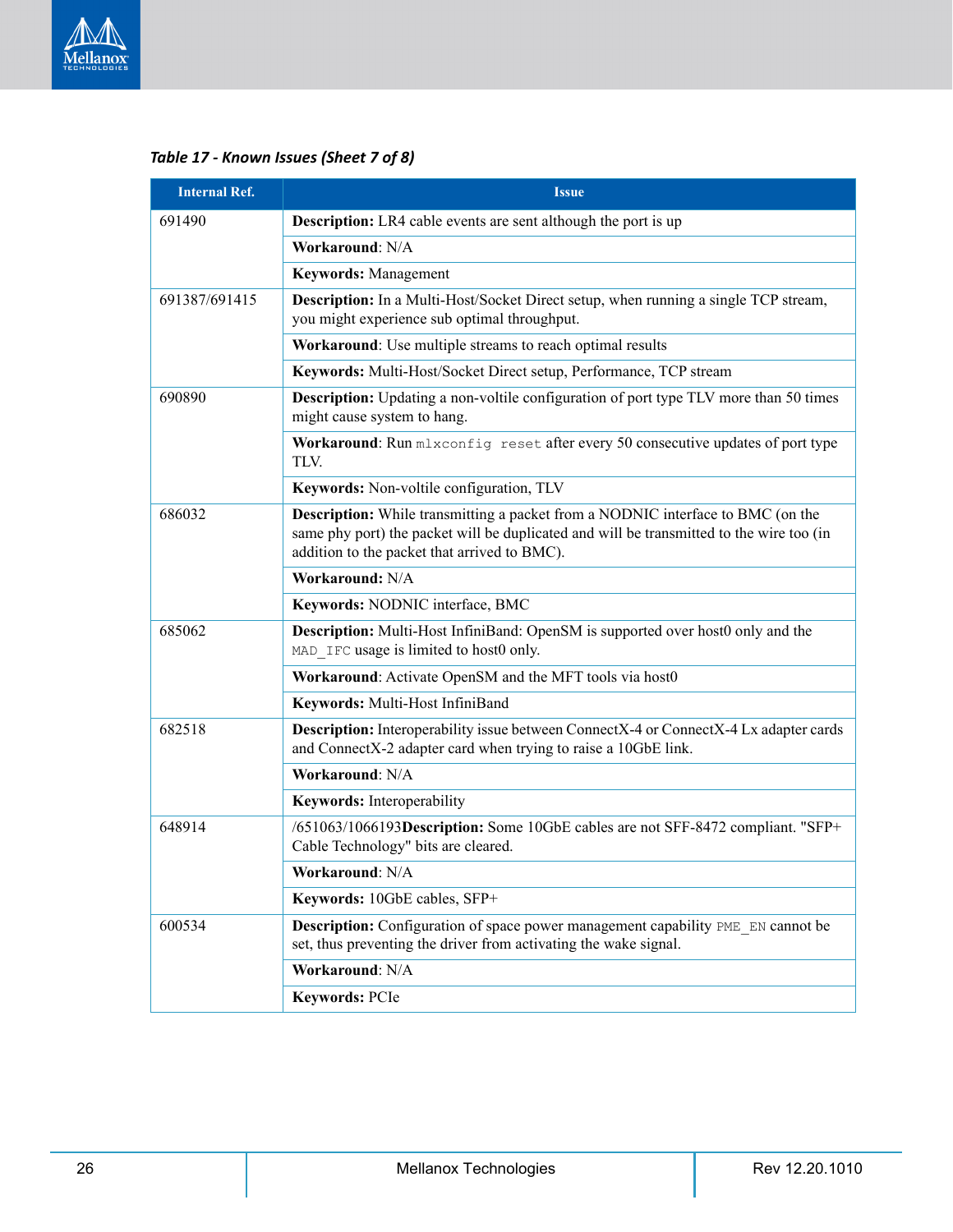

*Table 17 - Known Issues (Sheet 8 of 8)*

| <b>Internal Ref.</b> | <b>Issue</b>                                                                                                                                                                                                   |
|----------------------|----------------------------------------------------------------------------------------------------------------------------------------------------------------------------------------------------------------|
| 599810/601485        | <b>Description:</b> mlxfwreset does not function properly in old MFT versions after upgrading<br>the firmware image.                                                                                           |
|                      | Workaround: Upgrade MFT to the latest release or use reboot/power cycle after<br>upgrading firmware.                                                                                                           |
|                      | <b>Keywords: Firmware Tool</b>                                                                                                                                                                                 |
| 572150               | <b>Description:</b> A low link speed issue occurs when connecting a ConnectX®-4 EDR<br>adapter card with a QDR InfiniScale® IV based switch using a copper cable longer than<br>3M. The link is raised as DDR. |
|                      | Workaround: N/A                                                                                                                                                                                                |
|                      | <b>Keywords:</b> Link Speed, QDR, DDR                                                                                                                                                                          |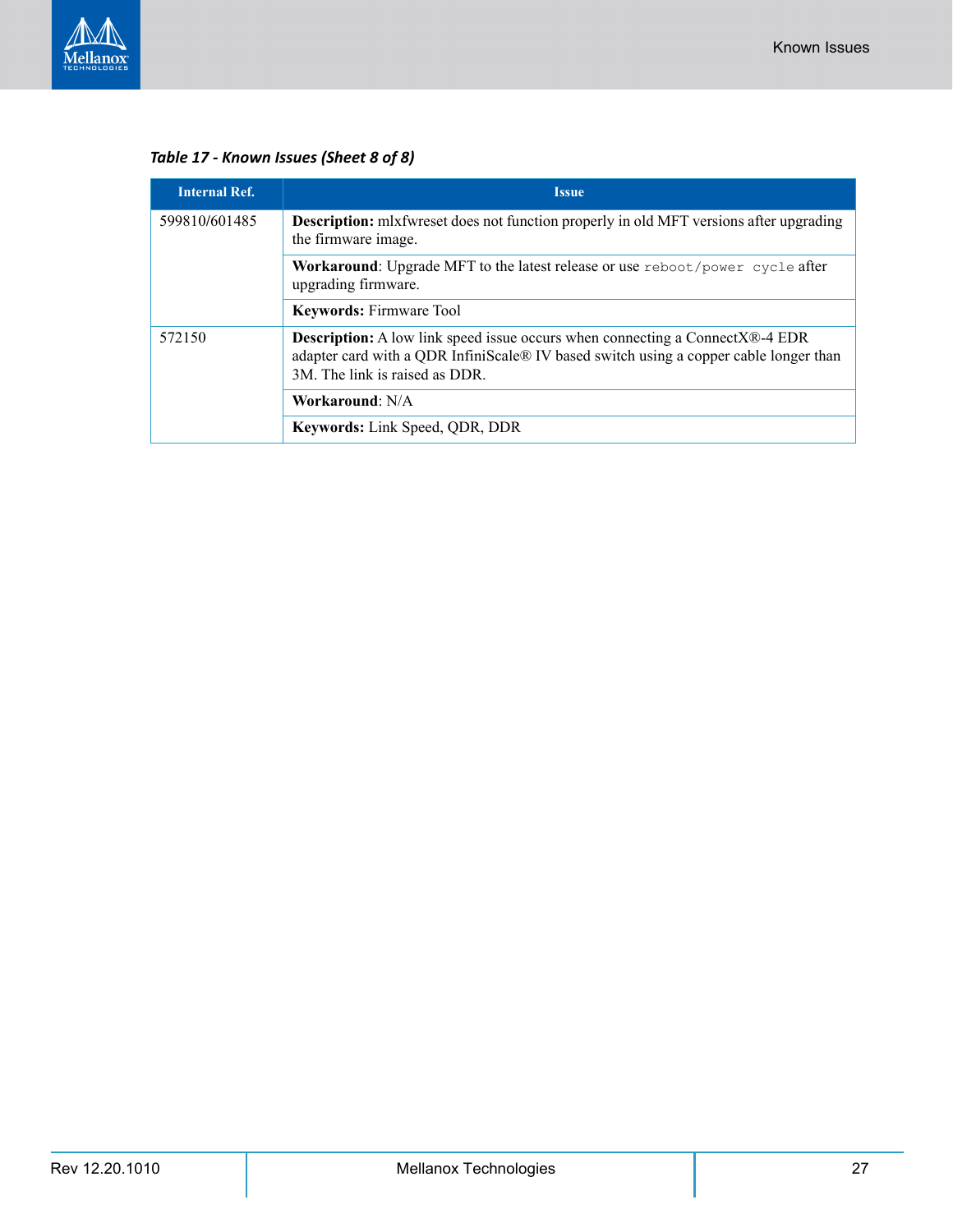

# <span id="page-27-0"></span>**4 Bug Fixes History**

<span id="page-27-2"></span>[Table](#page-27-1) 18 lists the bugs fixed in this release. For a list of old firmware Bug Fixes, please see ConnectX4 Firmware Archived Bug Fixes file (http://www.mellanox.com/pdf/firmware/ConnectX4- Firmware\_Archived\_Bug\_Fixes\_v1.0.pdf)

<span id="page-27-1"></span>*Table 18 - Bug Fixes History (Sheet 1 of 7)*

| <b>Internal Ref.</b> | <b>Issue</b>                                                                                                                                                                                                                                |
|----------------------|---------------------------------------------------------------------------------------------------------------------------------------------------------------------------------------------------------------------------------------------|
| 1060650              | Description: Fixed a link issue on Intel 10GbE Optical module PN: R8H2F, Y3KJN.                                                                                                                                                             |
|                      | Keywords: Intel 10GbE Optical module                                                                                                                                                                                                        |
|                      | Discovered in Release: 12.18.2000                                                                                                                                                                                                           |
|                      | <b>Fixed in Release: 12.20.1010</b>                                                                                                                                                                                                         |
| 1040099              | <b>Description:</b> Fixed an issue that caused the link to raise as DDR instead of QDR after firm-<br>ware reset when connected to switch 4036.                                                                                             |
|                      | Keywords: QDR, DDR                                                                                                                                                                                                                          |
|                      | Discovered in Release: 12.18.1000                                                                                                                                                                                                           |
|                      | <b>Fixed in Release: 12.20.1010</b>                                                                                                                                                                                                         |
| 1052064              | <b>Description:</b> Fixed an issue that caused the device to hang upon warm reboot.                                                                                                                                                         |
|                      | Keywords: Warm reboot                                                                                                                                                                                                                       |
|                      | Discovered in Release: 12.18.2000                                                                                                                                                                                                           |
|                      | <b>Fixed in Release: 12.20.1010</b>                                                                                                                                                                                                         |
| 1047533              | <b>Description:</b> Fixed an issue that caused the TX traffic not to send packets when using VF<br>index (ARI) bigger than 127.                                                                                                             |
|                      | <b>Keywords: VFs</b>                                                                                                                                                                                                                        |
|                      | Discovered in Release: 12.18.2000                                                                                                                                                                                                           |
|                      | <b>Fixed in Release: 12.20.1010</b>                                                                                                                                                                                                         |
| 1009614              | <b>Description:</b> Fixed a scaling issue with more than 1k QPs for ECN by moving from per QP<br>caching to per IP to allow better scale with number of host in the fabric.                                                                 |
|                      | <b>Keywords: Performance</b>                                                                                                                                                                                                                |
|                      | Discovered in Release: 12.18.2000                                                                                                                                                                                                           |
|                      | <b>Fixed in Release: 12.20.1010</b>                                                                                                                                                                                                         |
| 1041108              | Description: Enabled firmware resync of the internal clocks after getting out of the standby<br>mode to prevent PTP time sync from getting out of sync after system warm-rebooted due to<br>system getting into a low-power (standby) mode. |
|                      | Keywords: PTP time sync, standby mode                                                                                                                                                                                                       |
|                      | Discovered in Release: 12.18.2000                                                                                                                                                                                                           |
|                      | <b>Fixed in Release: 12.20.1010</b>                                                                                                                                                                                                         |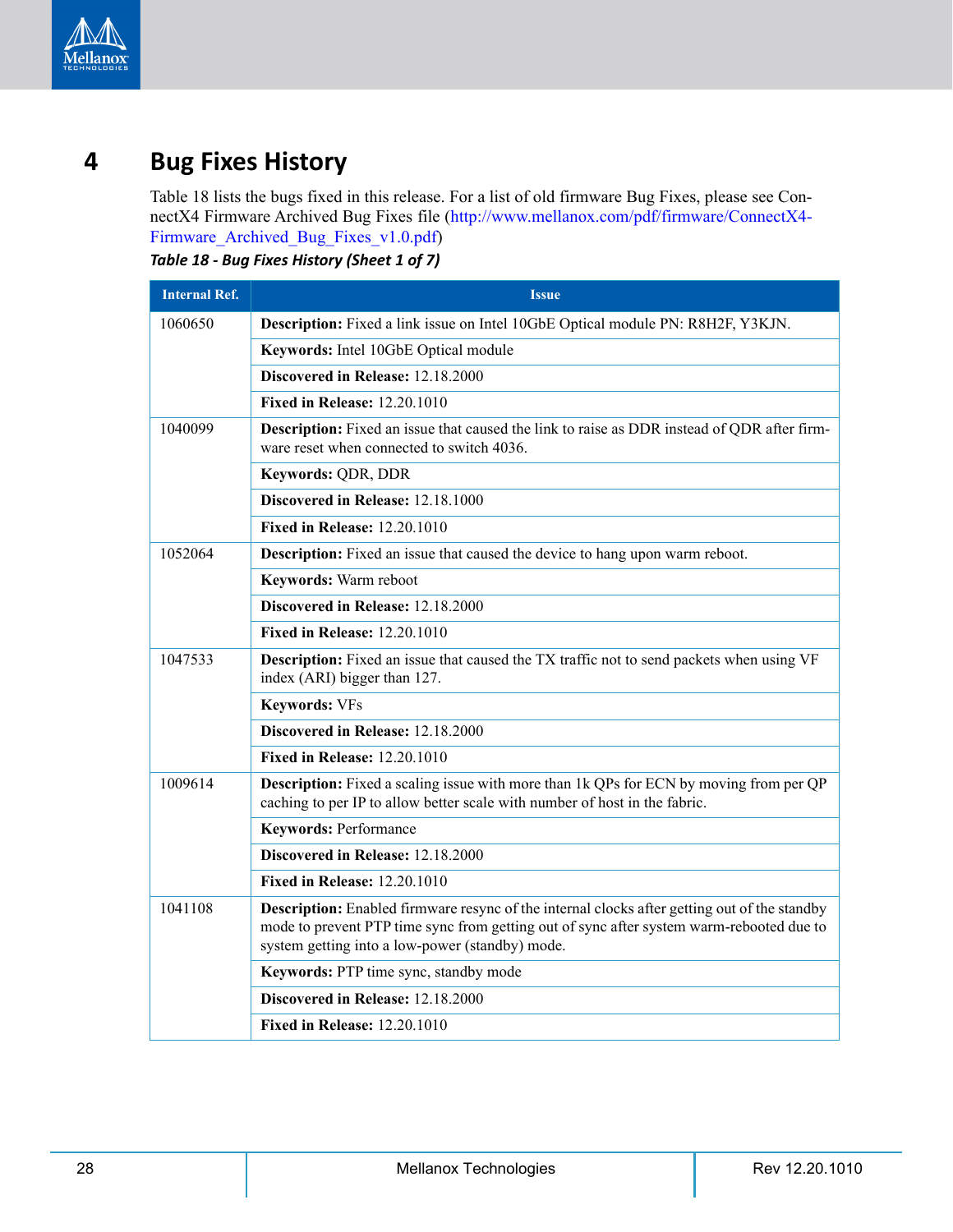

*Table 18 - Bug Fixes History (Sheet 2 of 7)*

| <b>Internal Ref.</b> | <b>Issue</b>                                                                                                                                                                                                                                             |  |
|----------------------|----------------------------------------------------------------------------------------------------------------------------------------------------------------------------------------------------------------------------------------------------------|--|
| 1047693              | Description: When running RoCE over VRRP, enabled the device to receive RoCE packet<br>with different source MAC than the original RoCE packet's destination MAC, to allow rout-<br>ing between different subnets.                                       |  |
|                      | Keywords: RoCE over VRRP, Destination MAC                                                                                                                                                                                                                |  |
|                      | Discovered in Release: 12.18.2000                                                                                                                                                                                                                        |  |
|                      | <b>Fixed in Release: 12.20.1010</b>                                                                                                                                                                                                                      |  |
| 1050234              | <b>Description:</b> Fixed an issued that caused LLDP not to enable PFC configuration currently<br>when DCBX transitioning flow control configurations was set from Global Pause to PFC.                                                                  |  |
|                      | Keywords: RoCE Lossy & ECN                                                                                                                                                                                                                               |  |
|                      | Discovered in Release: 12.18.2000                                                                                                                                                                                                                        |  |
|                      | <b>Fixed in Release: 12.20.1010</b>                                                                                                                                                                                                                      |  |
| 1063449              | <b>Description:</b> Fixed an issue that caused TX to get stuck when a link fail-over occurred in<br>LAG and the firmware switched between the two ports. Additional credits reset flow were<br>added when the firmware moved between different port, vl. |  |
|                      | Keywords: TX, LAG                                                                                                                                                                                                                                        |  |
|                      | Discovered in Release: 12.18.2000                                                                                                                                                                                                                        |  |
|                      | <b>Fixed in Release: 12.20.1010</b>                                                                                                                                                                                                                      |  |
| 1047533              | Description: Rephrased and improved external troubleshoot messages in PDDR register.                                                                                                                                                                     |  |
|                      | Keywords: PDDR register                                                                                                                                                                                                                                  |  |
|                      | Discovered in Release: 12.18.1000                                                                                                                                                                                                                        |  |
|                      | <b>Fixed in Release: 12.20.1010</b>                                                                                                                                                                                                                      |  |
| 999261               | <b>Description:</b> Improved SR-IOV performance.                                                                                                                                                                                                         |  |
|                      | Keywords: SR-IOV                                                                                                                                                                                                                                         |  |
|                      | Discovered in Release: 12.18.1000                                                                                                                                                                                                                        |  |
|                      | <b>Fixed in Release: 12.20.1010</b>                                                                                                                                                                                                                      |  |
| 954822               | Description: The ipoib enhanced offloads indication in the HCA capabilities reports<br>0 while SRIOV EN=1.                                                                                                                                               |  |
|                      | Keywords: SR-IOV, IPoIB Offloads                                                                                                                                                                                                                         |  |
|                      | Discovered in Release: 12.18.1000                                                                                                                                                                                                                        |  |
|                      | <b>Fixed in Release: 12.20.1010</b>                                                                                                                                                                                                                      |  |
| 1002884              | <b>Description:</b> Fixed an issue that prevented ibdump from functioning properly on<br>Connect-X-4 second port.                                                                                                                                        |  |
|                      | Keywords: ibdump                                                                                                                                                                                                                                         |  |
|                      | Discovered in Release: 12.18.1000                                                                                                                                                                                                                        |  |
|                      | <b>Fixed in Release: 12.20.1010</b>                                                                                                                                                                                                                      |  |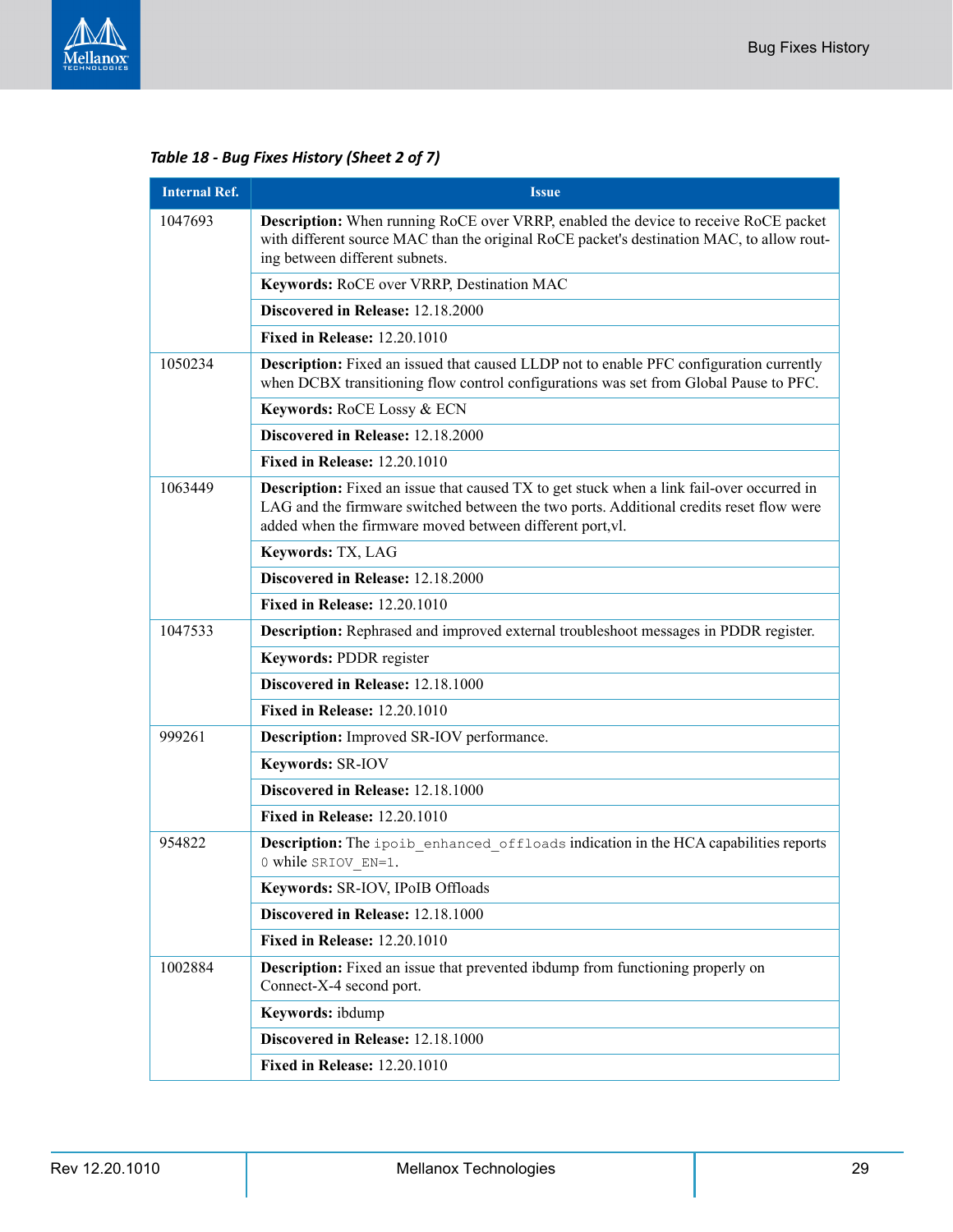

*Table 18 - Bug Fixes History (Sheet 3 of 7)*

| <b>Internal Ref.</b> | <b>Issue</b>                                                                                                                                                                                                                                                                                                       |
|----------------------|--------------------------------------------------------------------------------------------------------------------------------------------------------------------------------------------------------------------------------------------------------------------------------------------------------------------|
| 981598               | Description: Fixed an issue on an ETH port with SR-IOV enabled that prevented packets<br>from reaching the BMC (failure in steering loopback resolution) if the BMC addresses were<br>configured after VF initialization, and the VF was trying to send traffic to the BMC (that<br>located on the same phy port). |
|                      | Keywords: BMC, SR-IOV, packets                                                                                                                                                                                                                                                                                     |
|                      | Discovered in Release: 12.18.2000                                                                                                                                                                                                                                                                                  |
|                      | <b>Fixed in Release: 12.20.1010</b>                                                                                                                                                                                                                                                                                |
| 906144               | <b>Description:</b> Fixed an issue which caused the rate limiter not to function when setting a rate<br>to tc $7.$                                                                                                                                                                                                 |
|                      | Keywords: QOS - ETH - rate limit per TC                                                                                                                                                                                                                                                                            |
|                      | Discovered in Release: 12.18.2000                                                                                                                                                                                                                                                                                  |
|                      | <b>Fixed in Release: 12.20.1010</b>                                                                                                                                                                                                                                                                                |
| 893261               | <b>Description:</b> Fixed the PCIe TX glitch during Recovery. Speed state of the link training to<br>PCIe Gen3.                                                                                                                                                                                                    |
|                      | Keywords: PCIe TX glitch                                                                                                                                                                                                                                                                                           |
|                      | Discovered in Release: 12.18.1000                                                                                                                                                                                                                                                                                  |
|                      | <b>Fixed in Release: 12.20.1010</b>                                                                                                                                                                                                                                                                                |
| 1002190              | Description: Fixed an issue related to the PortRcvDataVLExtended/PortXmitDataVLEx-<br>tended parameter that caused the counters' value to be reported in octets instead of dwrods.                                                                                                                                 |
|                      | <b>Keywords: Counters</b>                                                                                                                                                                                                                                                                                          |
|                      | Discovered in Release: 12.18.2000                                                                                                                                                                                                                                                                                  |
|                      | <b>Fixed in Release: 12.20.1010</b>                                                                                                                                                                                                                                                                                |
| 1025741/             | <b>Description:</b> QP ULP modes 0 and 1 cannot be assigned to the same Multicast group.                                                                                                                                                                                                                           |
| 781339/<br>1050373   | Keywords: Multicast Group (MCG), QPs                                                                                                                                                                                                                                                                               |
|                      | Discovered in Release: 12.18.1000                                                                                                                                                                                                                                                                                  |
|                      | <b>Fixed in Release: 12.20.1010</b>                                                                                                                                                                                                                                                                                |
| 913451               | <b>Description:</b> Fixed an issue in standby (WoL) modes only that caused the actual current<br>consumption in 1.2V rail to be higher by < 33mA than the advertised values although the<br>total IC consumption is as advertised.                                                                                 |
|                      | Keywords: Standby (WoL) modes, current consumption                                                                                                                                                                                                                                                                 |
|                      | Discovered in Release: 12.18.1000                                                                                                                                                                                                                                                                                  |
|                      | <b>Fixed in Release: 12.20.1010</b>                                                                                                                                                                                                                                                                                |
| 852744               | Description: Mapping an SL to VL 15 is currently not supported. Trying to do so, will<br>cause a health buffer fatal internal error report.                                                                                                                                                                        |
|                      | Keywords: SL to VL mapping                                                                                                                                                                                                                                                                                         |
|                      | Discovered in Release: 12.18.1000                                                                                                                                                                                                                                                                                  |
|                      | <b>Fixed in Release: 12.20.1010</b>                                                                                                                                                                                                                                                                                |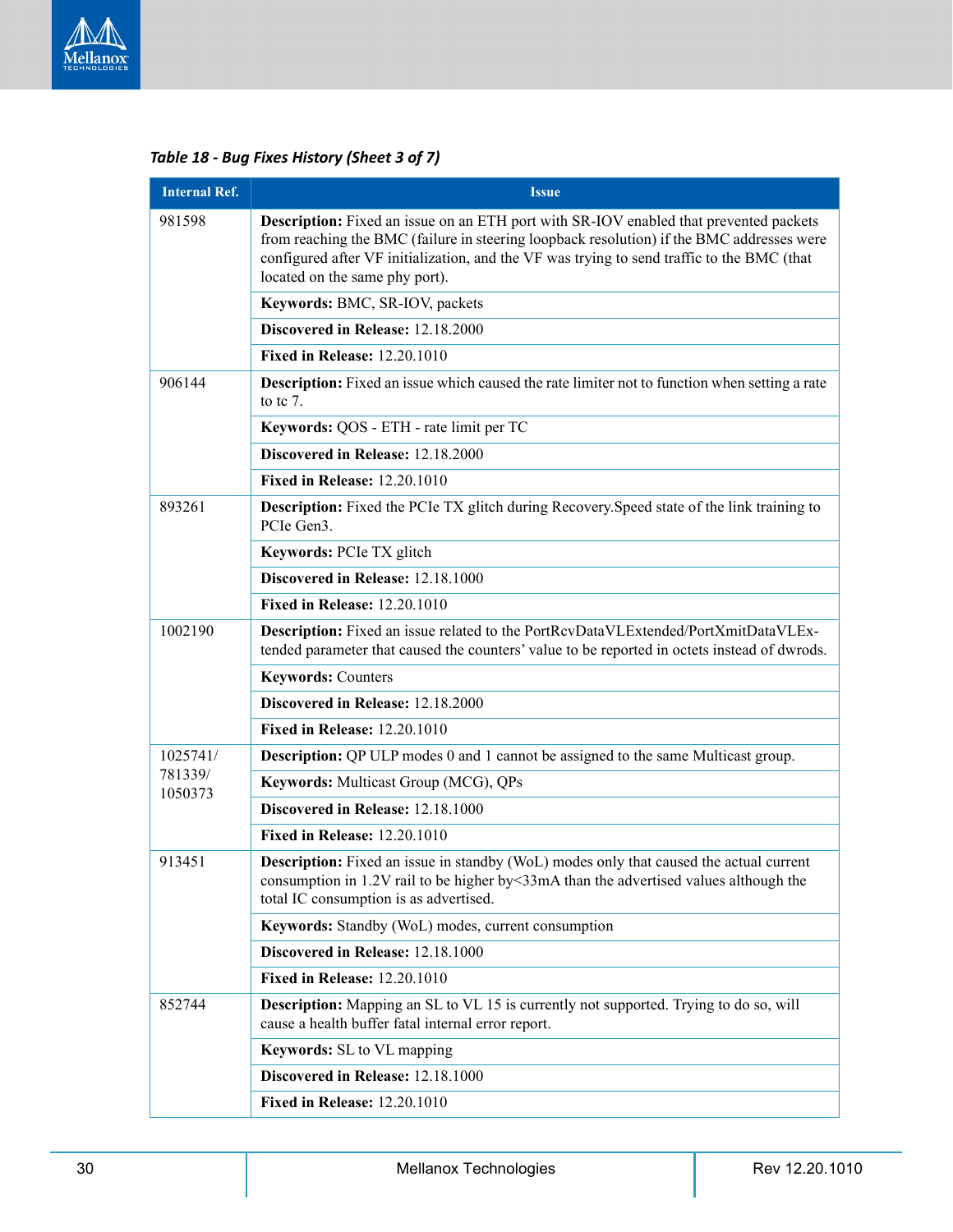

*Table 18 - Bug Fixes History (Sheet 4 of 7)*

| <b>Internal Ref.</b> | <b>Issue</b>                                                                                                                                                                                                                                                                                                                                                                                                                |
|----------------------|-----------------------------------------------------------------------------------------------------------------------------------------------------------------------------------------------------------------------------------------------------------------------------------------------------------------------------------------------------------------------------------------------------------------------------|
| 902828/<br>915047    | Description: When using a firmware based LLDP/DCBX software based, LLDP tools<br>(such as lldptool in Linux) should be disabled.<br>When intending to use software based LLDP, firmware LLDP must be disabled by using<br>mlxconfig.<br>Using both the LLDP software and the firmware based LLDP will result in an unexpected<br>results.<br>This applies to both Physical Functions (Bare Metal OS) and Virtual Functions. |
|                      | Keywords: LLDP/DCBX                                                                                                                                                                                                                                                                                                                                                                                                         |
|                      | Discovered in Release: 12.18.1000                                                                                                                                                                                                                                                                                                                                                                                           |
|                      | <b>Fixed in Release: 12.18.2000</b>                                                                                                                                                                                                                                                                                                                                                                                         |
| 759571/              | <b>Description:</b> Modifying the encap id of FTE is not supported.                                                                                                                                                                                                                                                                                                                                                         |
| 759655               | Keywords: encap id, FTE                                                                                                                                                                                                                                                                                                                                                                                                     |
|                      | Discovered in Release: 12.16.1020                                                                                                                                                                                                                                                                                                                                                                                           |
|                      | <b>Fixed in Release: 12.18.2000</b>                                                                                                                                                                                                                                                                                                                                                                                         |
| 966472               | Description: Fixed an issue which caused bi-directional traffic 10% BW degradation in<br>Multi-Host.                                                                                                                                                                                                                                                                                                                        |
|                      | <b>Keywords: Performance</b>                                                                                                                                                                                                                                                                                                                                                                                                |
|                      | Discovered in Release: 12.18.1000                                                                                                                                                                                                                                                                                                                                                                                           |
|                      | <b>Fixed in Release: 12.18.2000</b>                                                                                                                                                                                                                                                                                                                                                                                         |
| 959369               | <b>Description:</b> Increased the CQE zipping aggressive mode timer to 9000.                                                                                                                                                                                                                                                                                                                                                |
|                      | <b>Keywords: Performance</b>                                                                                                                                                                                                                                                                                                                                                                                                |
|                      | Discovered in Release: 12.18.1000                                                                                                                                                                                                                                                                                                                                                                                           |
|                      | <b>Fixed in Release: 12.18.2000</b>                                                                                                                                                                                                                                                                                                                                                                                         |
| 962901               | <b>Description:</b> Moving IPoIB enhanced QP to ERR or RST state results in the corruption of<br>the service type and pm state in the QPC.                                                                                                                                                                                                                                                                                  |
|                      | Keywords: IPoIB enhanced QP                                                                                                                                                                                                                                                                                                                                                                                                 |
|                      | Discovered in Release: 12.18.1000                                                                                                                                                                                                                                                                                                                                                                                           |
|                      | <b>Fixed in Release: 12.18.2000</b>                                                                                                                                                                                                                                                                                                                                                                                         |
| 961194               | <b>Description:</b> Attaching RoCE IPv4 QPs to MCG when the vport state is set to toggle<br>(DOWN/UP), prevents the QPs that are listed on that MCG from receiving any traffic.                                                                                                                                                                                                                                             |
|                      | Keywords: RoCE IPv4 QPs                                                                                                                                                                                                                                                                                                                                                                                                     |
|                      |                                                                                                                                                                                                                                                                                                                                                                                                                             |
|                      | Discovered in Release: 12.18.1000                                                                                                                                                                                                                                                                                                                                                                                           |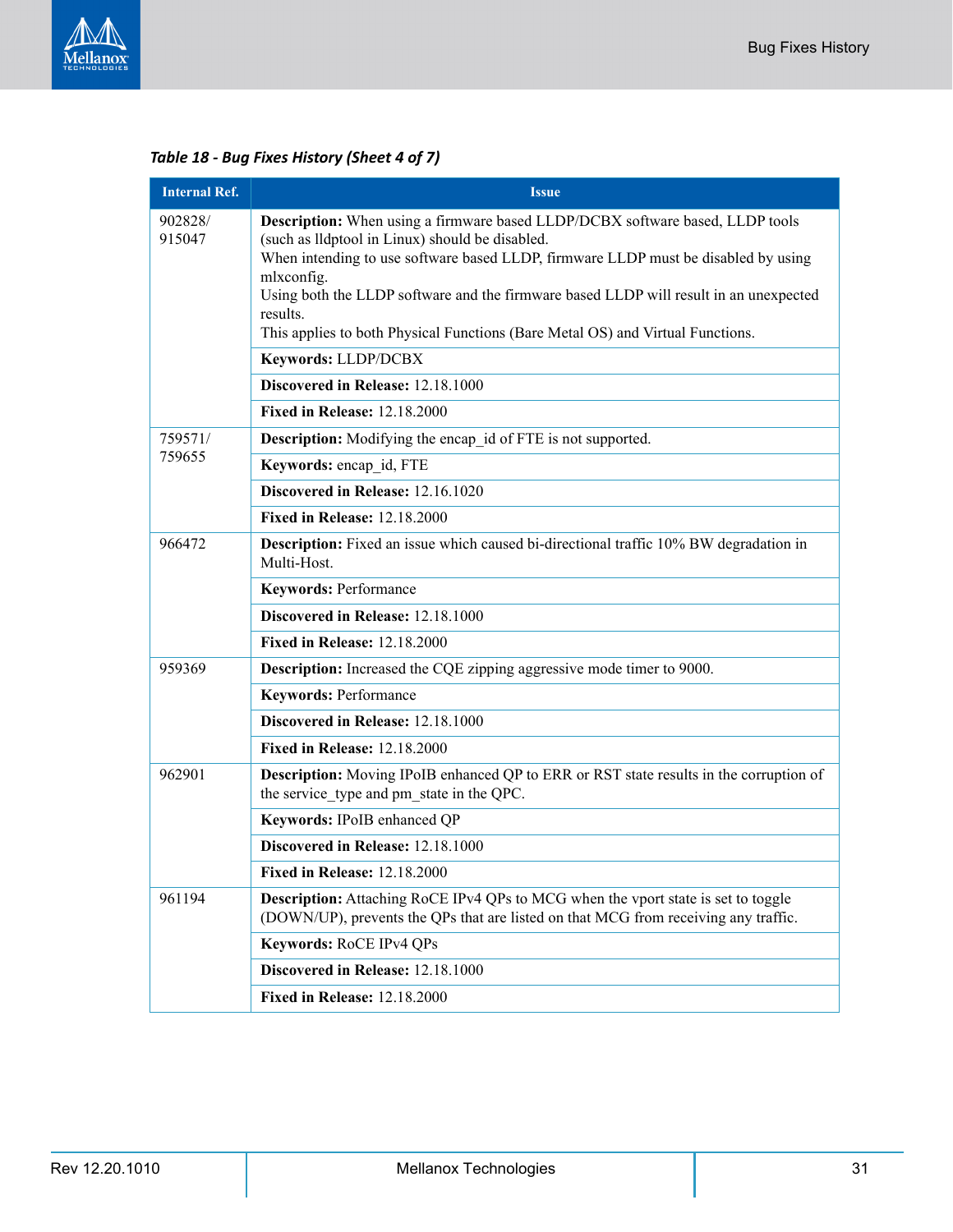

*Table 18 - Bug Fixes History (Sheet 5 of 7)*

| <b>Internal Ref.</b> | <b>Issue</b>                                                                                                       |  |
|----------------------|--------------------------------------------------------------------------------------------------------------------|--|
| 655688               | <b>Description:</b> When arming SRQ for limit event, the device might issue an event with con-<br>text index=0.    |  |
|                      | Keywords: RoCE                                                                                                     |  |
|                      | Discovered in Release: 12.14.1100                                                                                  |  |
|                      | <b>Fixed in Release: 12.18.2000</b>                                                                                |  |
| 949458               | <b>Description:</b> Occasionally, when moving UD QP from error state to RTS, the QP re-enters<br>the error state.  |  |
|                      | Keywords: UD QP, Error state, RTS                                                                                  |  |
|                      | Discovered in Release: 12.18.1000                                                                                  |  |
|                      | <b>Fixed in Release: 12.18.2000</b>                                                                                |  |
| 928872               | Description: When performing Pkey check for IPoIB enhanced traffic, the Pkey member-<br>ship bit is ignored.       |  |
|                      | <b>Keywords: Pkeys</b>                                                                                             |  |
|                      | Discovered in Release: 12.18.1000                                                                                  |  |
|                      | <b>Fixed in Release: 12.18.2000</b>                                                                                |  |
| 862480               | Description: Stopping the Rate Limiter while traffic is being transmitted might cause the<br>adapter card to hang. |  |
|                      | <b>Keywords: Rate Limiter</b>                                                                                      |  |
|                      | Discovered in Release: 12.17.1010                                                                                  |  |
|                      | <b>Fixed in Release: 12.18.2000</b>                                                                                |  |
| 597718               | <b>Description:</b> Privileged Vport egress traffic is not blocked when Vport is not active                        |  |
|                      | <b>Keywords:</b> Virtualization                                                                                    |  |
|                      | Discovered in Release: 12.12.1100                                                                                  |  |
|                      | <b>Fixed in Release: 12.18.2000</b>                                                                                |  |
|                      | Description: PF direct pass-through is not supported in InfiniBand (since PF FLR is not<br>supported)              |  |
|                      | Keywords: PF direct pass-through, InfiniBand                                                                       |  |
|                      | Discovered in Release: 12.14.1100                                                                                  |  |
|                      | <b>Fixed in Release: 12.18.2000</b>                                                                                |  |
| 959527               | <b>Description:</b> Missing invalidation upon Set () . pkey leads to bad Pkey checks.                              |  |
|                      | Keywords: Pkeys, PortInfo.LID                                                                                      |  |
|                      | Discovered in Release: 12.18.1000                                                                                  |  |
|                      | <b>Fixed in Release: 12.18.2000</b>                                                                                |  |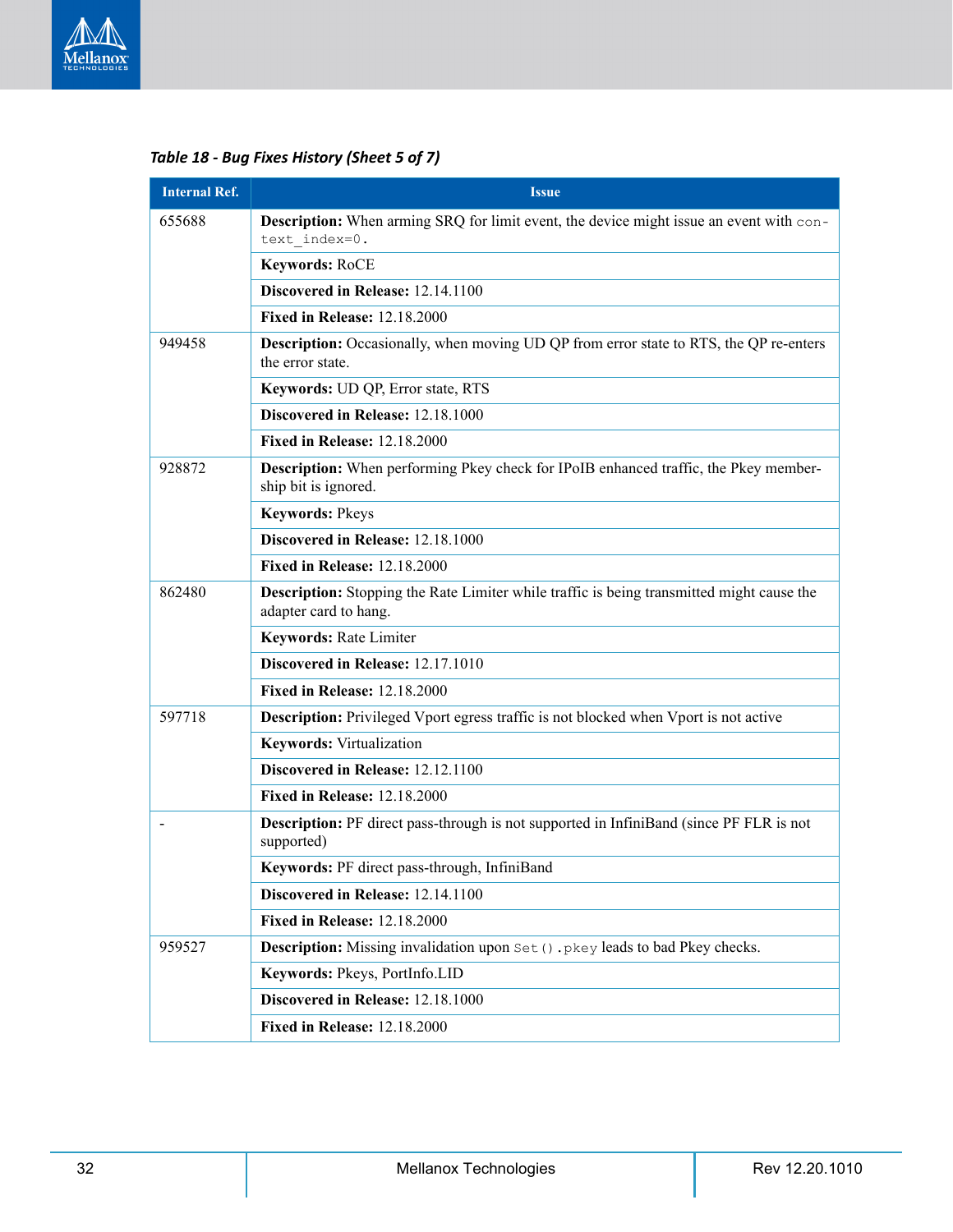

*Table 18 - Bug Fixes History (Sheet 6 of 7)*

| <b>Internal Ref.</b> | <b>Issue</b>                                                                                                                                                |  |
|----------------------|-------------------------------------------------------------------------------------------------------------------------------------------------------------|--|
| 919526               | <b>Description:</b> Fixed an issue which caused the HCA mad response to contain the incoming<br>packet Pkey and not the matched Pkey.                       |  |
|                      | Keywords: Pkey                                                                                                                                              |  |
|                      | Discovered in Release: 12.17.2020                                                                                                                           |  |
|                      | <b>Fixed in Release: 12.18.1000</b>                                                                                                                         |  |
| 963653/              | <b>Description:</b> Diagnostic counters are not reset when enabled with on demand mode.                                                                     |  |
| 961833               | Keywords: on demand mode, Diagnostic counters                                                                                                               |  |
|                      | Discovered in Release: 12.18.1000                                                                                                                           |  |
|                      | Fixed in Release: 12.1000                                                                                                                                   |  |
| 920552               | <b>Description:</b> Modified PCIe Tx configuration.                                                                                                         |  |
|                      | Keywords: PCIe TX                                                                                                                                           |  |
|                      | Discovered in Release: 12.17.2020                                                                                                                           |  |
|                      | <b>Fixed in Release: 12.18.1000</b>                                                                                                                         |  |
| 943484               | <b>Description:</b> Fixed an issue that prevented the software to set ECN parameters<br>(min rate, max rate, rate to set on first cnp) to values >32768.    |  |
|                      | <b>Keywords: RoCE Lossy, ECN</b>                                                                                                                            |  |
|                      | Discovered in Release: 12.17.2020                                                                                                                           |  |
|                      | <b>Fixed in Release: 12.18.1000</b>                                                                                                                         |  |
| 876275               | Description: Fixed an issue which caused the link speed to raise as DDR when connected<br>with certain copper cables to devices supporting up to QDR speed. |  |
|                      | Keywords: DDR, QDR                                                                                                                                          |  |
|                      | Discovered in Release: 12.17.2020                                                                                                                           |  |
|                      | <b>Fixed in Release: 12.18.1000</b>                                                                                                                         |  |
| 886357               | <b>Description:</b> Fixed an issue which prevented physical counters from reseting. Now the<br>physical counters are reset on first driver start.           |  |
|                      | <b>Keywords: Physical counters</b>                                                                                                                          |  |
|                      | Discovered in Release: 12.17.2020                                                                                                                           |  |
|                      | <b>Fixed in Release: 12.18.1000</b>                                                                                                                         |  |
|                      | <b>Description:</b> Fixed possible negotiation issues with 3rd parties.                                                                                     |  |
|                      | Keywords: Link negotiation                                                                                                                                  |  |
|                      | Discovered in Release: 12.17.1010                                                                                                                           |  |
|                      | <b>Fixed in Release: 12.18.1000</b>                                                                                                                         |  |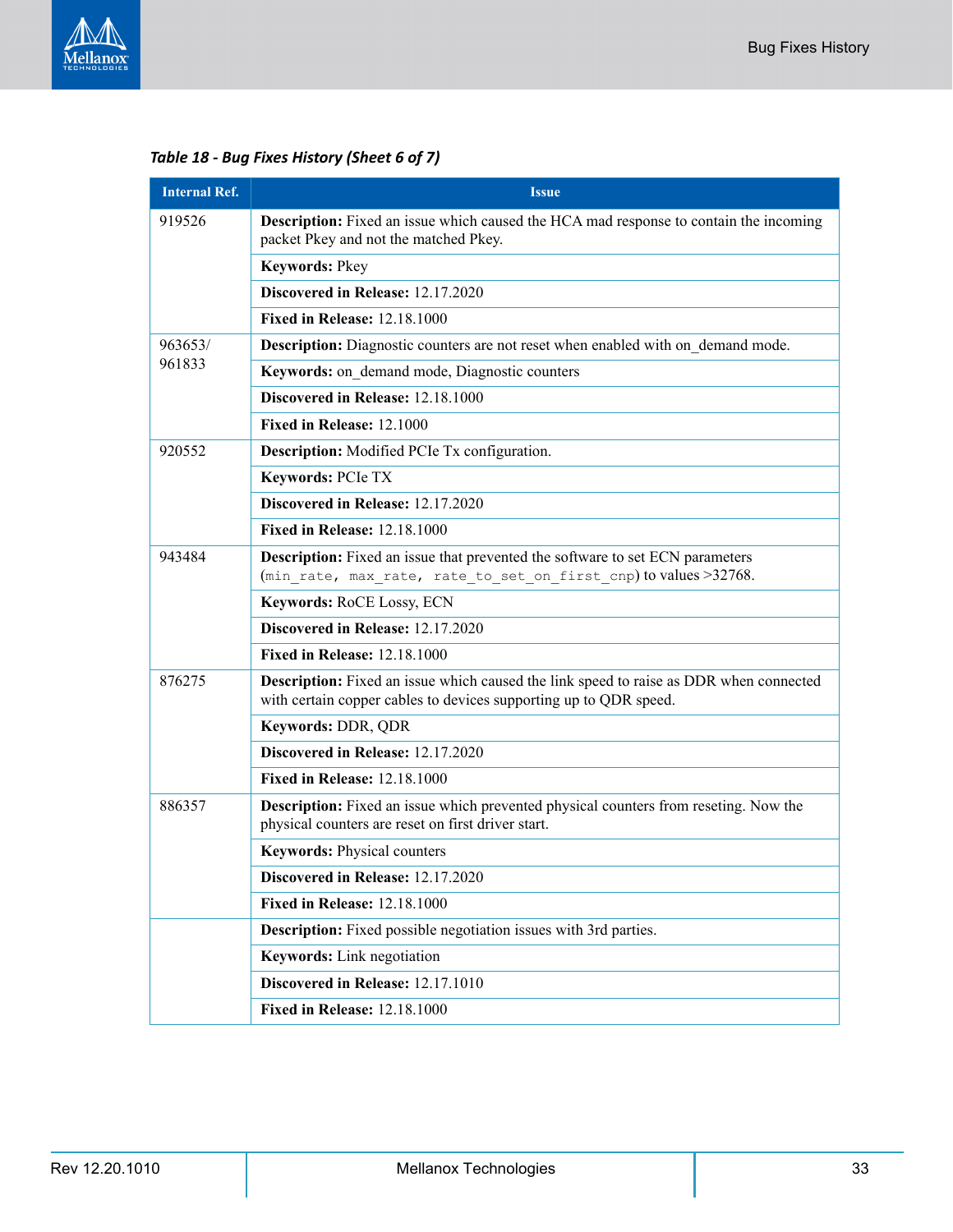

827444 **Description:** Fixed a rare issue which caused FDR/56GbE link to raise with errors. **Keywords:** Link speed **Discovered in Release:** 12.16.1020 **Fixed in Release:** 12.18.1000 867367/ 867787 **Description:** Fixed an issue which caused scheduling context.element type to be taken into consideration with performing verifications, when running the modify scheduling context command, although the field is reserved. **Keywords:** SR-IOV Rate Limiter **Discovered in Release:** 12.17.1010 **Fixed in Release:** 12.18.1000 865373/ 865820 **Description:** Fixed an issue which caused the eSwitch max\_average\_bw ref counter to decrement in TEARDOWN\_HCA/ FLR VF regardless of the max\_average\_bw value set, although the ref counter design was to increment on every max average  $bw = 0$  (limited). **Keywords:** Bandwidth rate, VFs, TEARDOWN\_HCA/ FLR VF **Discovered in Release:** 12.17.1010 **Fixed in Release:** 12.18.1000 **Internal Ref. Issue** 

*Table 18 - Bug Fixes History (Sheet 7 of 7)*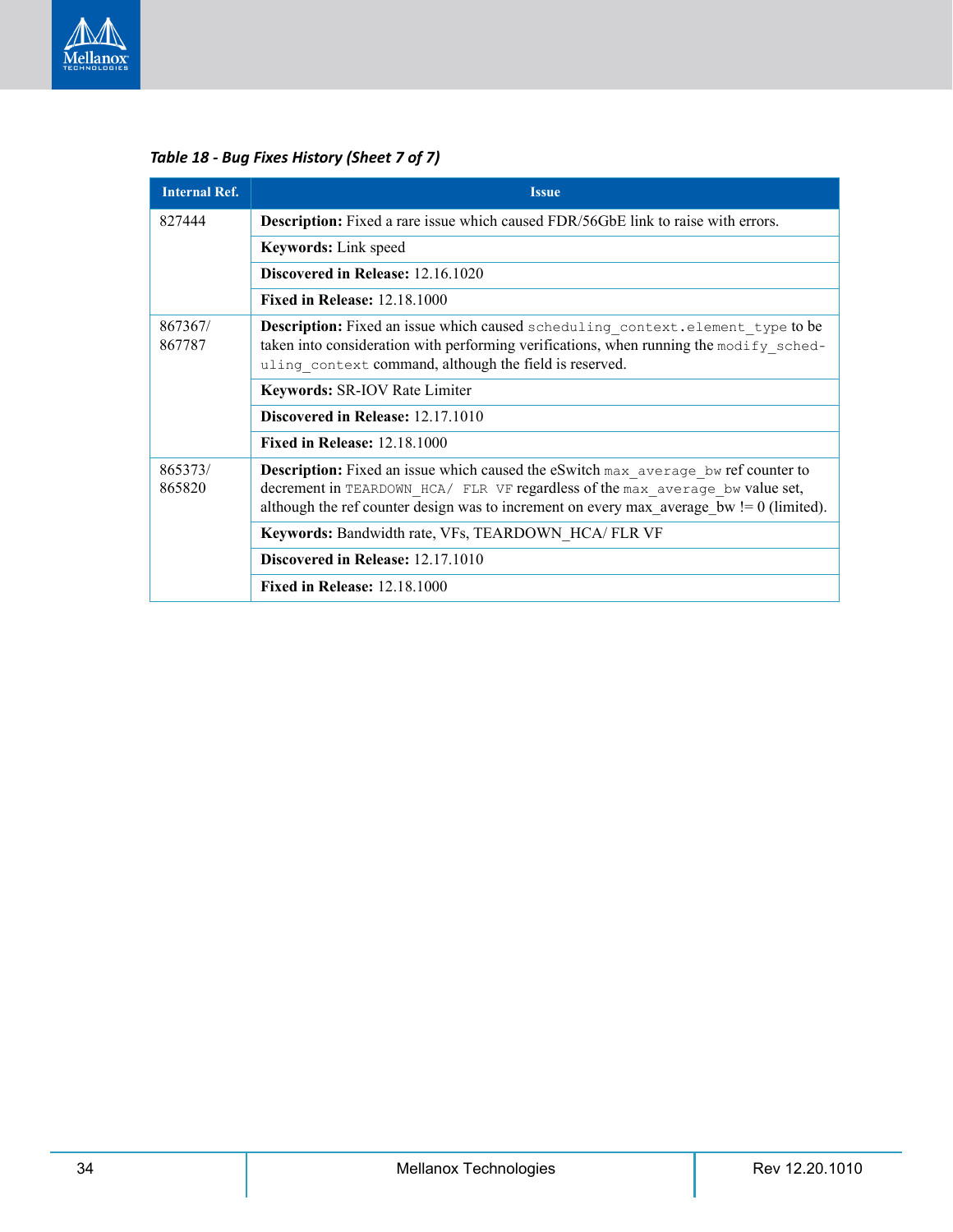<span id="page-34-1"></span><span id="page-34-0"></span>**5 Firmware Changes and New Feature History**

### *Table 19 - Firmware Changes and New Feature History (Sheet 1 of 8)*

| <b>Feature/Change</b>                                                | <b>Description</b>                                                                                                                                                                                                 |
|----------------------------------------------------------------------|--------------------------------------------------------------------------------------------------------------------------------------------------------------------------------------------------------------------|
|                                                                      | Rev. 12.18.2000                                                                                                                                                                                                    |
| <b>Bug Fixes</b>                                                     | See Section 4, "Bug Fixes History", on page 28                                                                                                                                                                     |
|                                                                      | Rev. 12.18.1000                                                                                                                                                                                                    |
| <b>RX Loss (BaseT link down</b><br>indication)                       | Added logical link indication in SFP to BaseT modules and disabled<br>logical link when peer port is down.                                                                                                         |
| <b>SFP Rate</b>                                                      | Added support for 10GbE in 25GbE SFP optical modules                                                                                                                                                               |
| <b>PDDR</b>                                                          | Enables mixlink tool to collect data on the PHY link status and provides<br>link down reasons and additional link related information.                                                                             |
| <b>KR Tx Response</b>                                                | Enabled TX configuration response and movement during Link Train-<br>ing in Ethernet.                                                                                                                              |
| <b>Phy Test mode</b>                                                 | Added support at lane rate of 12.89Gb.                                                                                                                                                                             |
| Head of Queue (HoQ) per TC                                           | Limits the amount of time a packet may head a Traffic Class (TC) trans-<br>mission queue, without being transmitted. Stale packets are discarded.<br>Active by default for TCs adhering to link level flow control |
| <b>User Access Region (UAR)</b><br><b>4KB Granularity Allocation</b> | UAR page size currently is set to 4KB and not according to what the<br>system page size determines.                                                                                                                |
| <b>No Driver NIC (NODNIC)</b><br><b>Performance Improvement</b>      | Improved performance of:<br>Doorbell from User Access Region (UAR)<br>$\bullet$<br>Clear interrupt from User Access Region (UAR<br>$\bullet$                                                                       |
| <b>Counters</b>                                                      | Added support for additional transport counters.                                                                                                                                                                   |
| On Demand Paging (ODP) DC                                            | Added ODP support for DC.                                                                                                                                                                                          |
| <b>Scatter to CQE on Sender for</b><br>DC                            | Enabled scatter-to-CQE for sent packets for DC.                                                                                                                                                                    |
| <b>CQ</b> modify                                                     | Enabled moderation period modification in CQ modify command.                                                                                                                                                       |
| <b>VMQ: Rate limit per function</b>                                  | [Beta] Added support for minimum/maximum rate limit per vport in<br>SR-IOV.                                                                                                                                        |
| Network traffic between<br><b>UEFI-Shell and OS</b>                  | Enabled network traffic between UEFI-Shell and OS.                                                                                                                                                                 |
| non-RDMA capable VFs                                                 | Enabled the PF to force disable RoCE for its VFs.                                                                                                                                                                  |
| <b>PRM: Access Registers</b>                                         | Added 2 new access registers:<br>Management Capabilities Mask Register<br>$\bullet$<br>Ports CApabilities Mask Register Fields<br>$\bullet$<br>For further information, please refer to the PRM.                   |
| <b>Loopback Enabled/Disabled</b>                                     | Enabled VNIC the control to enable/disable its local loopback traffic.                                                                                                                                             |
| <b>RDMA RX Flow Table</b>                                            | Added the option to open a receive RDMA Flow Table and to forward<br>RoCE traffic to some destination QP.                                                                                                          |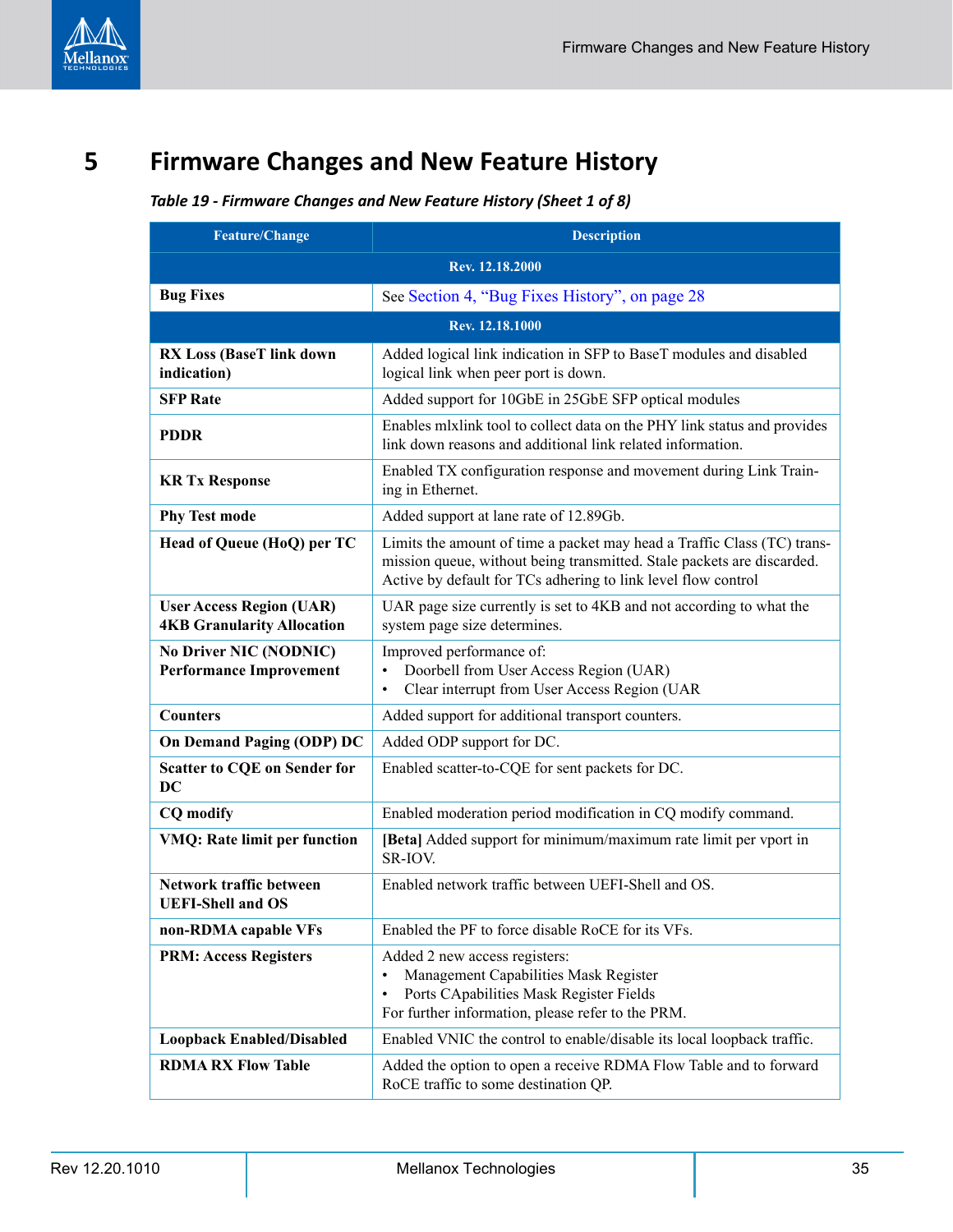| <b>Feature/Change</b>                                    | <b>Description</b>                                                                                                                                                                                                                                                                                                                                                                                                                                                                                   |
|----------------------------------------------------------|------------------------------------------------------------------------------------------------------------------------------------------------------------------------------------------------------------------------------------------------------------------------------------------------------------------------------------------------------------------------------------------------------------------------------------------------------------------------------------------------------|
| <b>Bug Fixes</b>                                         | See Section 4, "Bug Fixes History", on page 28                                                                                                                                                                                                                                                                                                                                                                                                                                                       |
|                                                          | Rev. 12.17.2020                                                                                                                                                                                                                                                                                                                                                                                                                                                                                      |
| <b>GENEVE &amp; IP-in-IP Stateless</b><br><b>Offload</b> | [Beta] Added support for IP-in-IP and GENEVE network protocols<br>encapsulated into IP frame (L2 tunneling).<br>Encapsulation is suggested as a means to alter the normal IP routing for<br>datagrams, by delivering them to an intermediate destination that would<br>otherwise not be selected based on the (network part of the) IP Destina-<br>tion Address field in the original IP header.<br>Note: For driver support, please see the Release Notes/User Manual of<br>the relevant OS driver. |
| <b>Bug Fixes</b>                                         | See Section 4, "Bug Fixes History", on page 28                                                                                                                                                                                                                                                                                                                                                                                                                                                       |
|                                                          | Rev. 12.17.1010                                                                                                                                                                                                                                                                                                                                                                                                                                                                                      |
| <b>Multi-Host LID Base Routing</b>                       | Added support for Multi-Host LID base routing.<br>This feature requires a new OpenSM (v4.7.1 and above which comes<br>with MLNX OFED $3.3\n-2.0.0.0$ ) with the following attributes:<br>qos TRUE<br>$\bullet$<br>$\text{Im}$ 2 (if there is no quad host in the fabric, you can set the $\text{Im}$ to 1)<br>$\bullet$<br>virt enabled 2<br>$\bullet$<br>Note: Multi-Host LID base routing can be configured by the INI only.<br>The default is 0                                                   |
| <b>Resilient RoCE</b>                                    | Resilient RoCE is the ability to send RoCE traffic over a lossy network<br>(a network without flow control enabled), without the need to enable<br>flow control on the network.<br>The ability is accomplished by enabling ECN on both the Switch and the<br>Host.                                                                                                                                                                                                                                   |
| Multi-Host L3/L4 Classifica-<br>tion                     | Enables load balancing in the Multi PF Switch layer (MPFS) based on<br>the L3/L4 headers                                                                                                                                                                                                                                                                                                                                                                                                             |
| <b>InfiniBand Multi-Host Isola-</b><br>tion              | Enabled isolation between separate Hosts using the same HCA. All the<br>Hosts can be rebooted, the driver can be stopped and the FLR signal can<br>be sent independently.                                                                                                                                                                                                                                                                                                                            |
| 95 Virtual Functions (VF) per<br>rort                    | Increased the number of VFs from 64 to 95 per Physical Function (PF).<br>Note: When increasing the number of VFs, the following limitations<br>must be taken into consideration:<br>server total bar size >= (num pfs) * (2log pf uar bar -<br>size + 2log vf uar bar size*total vfs)<br>server_total_msix >= (num_pfs) * (num_pf_msix +<br>num vfs_msix *total_vfs)<br>Note: For the maximum number of VFs supported by your driver,<br>please refer to your drivers' Release Notes or User Manual. |

### *Table 19 - Firmware Changes and New Feature History (Sheet 2 of 8)*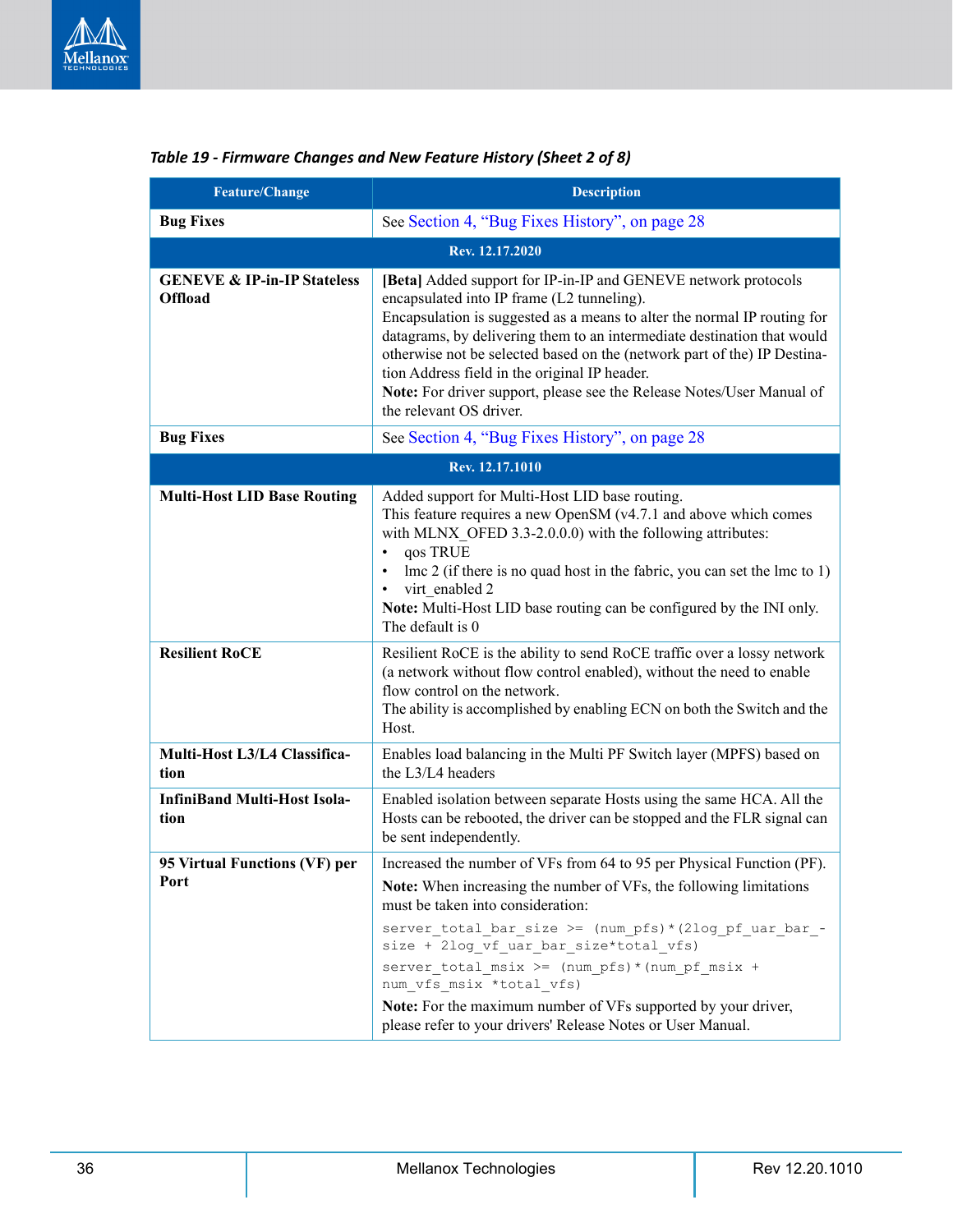

| <b>Feature/Change</b>                                                             | <b>Description</b>                                                                                                                                                                                                                                                                                                                                 |
|-----------------------------------------------------------------------------------|----------------------------------------------------------------------------------------------------------------------------------------------------------------------------------------------------------------------------------------------------------------------------------------------------------------------------------------------------|
| <b>QoS</b> per VFs                                                                | [InfiniBand Only] Added support for multiple VLs in SR-IOV/mutli-<br>host environments.<br>Note: The number of VLs can be configured by the NVCONFIG. The<br>default VL number is 4 VLs.                                                                                                                                                           |
| <b>InfiniBand Rate Limit per QP</b><br>(static rate)                              | Added support for QP Rate Limit in InfiniBand.                                                                                                                                                                                                                                                                                                     |
| <b>HCA Port Flap Counter</b>                                                      | Added support for Port Flap Counter.                                                                                                                                                                                                                                                                                                               |
| <b>Fixed Buffer Size (KSM)</b>                                                    | Limits the buffer size for all entries to improve performance.<br>KSM is used when associating Key Length My Virtual Address (KLMs)<br>with fixed memory size.                                                                                                                                                                                     |
| <b>NULL Mkey</b>                                                                  | This entry (null mkey) is use to indicate non-present KLM/KSM<br>entries. When accessing is, it causes the device to generate page fault<br>event.                                                                                                                                                                                                 |
| <b>Out-of-Band Online Firmware</b><br><b>Update: Firmware Update</b><br>over PLDM | PLDM firmware burning is based on the DMTF spec DSP0267 (draft<br>9). The feature enables upgrading firmware and expansion ROM images<br>using the PLDM protocol over MCTP (over PCIe). By doing so, a sup-<br>porting BMC can query and upgrade the firmware without using OS<br>based tools.                                                     |
| <b>New Group in Ports Perfor-</b><br>mance Counters (PPCNT)                       | Added a new physical layer statistics counters group. The new group<br>includes BER counters, FEC error correction, clear time, and additional<br>physical layer counters.<br>For further information, please refer to the Ethernet Adapters Program-<br>ming Manual (PRM).                                                                        |
| <b>Permanent Link Up Mode</b>                                                     | Enables the user to set a certain link up state for an unlimited period of<br>time. This mode has 3 states:<br>Aux power (standby)<br>$\bullet$<br>Reboot/boot/driver unloaded - the server is active and no driver is up<br>$\bullet$<br>Driver is up - at least one driver is up (the time between init HCA<br>$\bullet$<br>and teardown or FLR) |
| <b>No Driver NIC (NODNIC)</b><br><b>Performance Improvement</b>                   | Added support for Doorbell from User Access Region (UAR).                                                                                                                                                                                                                                                                                          |
| <b>SR-IOV: Rate Limit Per Func-</b><br>tion                                       | [Beta] Added support for maximum rate limit per function in SR-IOV.                                                                                                                                                                                                                                                                                |
| <b>Firmware Resiliency: Sup-</b><br>press Pauses                                  | Allows the user to configure the adapter card to stop sending pauses<br>after x when the receive port is unavailable (in a hang state).                                                                                                                                                                                                            |
| <b>Performance Back-pressure</b><br><b>Counters</b>                               | [Beta] Added support for new performance counters.                                                                                                                                                                                                                                                                                                 |
| <b>Data Center Bridging</b><br><b>Exchange (DCBX)</b>                             | DCBX is used by DCB devices to exchange configuration information<br>with directly connected peers. DCBX uses Link Layer Discovery Proto-<br>col (LLDP) to exchange parameters between two link peers.<br>For further information, please refer to the PRM.                                                                                        |

### *Table 19 - Firmware Changes and New Feature History (Sheet 3 of 8)*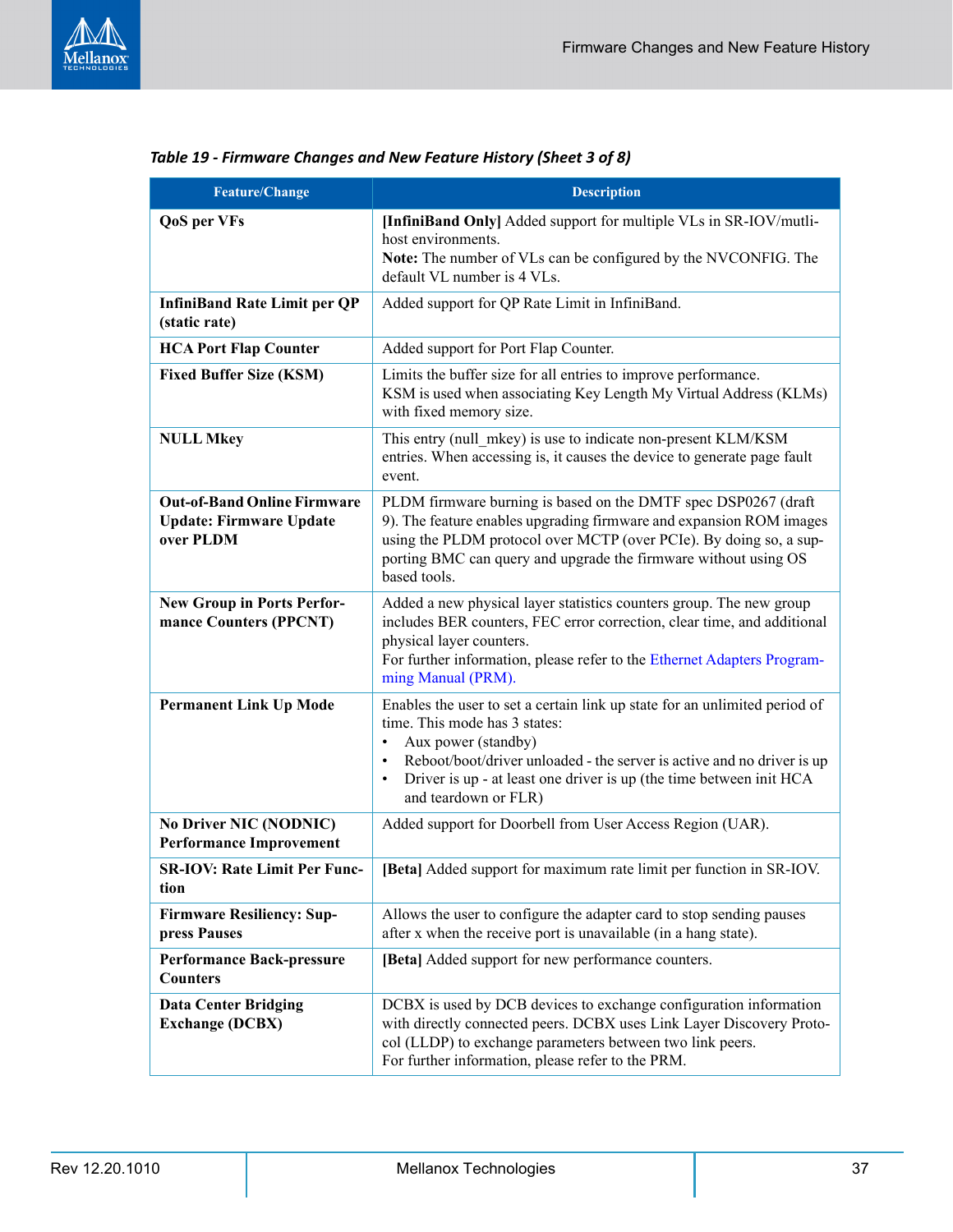

| <b>Feature/Change</b>                                                    | <b>Description</b>                                                                                                                                                                                                                                                                                                                                                                                                                                                                                  |  |
|--------------------------------------------------------------------------|-----------------------------------------------------------------------------------------------------------------------------------------------------------------------------------------------------------------------------------------------------------------------------------------------------------------------------------------------------------------------------------------------------------------------------------------------------------------------------------------------------|--|
| <b>Access Register: Default Val-</b><br>ues Revert                       | Allows network port registers to revert to their default values when the<br>driver is restarted or the host is rebooted.                                                                                                                                                                                                                                                                                                                                                                            |  |
| <b>Link up Modes</b>                                                     | Added additional network link up modes. The new modes decide when<br>to keep the network link up.<br>The new modes are:<br>keep_eth_link_up<br>$\bullet$<br>keep ib link up<br>$\bullet$<br>keep link up on boot<br>$\bullet$<br>keep link up on standby<br>$\bullet$                                                                                                                                                                                                                               |  |
| <b>Bug Fixes</b>                                                         | See Section 4, "Bug Fixes History", on page 28                                                                                                                                                                                                                                                                                                                                                                                                                                                      |  |
|                                                                          | Rev. 12.16.1020                                                                                                                                                                                                                                                                                                                                                                                                                                                                                     |  |
| <b>Bug Fixes</b>                                                         | See Section 4, "Bug Fixes History", on page 28                                                                                                                                                                                                                                                                                                                                                                                                                                                      |  |
|                                                                          | Rev. 12.16.1006                                                                                                                                                                                                                                                                                                                                                                                                                                                                                     |  |
| <b>Explicit Congestion Notifica-</b><br>tion (ECN)                       | [Beta] Explicit Congestion Notification (ECN) is an extension to the<br>Internet Protocol and to the Transmission Control Protocol. ECN allows<br>end-to-end notification of network congestion without dropping pack-<br>ets.                                                                                                                                                                                                                                                                      |  |
| 64 VFs per port                                                          | Increased the number of VFs from 32 to 64 per PF.                                                                                                                                                                                                                                                                                                                                                                                                                                                   |  |
|                                                                          | Note: When increasing the number of VFs, the following limitations<br>must be taken into consideration:                                                                                                                                                                                                                                                                                                                                                                                             |  |
|                                                                          | server total bar size >= (num pfs) * (2log pf uar bar -<br>size + 2log_vf_uar_bar_size*total_vfs)                                                                                                                                                                                                                                                                                                                                                                                                   |  |
|                                                                          | server total msix >= (num pfs) * (num pf msix +<br>num vfs msix *total vfs)                                                                                                                                                                                                                                                                                                                                                                                                                         |  |
| <b>RoCE Link Aggregation</b><br>(RoCE LAG)                               | [Beta] RoCE Link Aggregation provides failover and link aggregation<br>capabilities. In this mode, only one IB port, that represents the two phys-<br>ical ports, is exposed to the application layer.<br>For further information, please refer to the PRM.                                                                                                                                                                                                                                         |  |
| <b>OVS Offload</b>                                                       |                                                                                                                                                                                                                                                                                                                                                                                                                                                                                                     |  |
|                                                                          | Mellanox Accelerated Switching And Packet Processing (ASAP <sup>2</sup> )<br>Direct technology allows to offload OVS by handling OVS data-plain in<br>Mellanox ConnectX-4 / ConnectX-4 Lx NIC hardware (Mellanox<br>Embedded Switch or eSwitch) while maintaining OVS control-plain<br>unmodified. The current actions supported by $ASAP2$ Direct include<br>packet parsing and matching, forward, drop along with VLAN push/pop<br>or VXLAN encap/decap and HW based packet/byte flow statistics. |  |
| <b>Virtual Extensible LAN</b><br>(VXLAN) encapsulation/<br>decapsulation | Virtual Extensible LAN (VXLAN) is a network virtualization technol-<br>ogy that improves scalability problems associated with large cloud com-<br>puting deployments. It tunnels Ethernet frames within Ethernet + IP +<br>UDP frames. Mellanox implements VXLAN encapsulation and decap-<br>sulation in the hardware.                                                                                                                                                                              |  |

### *Table 19 - Firmware Changes and New Feature History (Sheet 4 of 8)*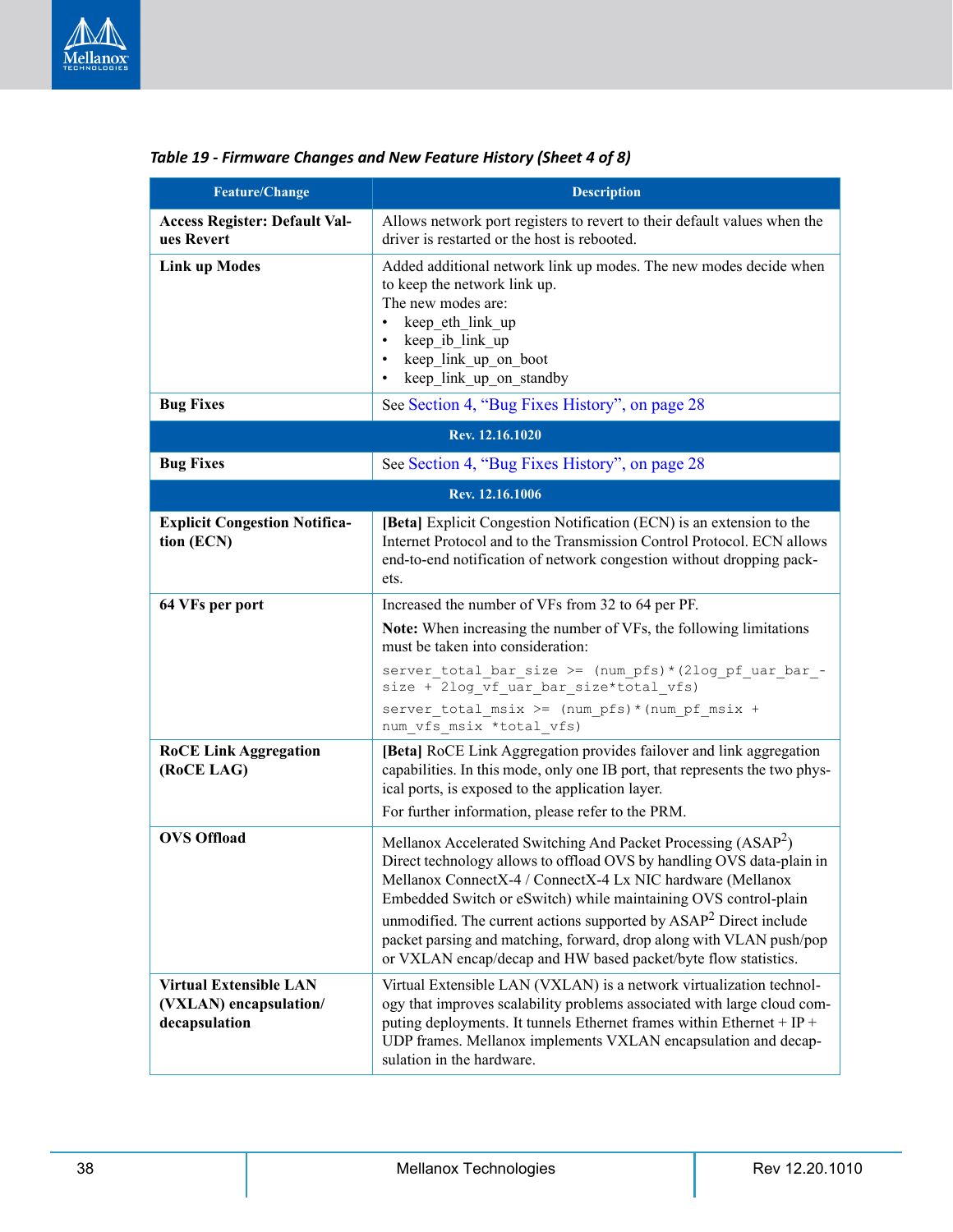

| Feature/Change                                                               | <b>Description</b>                                                                                                                                                                                                                                                                                                             |
|------------------------------------------------------------------------------|--------------------------------------------------------------------------------------------------------------------------------------------------------------------------------------------------------------------------------------------------------------------------------------------------------------------------------|
| <b>Data Center Bridging</b><br><b>Exchange (DCBX)</b>                        | [Beta] DCBX is used by DCB devices to exchange configuration infor-<br>mation with directly connected peers. DCBX uses Link Layer Discov-<br>ery Protocol (LLDP) to exchange parameters between two link peers.<br>For further information, please refer to the PRM.                                                           |
| FCS no scatter / FCS check                                                   | Enables the user to control whether or not to scatter Frame Check<br>Sequence (FCS) or to check FCS functionality.                                                                                                                                                                                                             |
| <b>Packet Pacing</b>                                                         | [Beta] Send Queues (SQ/Send queue of QP) may be individually rate<br>limited, thus, allowing granular rate control over specific SW-defined<br>flows. A rate-limited flow is allowed to transmit a few packets before its<br>transmission rate is evaluated, and the next packet is scheduled for<br>transmission accordingly. |
| <b>PRBS Patterns Generation</b><br>and Tuning                                | A new PHY test mode in which the device can generate different PRBS<br>patterns for SerDes tuning purpose. For further information, please refer<br>to PRM registers: PPAOS, PPTT, PPRT.                                                                                                                                       |
| <b>Management Controller</b><br><b>Transport Protocol (MCTP)</b><br>over PCI | Added support for MCTP host management over PCI                                                                                                                                                                                                                                                                                |
| <b>OCBB</b> / <b>OCSD</b> support after<br>mlxfwreset                        | Added support for OCBB/OCSD memory pointers restoration after mlx-<br>fwreset                                                                                                                                                                                                                                                  |
| <b>MCTP</b> media migration                                                  | Added support for MCTP media migration between SMBUS and PCI                                                                                                                                                                                                                                                                   |
| <b>Cables</b>                                                                | Removed the RX amplitude configuration on some cable types                                                                                                                                                                                                                                                                     |
| <b>Bug Fixes</b>                                                             | See Section 4, "Bug Fixes History", on page 28                                                                                                                                                                                                                                                                                 |
|                                                                              | Rev. 12.14.2036                                                                                                                                                                                                                                                                                                                |
| IPoIB checksum and LSO off-<br>load                                          | Added IPoIB checksum and LSO offload support                                                                                                                                                                                                                                                                                   |
| <b>Scatter FCS in RQ</b>                                                     | Enables software to scatter or strip FCS in RQ.                                                                                                                                                                                                                                                                                |
| <b>Bug Fixes</b>                                                             | See Section 4, "Bug Fixes History", on page 28                                                                                                                                                                                                                                                                                 |
|                                                                              | Rev. 12.14.1100                                                                                                                                                                                                                                                                                                                |
| <b>CQE Time Stamping</b>                                                     | Keeps track of the creation of a packet. A time-stamping service sup-<br>ports assertions of proof that a datum existed before a particular time.                                                                                                                                                                              |
| <b>Priority Flow Control (PFC)</b>                                           | Applies pause functionality to specific classes of traffic on the Ethernet<br>link.                                                                                                                                                                                                                                            |
| <b>RDMA</b> retransmission count-<br>ers                                     | Custom port counters provide the user a clear indication about RDMA<br>send/receive statistics and errors.                                                                                                                                                                                                                     |
| <b>Link Layer Discovery Protocol</b><br>(LLDP)                               | The Link Layer Discovery Protocol (LLDP) is a vendor-neutral Link<br>Layer protocol in the Internet Protocol Suite used by network devices<br>for advertising their identity, capabilities, and neighbors on a IEEE 802<br>LAN. The protocol is formally defined in IEEE 802.1AB.                                              |
| 1GbE and 56GbE Link Speed                                                    | ConnectX-4adapters now support 1Gb/s and 56GbE Ethernet connectiv-<br>ity in addition to 10GigE, 25GigE, 40GigE, 50GigE, and 100GigE                                                                                                                                                                                           |

|  | Table 19 - Firmware Changes and New Feature History (Sheet 5 of 8) |
|--|--------------------------------------------------------------------|
|--|--------------------------------------------------------------------|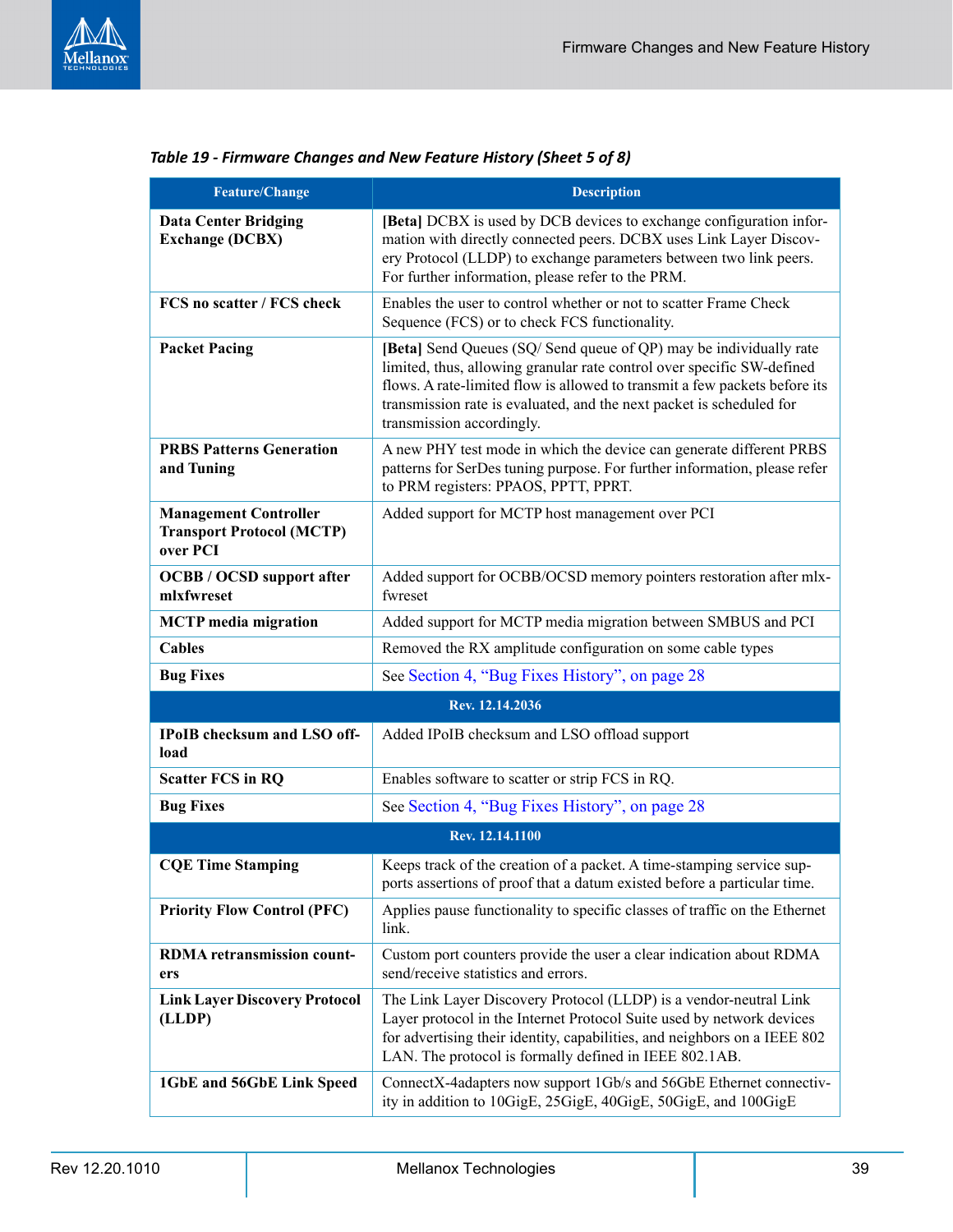

| <b>Feature/Change</b>                                                    | <b>Description</b>                                                                                                                                                                                                                                                                                                                              |  |
|--------------------------------------------------------------------------|-------------------------------------------------------------------------------------------------------------------------------------------------------------------------------------------------------------------------------------------------------------------------------------------------------------------------------------------------|--|
| <b>Flow Steering Counters</b>                                            | Provides a clear indication of Flow Steering statistics and errors.                                                                                                                                                                                                                                                                             |  |
| <b>WQE Inline Header</b>                                                 | The minimal amount of packet headers inlined in the WQE's Eth Seg-<br>ment.                                                                                                                                                                                                                                                                     |  |
| table-miss Flow                                                          | A flow table may include a table-miss flow entry, which renders<br>all Match Fields wildcards. If a packet does not match a flow<br>entry in a flow table, this is a table miss. The behavior on a table<br>miss depends on the table configuration. A table-miss flow entry<br>in the flow table may specify how to process unmatched packets. |  |
| <b>Multi-Host InfiniBand</b>                                             | Enables connecting multiple compute or storage hosts into a single<br>interconnect adapter by separating the adapter PCIe interface into multi-<br>ple and independent PCIe interfaces.                                                                                                                                                         |  |
| SR-IOV (EN eSwitch &<br>RoCE)                                            | Single Root IO Virtualization (SR-IOV) is a technology that allows a<br>physical PCIe device to present itself multiple times through the PCIe<br>bus.                                                                                                                                                                                          |  |
| <b>Vector Calculation/</b><br><b>Erasure Coding Offload</b>              | Uses the HCA for offloading erasure coding calculations.                                                                                                                                                                                                                                                                                        |  |
| <b>Firmware Image Time Stamp-</b><br>ing for Multi-Host Environ-<br>ment | Enables the administrator to add a timestamp to the firmware they want<br>to upgrade to avoid situations where one host tries to upgrade the firm-<br>ware and another tries to downgrade; which may lead to two or more<br>unnecessary server reboots.<br>For further information, please refer to MFT User Manual.                            |  |
| Link params modification via<br>access registers                         | The change includes the following:<br>1. Changed port configuration which required link re-training (such as speed)<br>2. PAOS down<br>3. PAOS up<br>This change, will cause the link to toggle and new configurations to take<br>effect.                                                                                                       |  |
| <b>Checksum Calculation on</b><br><b>Image/Device</b>                    | Flint utility allows performing an MD5 checksum on the non-persistent<br>sections of the firmware image.<br>For further information, please refer to MFT User Manual.                                                                                                                                                                           |  |
| Rev. 12.12.1240                                                          |                                                                                                                                                                                                                                                                                                                                                 |  |
| <b>Bug Fixes</b>                                                         | See Section 4, "Bug Fixes History", on page 28                                                                                                                                                                                                                                                                                                  |  |
|                                                                          | Rev. 12.12.1100                                                                                                                                                                                                                                                                                                                                 |  |
| <b>Port Link</b>                                                         | Reduced the port link-up time when negotiating according to Clause 73<br>(DME)                                                                                                                                                                                                                                                                  |  |
|                                                                          | Rev. 12.12.0780                                                                                                                                                                                                                                                                                                                                 |  |
| <b>PCI</b>                                                               | PCIe Function Level Reset (FLR)<br>٠<br>Power Management L2/L3 flow support<br>$\bullet$                                                                                                                                                                                                                                                        |  |

### *Table 19 - Firmware Changes and New Feature History (Sheet 6 of 8)*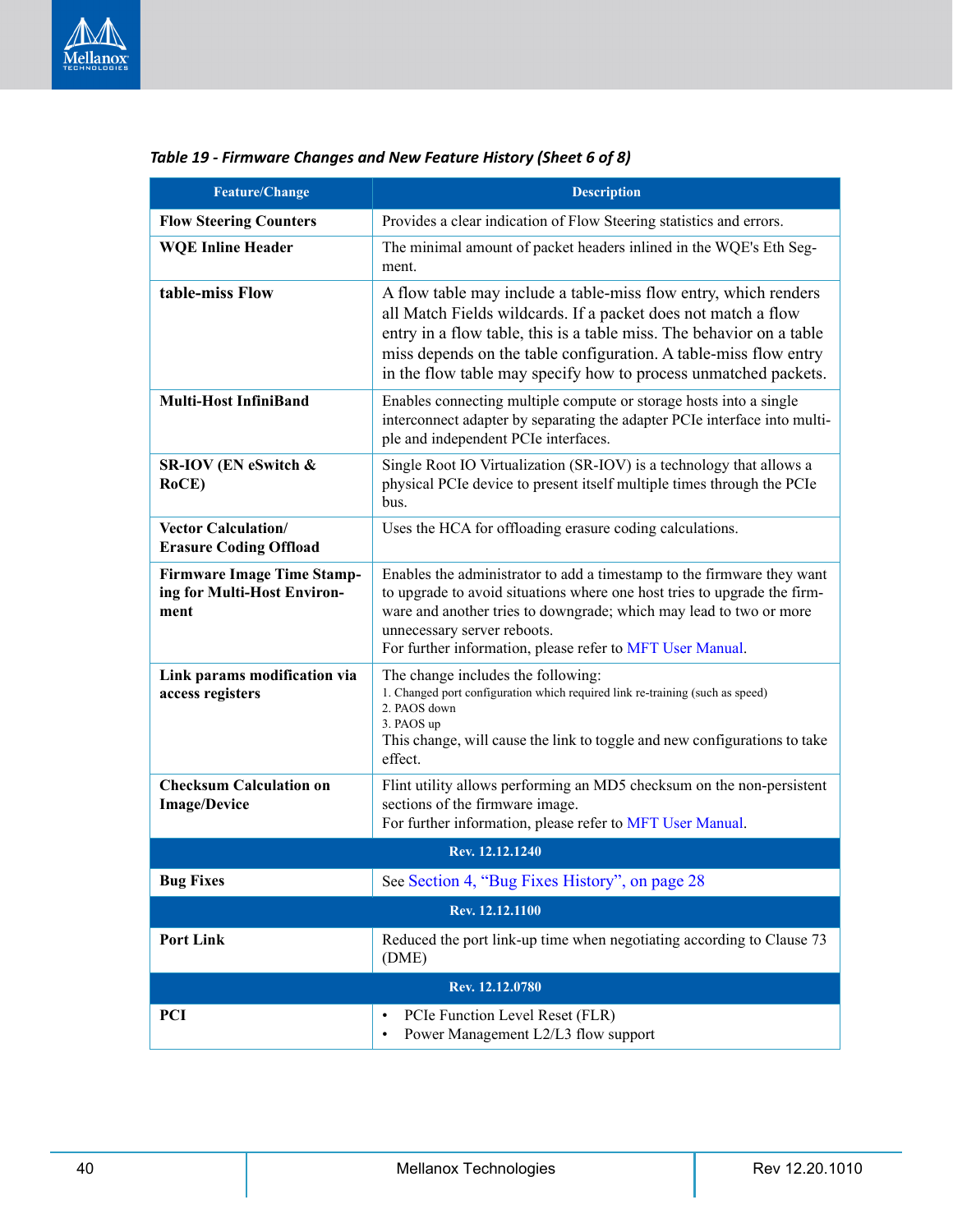

| <b>Feature/Change</b>             | <b>Description</b>                                                                                                                                                                                                                                                                                                                                                                                                                                                                                                 |
|-----------------------------------|--------------------------------------------------------------------------------------------------------------------------------------------------------------------------------------------------------------------------------------------------------------------------------------------------------------------------------------------------------------------------------------------------------------------------------------------------------------------------------------------------------------------|
| <b>Ethernet Network</b>           | Large Receive Offload (LRO)<br>$\bullet$<br>Large Send Offload (LSO)<br>$\bullet$<br>Receive Side Scaling (RSS)<br>$\bullet$<br><b>Global Pause</b><br>$\bullet$<br>RoCEv1.0/RoCEv2.0<br>$\bullet$<br>Flow Steering<br>$\bullet$<br><b>Sniffer Ethernet</b><br>$\bullet$<br>Rate Limiter (at Beta level)<br>$\bullet$<br>Multi packet WQE<br>$\bullet$<br>Minimal Bandwidth Guarantee (ETS)<br>$\bullet$<br><b>Explicit Congestion Notification (ECN)</b><br>$\bullet$<br>Priority Flow Control (PFC)<br>$\bullet$ |
| <b>PRM</b>                        | Self Loopback support<br>$\bullet$<br><b>Transport Domain support</b><br>$\bullet$<br>CQ2EQ remapping<br>$\bullet$<br>Added support for the following commands:<br>$\bullet$<br>MODIFY/QUERY ESW VPORT CONTEXT<br>$\bullet$<br>QUERY/MODIFY CONG STATUS<br>$\bullet$<br>QUERY/MODIFY CONG PARAMS<br>QUERY CONG STATISTICS<br>ADD/DELETE VXLAN UDP DPORT<br>$\bullet$                                                                                                                                               |
| <b>Virtualization</b>             | <b>VXLAN/NVGRE Stateless offload</b><br>$\bullet$<br>In this release, this feature is supported through Windows ONLY<br>SR-IOV EN (at Beta level)<br>$\bullet$                                                                                                                                                                                                                                                                                                                                                     |
| Performance                       | CQE zipping<br>$\bullet$                                                                                                                                                                                                                                                                                                                                                                                                                                                                                           |
| <b>InfiniBand Network</b>         | Dynamically Connected (DC) transport<br>$\bullet$                                                                                                                                                                                                                                                                                                                                                                                                                                                                  |
| <b>Misc</b>                       | Wake-on-Lane/Standby<br>$\bullet$<br>FlexBoot/UEFI support<br>$\bullet$                                                                                                                                                                                                                                                                                                                                                                                                                                            |
| <b>Non-Volatile Configuration</b> | Non-Volatile Configuration (NVConfig). For the complete list, lease<br>$\bullet$<br>refer to Section 8, on page 54.                                                                                                                                                                                                                                                                                                                                                                                                |
| Port management                   | Enabled port management. Now one port can be set as Ethernet and<br>$\bullet$<br>one as InfiniBand.                                                                                                                                                                                                                                                                                                                                                                                                                |
|                                   | Rev. 12.1100.6630                                                                                                                                                                                                                                                                                                                                                                                                                                                                                                  |
| <b>Virtualization</b>             | Added support for SR-IOV<br>$\bullet$<br>Added support for MADs Virtualization Attributes according to ib -<br>$\bullet$<br>virt annex v17                                                                                                                                                                                                                                                                                                                                                                         |
| <b>PRM</b>                        | Updated virtualization command set according to PRM 0.26<br>$\bullet$                                                                                                                                                                                                                                                                                                                                                                                                                                              |
| <b>Configuration tools</b>        | Enabled SR-IOV, NUM_VFS and INT_LOG_MAX_PAYLOAD_-<br>$\bullet$<br>SIZE configuration via the mlxconfig tool                                                                                                                                                                                                                                                                                                                                                                                                        |
|                                   | Rev. 12.0100.6440                                                                                                                                                                                                                                                                                                                                                                                                                                                                                                  |
| All                               | Initial Release of ConnectX®-4 adapter cards<br>$\bullet$                                                                                                                                                                                                                                                                                                                                                                                                                                                          |

| Table 19 - Firmware Changes and New Feature History (Sheet 7 of 8) |  |  |  |  |  |
|--------------------------------------------------------------------|--|--|--|--|--|
|--------------------------------------------------------------------|--|--|--|--|--|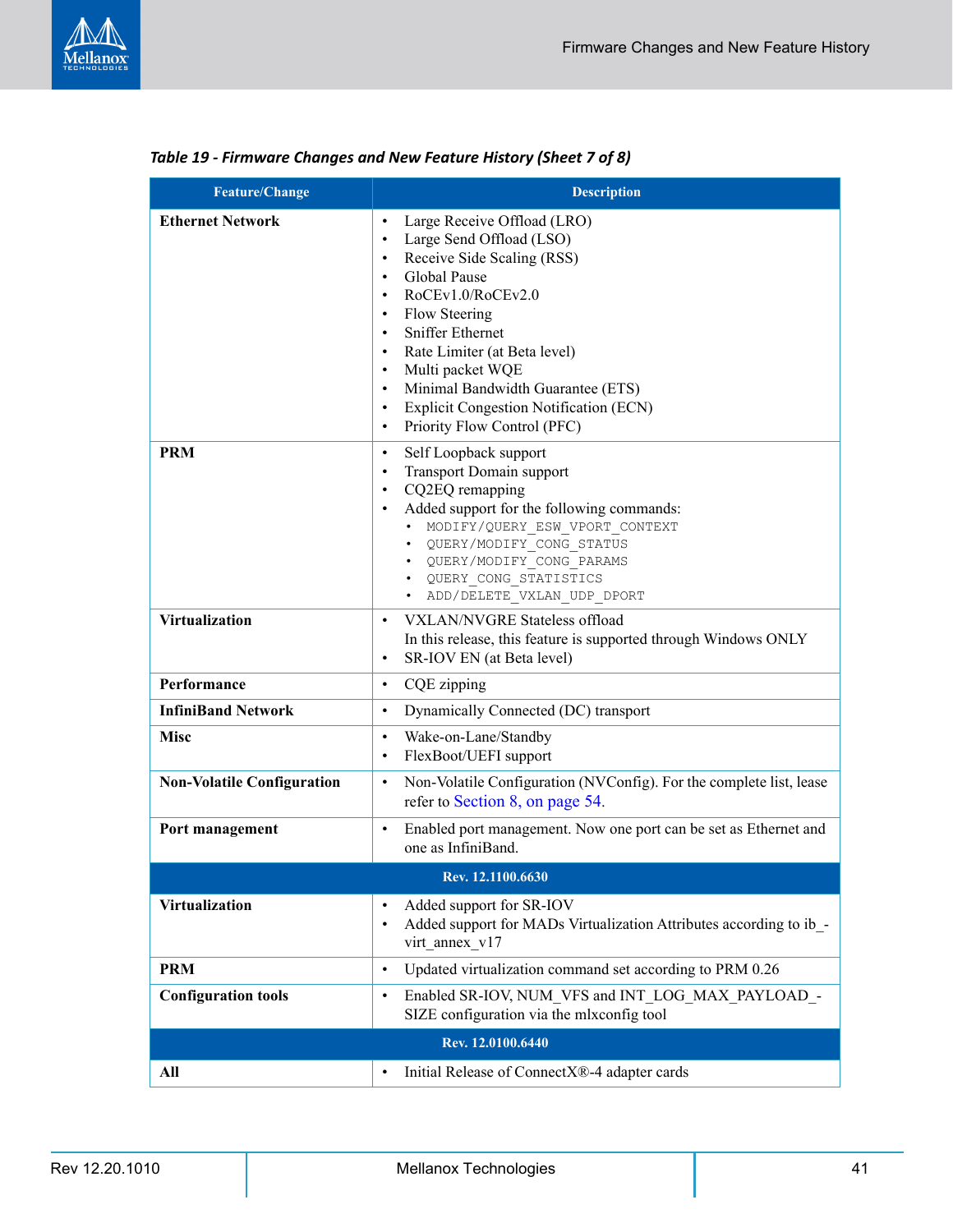

| <b>Feature/Change</b>     | <b>Description</b>                                                                                                                                                                                                                                                                                                                                                                                                                                                                                                                                                                                                                                                                                                                               |
|---------------------------|--------------------------------------------------------------------------------------------------------------------------------------------------------------------------------------------------------------------------------------------------------------------------------------------------------------------------------------------------------------------------------------------------------------------------------------------------------------------------------------------------------------------------------------------------------------------------------------------------------------------------------------------------------------------------------------------------------------------------------------------------|
| <b>Port Speed</b>         | InfiniBand port speed up to EDR<br>$\bullet$<br>Ethernet port speed up to 100GigE<br>$\bullet$                                                                                                                                                                                                                                                                                                                                                                                                                                                                                                                                                                                                                                                   |
| <b>Virtualization</b>     | Function per port<br>$\bullet$                                                                                                                                                                                                                                                                                                                                                                                                                                                                                                                                                                                                                                                                                                                   |
| <b>InfiniBand Network</b> | <b>Dynamically Connected transport</b><br>$\bullet$<br>Unreliable Datagram Connection transport<br>$\bullet$<br>Atomic Operation<br>$\bullet$<br>CORE-Direct®<br>$\bullet$<br>Provides Collective Off-loading in HCA<br>Frees CPU to perform computation in parallel with collective<br>$\bullet$<br>operations<br>T10 DIF pipeline Data Integrity Signature off-loading (at beta level)<br>$\bullet$<br>User Memory Registration (UMR)<br>$\bullet$<br>Automatic Path Migration<br>$\bullet$<br>On Demand Paging (ODP) - Memory can now be used without pin-<br>$\bullet$<br>ning memory beforehand.<br><b>Congestion Control</b><br>$\bullet$<br>Shrink Address Vectors for RC and UD<br>$\bullet$<br>Programmable Port/Node GUID<br>$\bullet$ |
| <b>Ethernet Network</b>   | Note: All the Ethernet features listed below are at Beta level.<br>Large Receive Offload (LRO)<br>$\bullet$<br>Large Send Offload (LSO)<br>$\bullet$<br>Receive Side Scaling (RSS)<br>$\bullet$<br>Global Pause<br>$\bullet$<br>RoCEv1/RoCEv2.<br>$\bullet$<br>RoCE is supported only in Reliable Connection (RC) transport<br>Flow Steering<br>$\bullet$                                                                                                                                                                                                                                                                                                                                                                                        |
| General                   | Thermal monitoring and protection<br>$\bullet$<br>Port LEDs indications<br>$\bullet$<br>NVConfig Tool<br>$\bullet$<br>Suspend to RAM (S3) support<br>$\bullet$<br>Diagnostic counters vendor-specific MAD support, as defined by<br>$\bullet$<br>VS-MAD spec version 1.2<br>Physical Port Counter - Beta level<br>$\bullet$<br>Q Counter - Beta level<br>$\bullet$<br>Firmware burning (using mstflint) when the driver is down<br>$\bullet$<br>CPLD field upgrade<br>$\bullet$<br>V Port commands<br>$\bullet$                                                                                                                                                                                                                                  |
| <b>Host management</b>    | NC-SI over RMII support<br>$\bullet$                                                                                                                                                                                                                                                                                                                                                                                                                                                                                                                                                                                                                                                                                                             |
| <b>MAD</b>                | Config space address in MAD management class 0x09<br>$\bullet$                                                                                                                                                                                                                                                                                                                                                                                                                                                                                                                                                                                                                                                                                   |

### *Table 19 - Firmware Changes and New Feature History (Sheet 8 of 8)*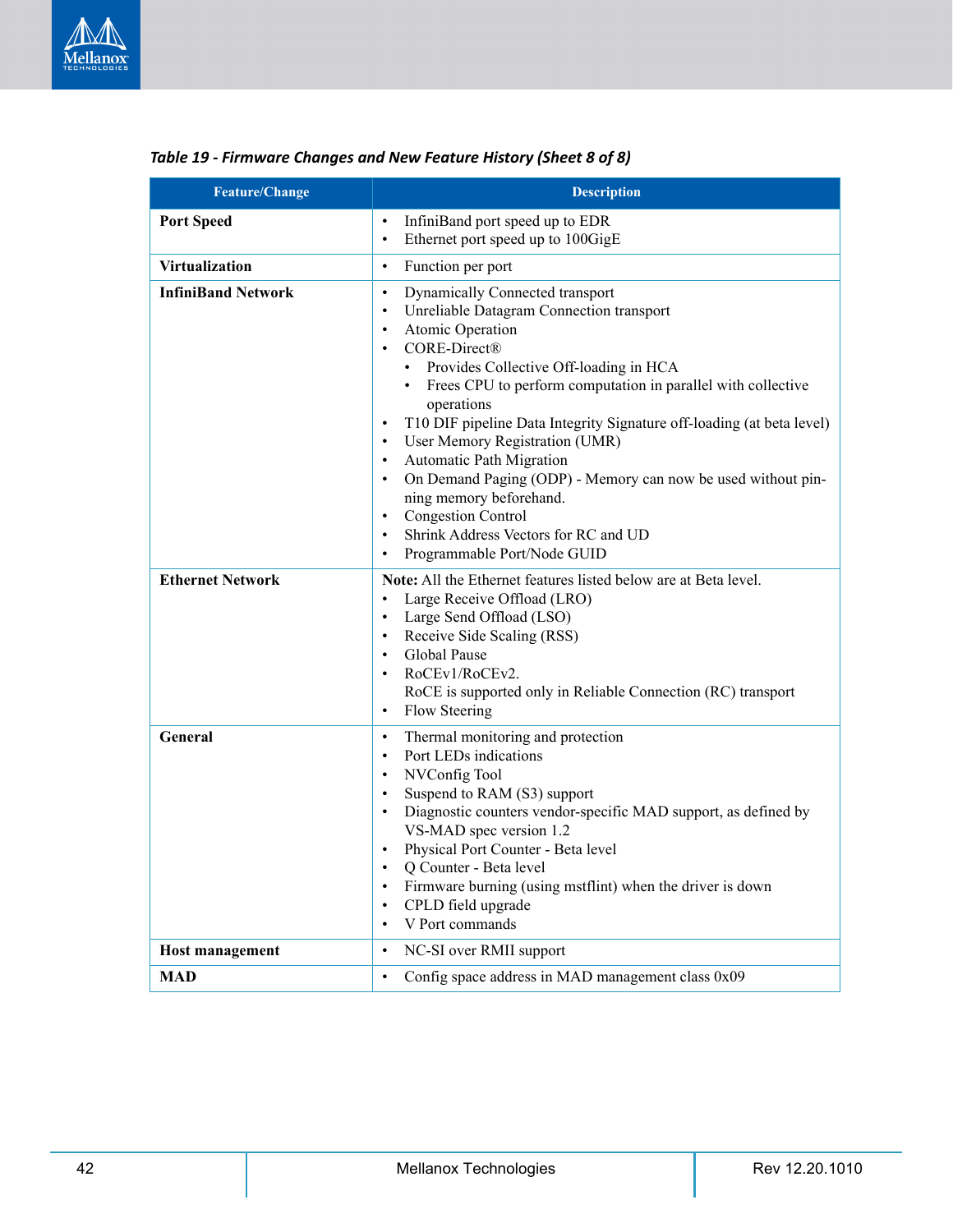

# <span id="page-42-0"></span>**6 FlexBoot Changes and New Features**

For further information, please refer to FlexBoot Release Notes (www.mellanox.com > Software > InfiniBand/VPI Drivers > FlexBoot). *Table 20 - FlexBoot Changes and New Features (Sheet 1 of 2)*

<span id="page-42-1"></span>

| <b>Version</b>               | <b>Description</b>                                                                                                                                        |  |
|------------------------------|-----------------------------------------------------------------------------------------------------------------------------------------------------------|--|
| Rev. 3.5.210                 |                                                                                                                                                           |  |
| <b>Promiscuous VLAN mode</b> | Added support for promiscuous VLAN mode.                                                                                                                  |  |
| <b>MTU</b>                   | [InfiniBand] Added support for configurable MTU.                                                                                                          |  |
| <b>Expansion ROM version</b> | Enabled expansion ROM ( $exp$ rom) version exposition according to the<br>new specification (e.g. expose ARCH in flint tool).                             |  |
| <b>FlexBoot UI</b>           | Added a FlexBoot menu support for NV POWER CONF. Now power con-<br>sumption configuration is supported from the FlexBoot menu.                            |  |
|                              | Enhanced FlexBoot/firmware debug capability using Flexboot UI. Added<br>the reg dump option to the panic behavior configuration in the Flex-<br>Boot menu |  |
| <b>Upstream</b> sync         | Synced the source with iPXE (upstream sync)                                                                                                               |  |
|                              | Rev. 3.5.110                                                                                                                                              |  |
| Networking                   | Ethernet only: The MTU value is set to 1500 upon driver's bring up.                                                                                       |  |
|                              | Rev. 3.5.109                                                                                                                                              |  |
| Performance                  | Performance enhancements in Ethernet mode                                                                                                                 |  |
| <b>FlexBoot UI</b>           | Added support for "Undi network wait timeout"                                                                                                             |  |
|                              | Enhanced FlexBoot/firmware debug capability using Flexboot UI                                                                                             |  |
| <b>Upstream</b> sync         | Synced the source with iPXE (upstream sync)                                                                                                               |  |
|                              | Rev. 3.4.903                                                                                                                                              |  |
| <b>iSCSI</b> re-imaging      | Enables the user to install a new image on active ISCSI target                                                                                            |  |
| <b>FlexBoot UI</b>           | Added new configuration for network link type for supported cards<br>(ConnectX-4 VPI cards)                                                               |  |
|                              | Enabled boot configuration menu in ConnectX-4 when the physical port is<br><b>IB</b>                                                                      |  |
| <b>Booting</b>               | Enabled booting with non-default Pkey in ConnectX-4 when the physical<br>port is IB                                                                       |  |
| <b>Link Status</b>           | Removed link status line printout at boot time                                                                                                            |  |
| <b>Boot Menu</b>             | Changed the Bus: Device: Function format in boot menu, from PCI-<br>Bus: Dev. Func to 0000: Bus: Dev. Func                                                |  |
| <b>Upstream</b> sync         | Synced the source with iPXE (upstream sync)                                                                                                               |  |
|                              | Rev. 3.4.812                                                                                                                                              |  |
| <b>FlexBoot UI</b>           | Added debug prints option in the FlexBoot boot menu. For further infor-<br>mation, please refer to FlexBoot and UEFI User Manual.                         |  |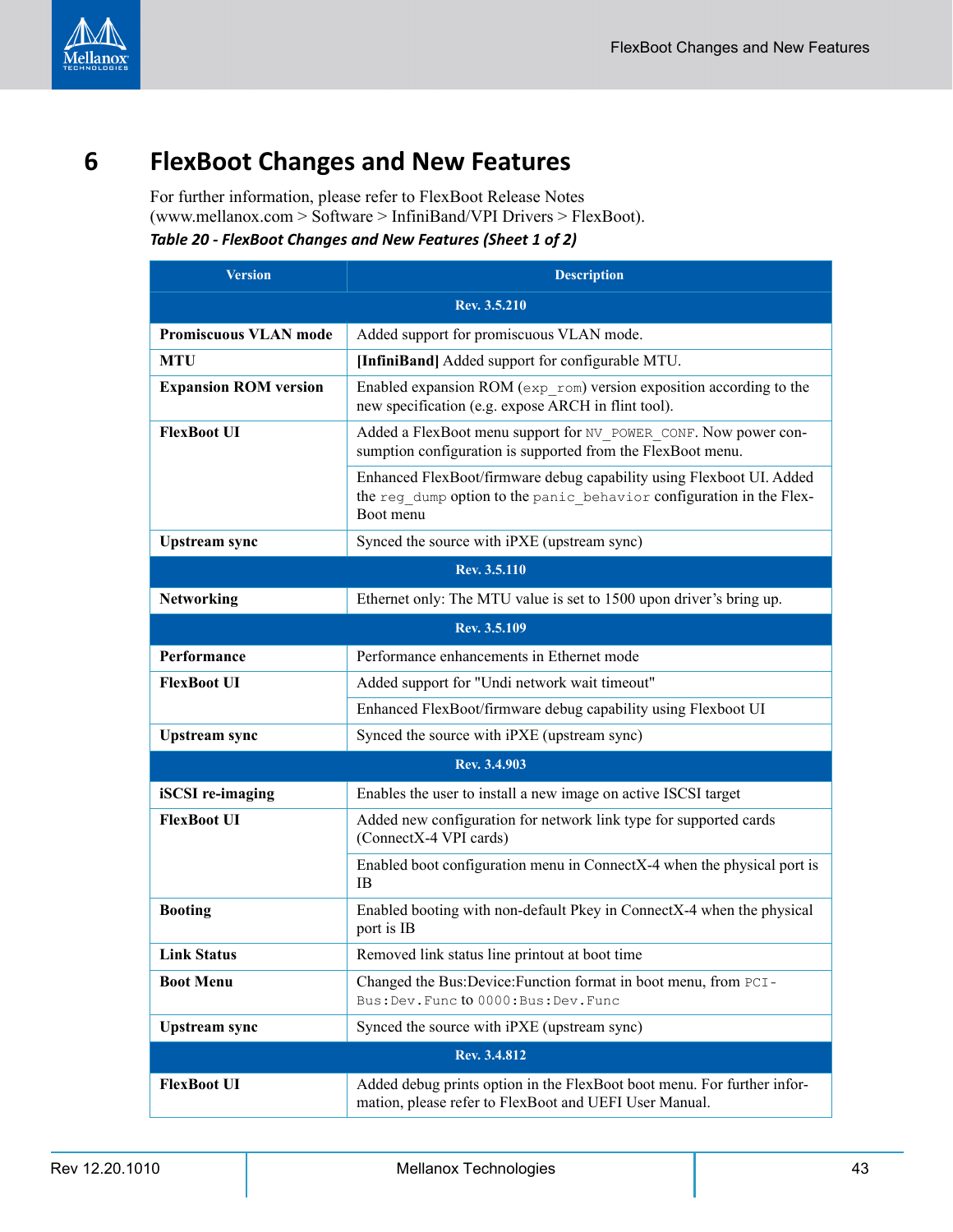

| Version                       | <b>Description</b>                                                                                                                                                                                                                                                                                                                                                                                                                                                                                                                       |
|-------------------------------|------------------------------------------------------------------------------------------------------------------------------------------------------------------------------------------------------------------------------------------------------------------------------------------------------------------------------------------------------------------------------------------------------------------------------------------------------------------------------------------------------------------------------------------|
| <b>System Diagnosis</b>       | Added the ability to diagnose problems in released ROMs by enabling the<br>debug log levels for specific modules.<br>Note: This ability should be used only when debug session is needed.                                                                                                                                                                                                                                                                                                                                                |
| <b>Interrupts</b>             | Added support for ConnectX-4/ConnectX-4 Lx interrupts                                                                                                                                                                                                                                                                                                                                                                                                                                                                                    |
| <b>Upstream</b> sync          | Synced the source with iPXE (upstream sync)                                                                                                                                                                                                                                                                                                                                                                                                                                                                                              |
|                               | Rev. 3.4.719                                                                                                                                                                                                                                                                                                                                                                                                                                                                                                                             |
| IP <sub>v</sub> 6             | Added IPv6 support                                                                                                                                                                                                                                                                                                                                                                                                                                                                                                                       |
| x64 Architecture              | Added x64 architecture support in ConnectX-4 and Connect-IB adapter<br>cards                                                                                                                                                                                                                                                                                                                                                                                                                                                             |
| <b>SHELL CLI</b>              | Removed support for the following SHELL CLI commands:<br>Non-volatile option storage commands<br>$\bullet$<br>SAN boot commands<br>$\bullet$<br>Menu commands<br>$\bullet$<br>Login command<br>$\bullet$<br>Sync command<br>$\bullet$<br>DNS resolving command<br>$\bullet$<br>Time commands<br>$\bullet$<br>Image crypto digest commands<br>$\bullet$<br>Loopback testing commands<br>$\bullet$<br><b>VLAN</b> commands<br>PXE commands<br>$\bullet$<br>Reboot command<br>For further information, please refer to: http://ipxe.org/cmd |
| <b>Upstream</b> sync          | Synced the source with iPXE (upstream sync)                                                                                                                                                                                                                                                                                                                                                                                                                                                                                              |
|                               | Rev. 3.4.650                                                                                                                                                                                                                                                                                                                                                                                                                                                                                                                             |
| <b>Image size</b>             | Added support for .mrom images larger than 128kB                                                                                                                                                                                                                                                                                                                                                                                                                                                                                         |
| <b>Adapter Cards</b>          | Added support for ConnectX-4 EN and ConnectX-4 Lx EN                                                                                                                                                                                                                                                                                                                                                                                                                                                                                     |
| Flat real mode                | Moved to flat real mode when calling INT 1a,b101 to avoid BIOSes issues                                                                                                                                                                                                                                                                                                                                                                                                                                                                  |
| <b>Spanning Tree Protocol</b> | Added support for detecting Spanning Tree Protocol non-forwarding ports<br>(RSTP/MSTP)                                                                                                                                                                                                                                                                                                                                                                                                                                                   |
| Upstream sync                 | Synced the source with iPXE (upstream sync)                                                                                                                                                                                                                                                                                                                                                                                                                                                                                              |

### *Table 20 - FlexBoot Changes and New Features (Sheet 2 of 2)*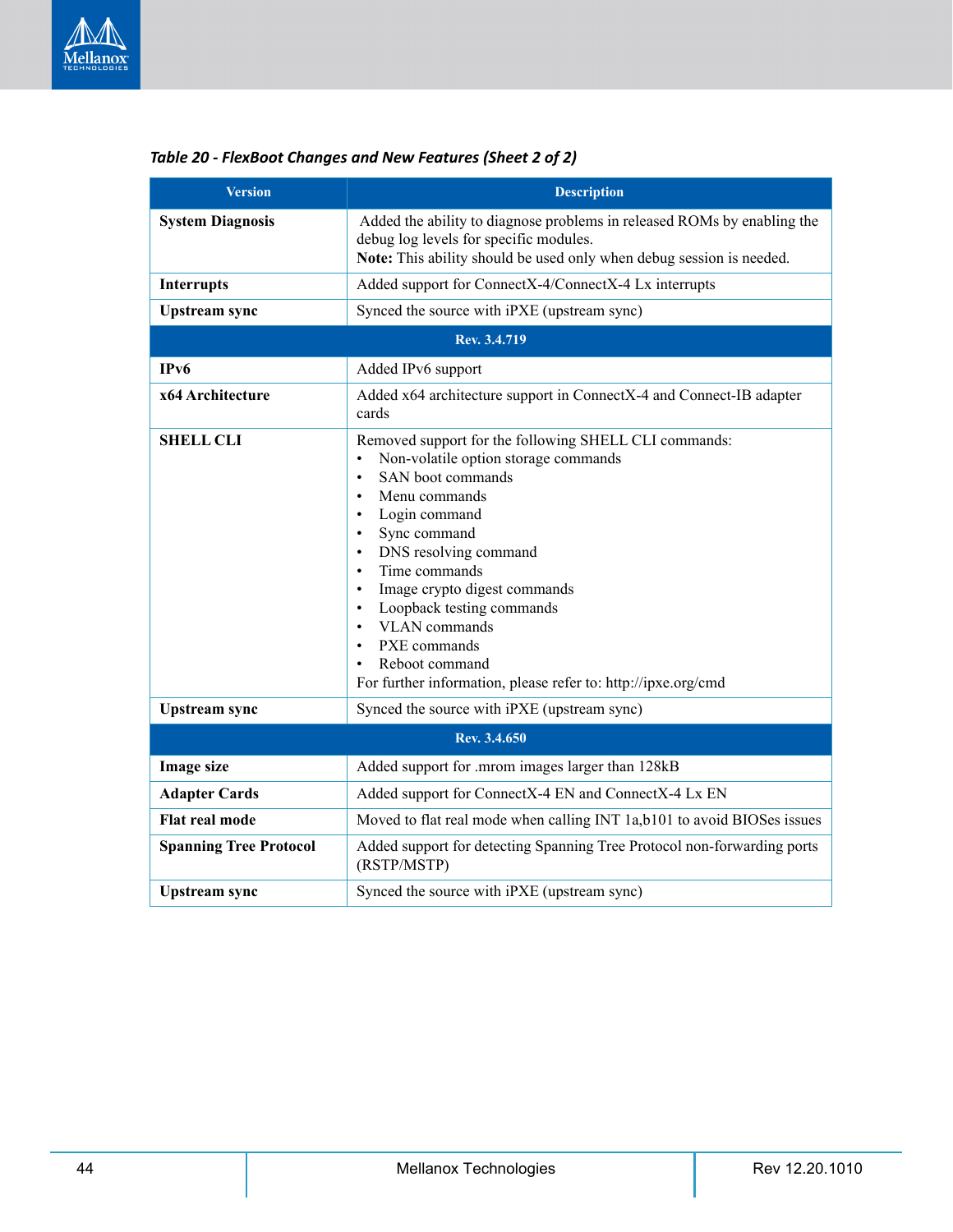# <span id="page-44-1"></span><span id="page-44-0"></span>**6.1 FlexBoot Known Issues**

### *Table 21 - FlexBoot Known Issues*

| <b>Internal Ref.</b> | <b>Description</b>                                                                                                                                                                |
|----------------------|-----------------------------------------------------------------------------------------------------------------------------------------------------------------------------------|
|                      | <b>Description:</b> Several BIOS vendors have limited boot-vector space and may not display<br>FlexBoot in their boot menu.                                                       |
|                      | Workaround: Disable the embedded NIC boot agent in BIOS                                                                                                                           |
|                      | <b>Keywords: BIOS</b>                                                                                                                                                             |
|                      | <b>Description:</b> In several BIOS, the server might hang during FlexBoot booting due to<br>wrong configuration of the PMM.                                                      |
|                      | Workaround: N/A                                                                                                                                                                   |
|                      | <b>Keywords: BIOS</b>                                                                                                                                                             |
|                      | <b>Description:</b> Only EBX, ESI, DS, ES registers can be saved in Boot Entry.                                                                                                   |
|                      | Workaround: N/A                                                                                                                                                                   |
|                      | <b>Keywords: BIOS</b>                                                                                                                                                             |
|                      | <b>Description:</b> If a client returned control to the BIOS after a successful connection to an<br>iSCSI target (but did not boot from it), then, unexpected behavior may occur. |
|                      | Workaround: Follow the instructions described in the FlexBoot UM for the proper<br>iSCSI boot/install                                                                             |
|                      | Keywords: BIOS                                                                                                                                                                    |
| 673114/821899        | <b>Description:</b> FlexBoot banner might not be shown in some BIOSes.                                                                                                            |
|                      | Workaround: N/A                                                                                                                                                                   |
|                      | <b>Keywords: BIOS</b>                                                                                                                                                             |
|                      | Description: In some cases, PXE boot will not work if the client was given only the file-<br>name without next-server (siaddr).                                                   |
|                      | Workaround: N/A                                                                                                                                                                   |
|                      | <b>Keywords: PXE Boot</b>                                                                                                                                                         |
|                      | Description: PXE boot after iSCSI boot with static configuration is currently not sup-<br>ported.                                                                                 |
|                      | Workaround: N/A                                                                                                                                                                   |
|                      | <b>Keywords: PXE Boot</b>                                                                                                                                                         |
|                      | <b>Description:</b> Boot over VLAN with IB port is currently not supported.                                                                                                       |
|                      | Workaround: N/A                                                                                                                                                                   |
|                      | <b>Keywords: PXE Boot</b>                                                                                                                                                         |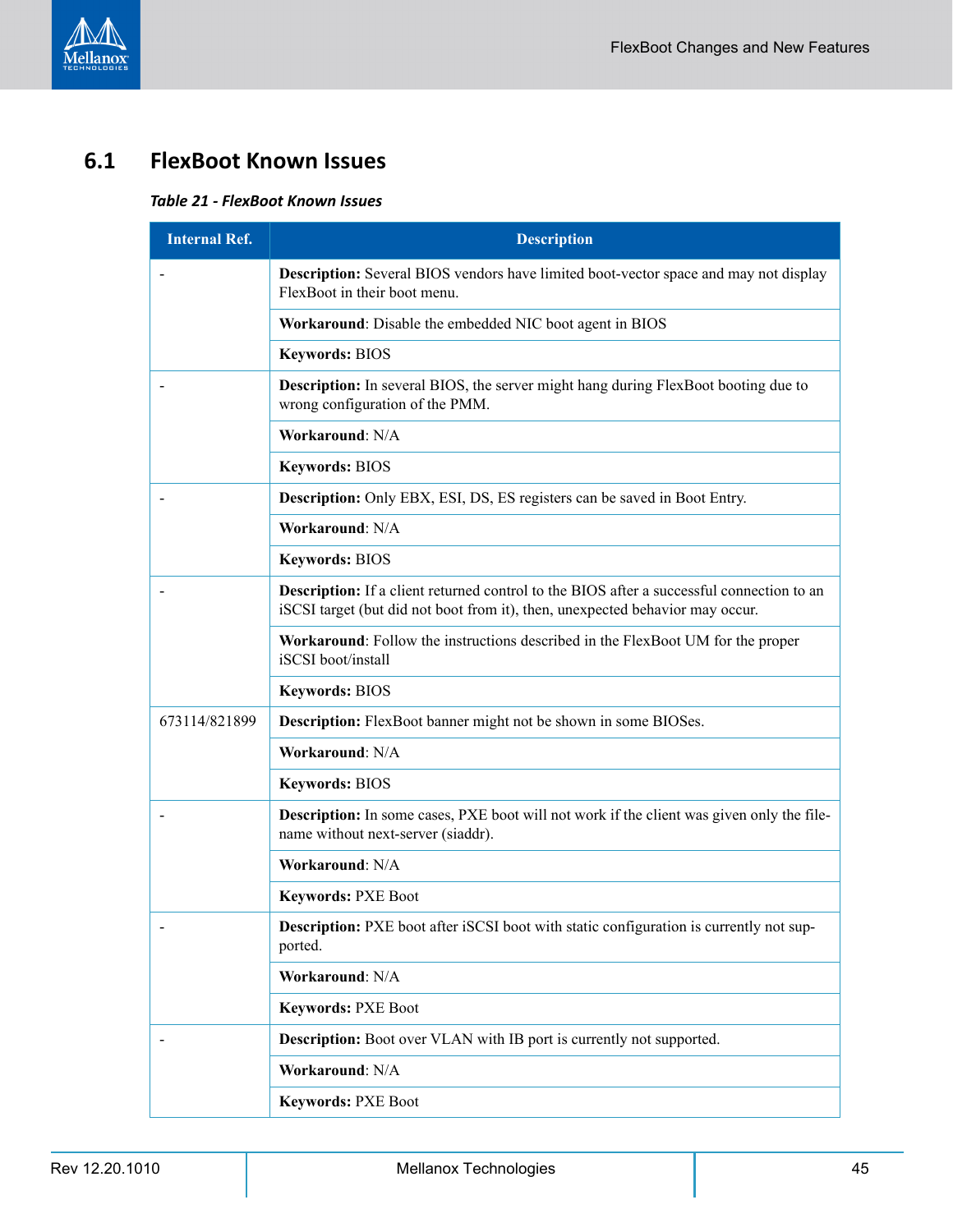

*Table 21 - FlexBoot Known Issues*

| <b>Internal Ref.</b> | <b>Description</b>                                                                                                                                                                                                   |
|----------------------|----------------------------------------------------------------------------------------------------------------------------------------------------------------------------------------------------------------------|
|                      | <b>Description:</b> Some faulty boot loaders do not close the underlying UNDI device which<br>may result in unexpected behavior and possible system crash after the OS starts to load.                               |
|                      | Workaround: N/A                                                                                                                                                                                                      |
|                      | <b>Keywords: PXE Boot</b>                                                                                                                                                                                            |
|                      | <b>Description:</b> Chain-loading gPXE stack is not supported.                                                                                                                                                       |
|                      | Workaround: N/A                                                                                                                                                                                                      |
|                      | <b>Keywords: PXE Boot</b>                                                                                                                                                                                            |
| 647143               | <b>Description:</b> Executing a partial boot loop while only downloading the NBP and select-<br>ing localboot is unsupported and may cause undefined behavior.                                                       |
|                      | Workaround: N/A                                                                                                                                                                                                      |
|                      | <b>Keywords: PXE Boot</b>                                                                                                                                                                                            |
| 670421               | <b>Description:</b> Using filename for PXE boot with rootpath for hooking an iSCSI target (to<br>install) is not supported when the PXE boot loader uses UNDI API, since all traffic must<br>get to the boot loader. |
|                      | Workaround: N/A                                                                                                                                                                                                      |
|                      | <b>Keywords: PXE Boot</b>                                                                                                                                                                                            |
|                      | <b>Description:</b> iSCSI over IB is not tested.                                                                                                                                                                     |
|                      | Workaround: N/A                                                                                                                                                                                                      |
|                      | Keywords: iSCSI                                                                                                                                                                                                      |
|                      | <b>Description:</b> iSCSI over DCB is not supported.                                                                                                                                                                 |
|                      | Workaround: N/A                                                                                                                                                                                                      |
|                      | Keywords: iSCSI                                                                                                                                                                                                      |
|                      | <b>Description:</b> FlexBoot supports only a single active iSCSI connection. Thus, when<br>iSCSI-boot via Port 1 succeeds to connect but fails to boot, it will fail to connect via Port<br>2.                       |
|                      | Workaround: N/A                                                                                                                                                                                                      |
|                      | Keywords: iSCSI                                                                                                                                                                                                      |
|                      | <b>Description:</b> Boot retries is currently not functional when booting from iSCSI.                                                                                                                                |
|                      | Workaround: N/A                                                                                                                                                                                                      |
|                      | Keywords: iSCSI                                                                                                                                                                                                      |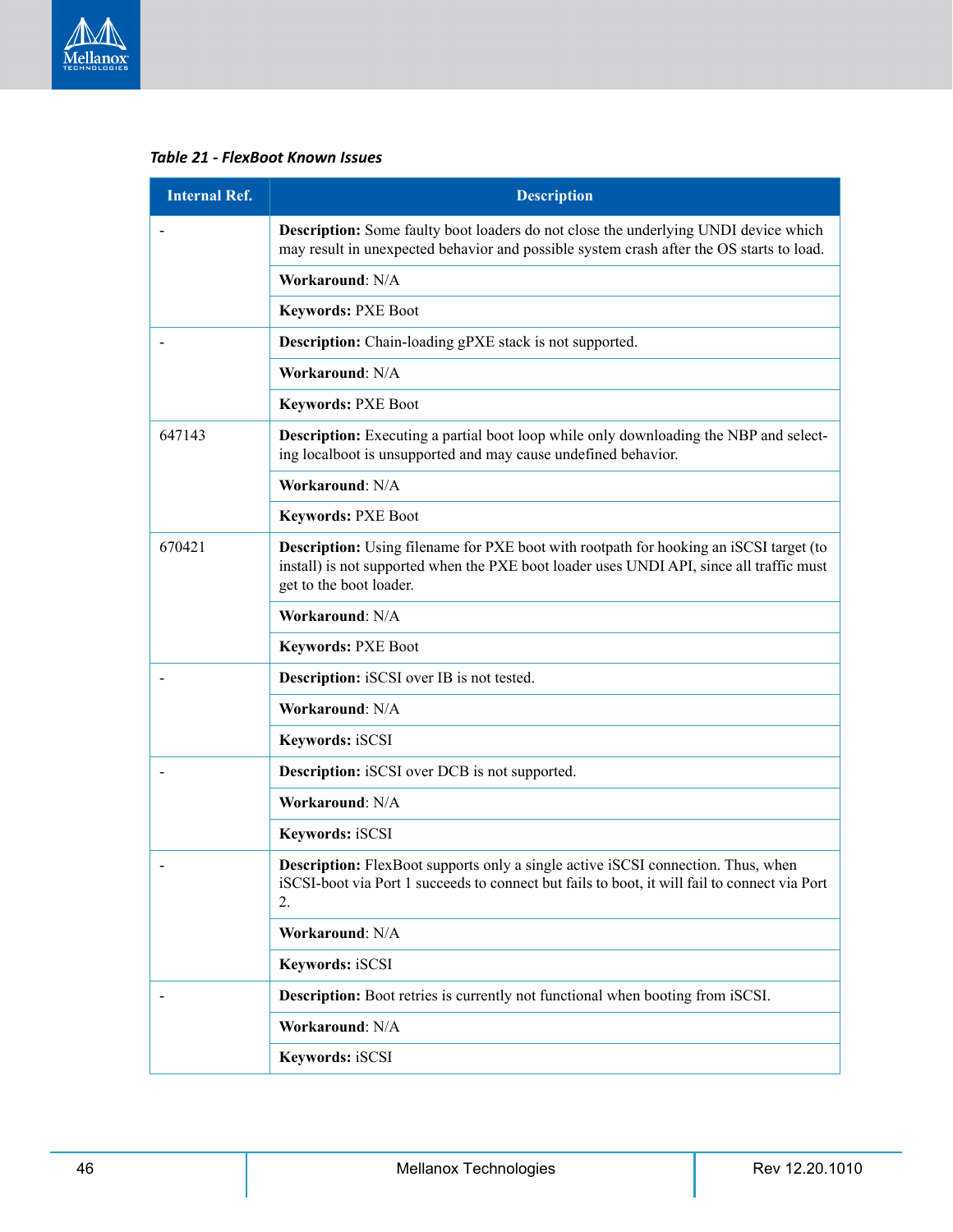

*Table 21 - FlexBoot Known Issues*

| <b>Internal Ref.</b> | <b>Description</b>                                                                                                                                          |
|----------------------|-------------------------------------------------------------------------------------------------------------------------------------------------------------|
| 655800               | <b>Description:</b> iSCSI over IPv6 is not supported.                                                                                                       |
|                      | Workaround: N/A                                                                                                                                             |
|                      | Keywords: iSCSI                                                                                                                                             |
|                      | <b>Description:</b> Boot menu is displayed as READ ONLY if the HCA card does not support<br>flash configuration.                                            |
|                      | Workaround: N/A                                                                                                                                             |
|                      | Keywords: User Interface                                                                                                                                    |
|                      | <b>Description:</b> FlexBoot Boot Menu will not be visible in serial output.                                                                                |
|                      | Workaround: N/A                                                                                                                                             |
|                      | Keywords: User Interface                                                                                                                                    |
|                      | <b>Description:</b> Large Receive Offload (LRO) and iSCSI may not interoperate due to a bug<br>in current Linux kernel distributions.                       |
|                      | Workaround: Disable LRO in the IPoIB module when using iSCSI.                                                                                               |
|                      | See the Mellanox FlexBoot user's manual for details under the Diskless Machines chap-<br>ter (InfiniBand Ports).                                            |
|                      | <b>Keywords: Networking</b>                                                                                                                                 |
|                      | <b>Description:</b> 56Gb/s is currently not supported.                                                                                                      |
|                      | Workaround: N/A                                                                                                                                             |
|                      | Keywords: Link Speed                                                                                                                                        |
|                      | <b>Description:</b> Setting the number of Virtual Functions higher than the machine's memory<br>capability may cause memory issues and system instability.  |
|                      | Workaround: N/A                                                                                                                                             |
|                      | <b>Keywords:</b> Virtualization                                                                                                                             |
|                      | <b>Description:</b> SLAM, FTP, HTTPS and SRP are currently not supported.                                                                                   |
|                      | Workaround: N/A                                                                                                                                             |
|                      | <b>Keywords: Protocols</b>                                                                                                                                  |
|                      | <b>Description:</b> Occasionally, using the Spanning Tree Protocol (STP) in the switches may<br>cause packet drops and boot failure in the system.          |
|                      | Workaround: Enable the "edgemode" if disabled on the switch, or use either portfast or<br>edgemode functionality on the switch ports connected to the NICs. |
|                      | <b>Keywords: Protocols</b>                                                                                                                                  |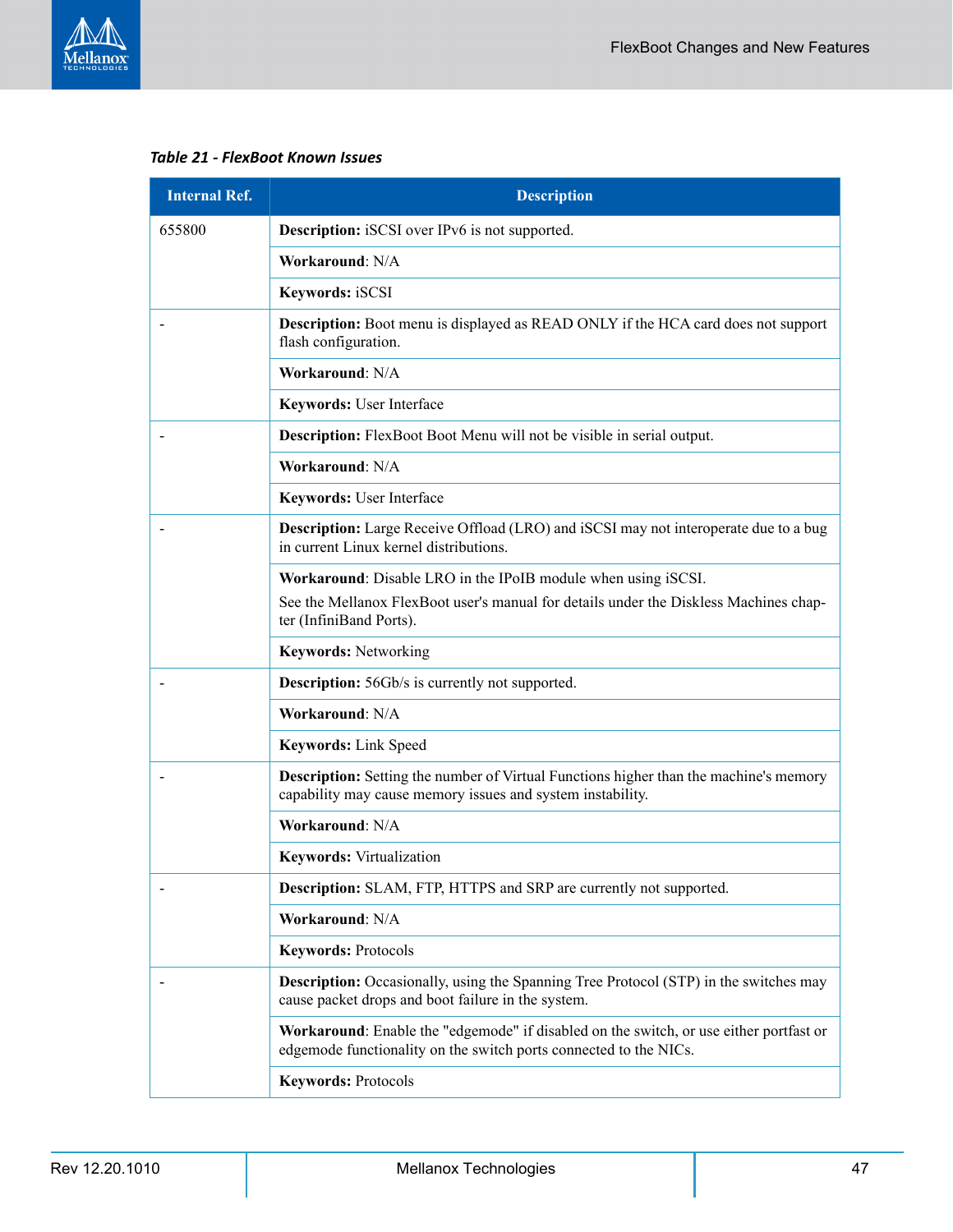

*Table 21 - FlexBoot Known Issues*

| <b>Internal Ref.</b>                               | <b>Description</b>                                                                                                                                                                                                                                                            |
|----------------------------------------------------|-------------------------------------------------------------------------------------------------------------------------------------------------------------------------------------------------------------------------------------------------------------------------------|
|                                                    | <b>Description:</b> FCoE, BCV are not supported.                                                                                                                                                                                                                              |
|                                                    | Workaround: N/A                                                                                                                                                                                                                                                               |
|                                                    | <b>Keywords: Protocols</b>                                                                                                                                                                                                                                                    |
| 655800                                             | <b>Description:</b> IPv6 can only run if a RADVD service is running in the network.                                                                                                                                                                                           |
|                                                    | Workaround: N/A                                                                                                                                                                                                                                                               |
|                                                    | <b>Keywords: Protocols</b>                                                                                                                                                                                                                                                    |
| <b>Description:</b> IPv6 over IB is not supported. |                                                                                                                                                                                                                                                                               |
|                                                    | Workaround: N/A                                                                                                                                                                                                                                                               |
|                                                    | <b>Keywords: Protocols</b>                                                                                                                                                                                                                                                    |
| 655800                                             | <b>Description:</b> Enabling IPv6 first and then IPv4 is currently not supported.                                                                                                                                                                                             |
|                                                    | Workaround: N/A                                                                                                                                                                                                                                                               |
|                                                    | <b>Keywords: Protocols</b>                                                                                                                                                                                                                                                    |
| 841198                                             | <b>Description:</b> FlexBoot fails to boot when the following occurs:<br>Boot priority is set to iSCSI<br>$\bullet$<br>The iSCSI TCP/IP parameters via DHCP is disabled<br>$\bullet$<br>iSCSI boot fails or iSCSI boot to target configuration is set to disable<br>$\bullet$ |
|                                                    | Workaround: N/A                                                                                                                                                                                                                                                               |
|                                                    | Keywords: PXE boot, iSCSI                                                                                                                                                                                                                                                     |
| 843377/849223                                      | <b>Description:</b> The physical MAC assigned via the boot menu is displayed as zeroes<br>instead of the set MAC when ConnectX-4 VPI adapter card is configured as InfiniBand.                                                                                                |
|                                                    | Workaround: N/A                                                                                                                                                                                                                                                               |
|                                                    | Keywords: Physical MAC, Boot menu                                                                                                                                                                                                                                             |
| 656001                                             | <b>Description:</b> Booting from WDS and Windows DHCP server when only Option 66 is<br>enabled (without Option 67), is not supported.                                                                                                                                         |
|                                                    | Workaround: N/A                                                                                                                                                                                                                                                               |
|                                                    | Keywords: DHCP                                                                                                                                                                                                                                                                |
| 776057                                             | Description: Citrix PVS boot is not supported.                                                                                                                                                                                                                                |
|                                                    | Workaround: N/A                                                                                                                                                                                                                                                               |
|                                                    | Keywords: Citrix PVS boot                                                                                                                                                                                                                                                     |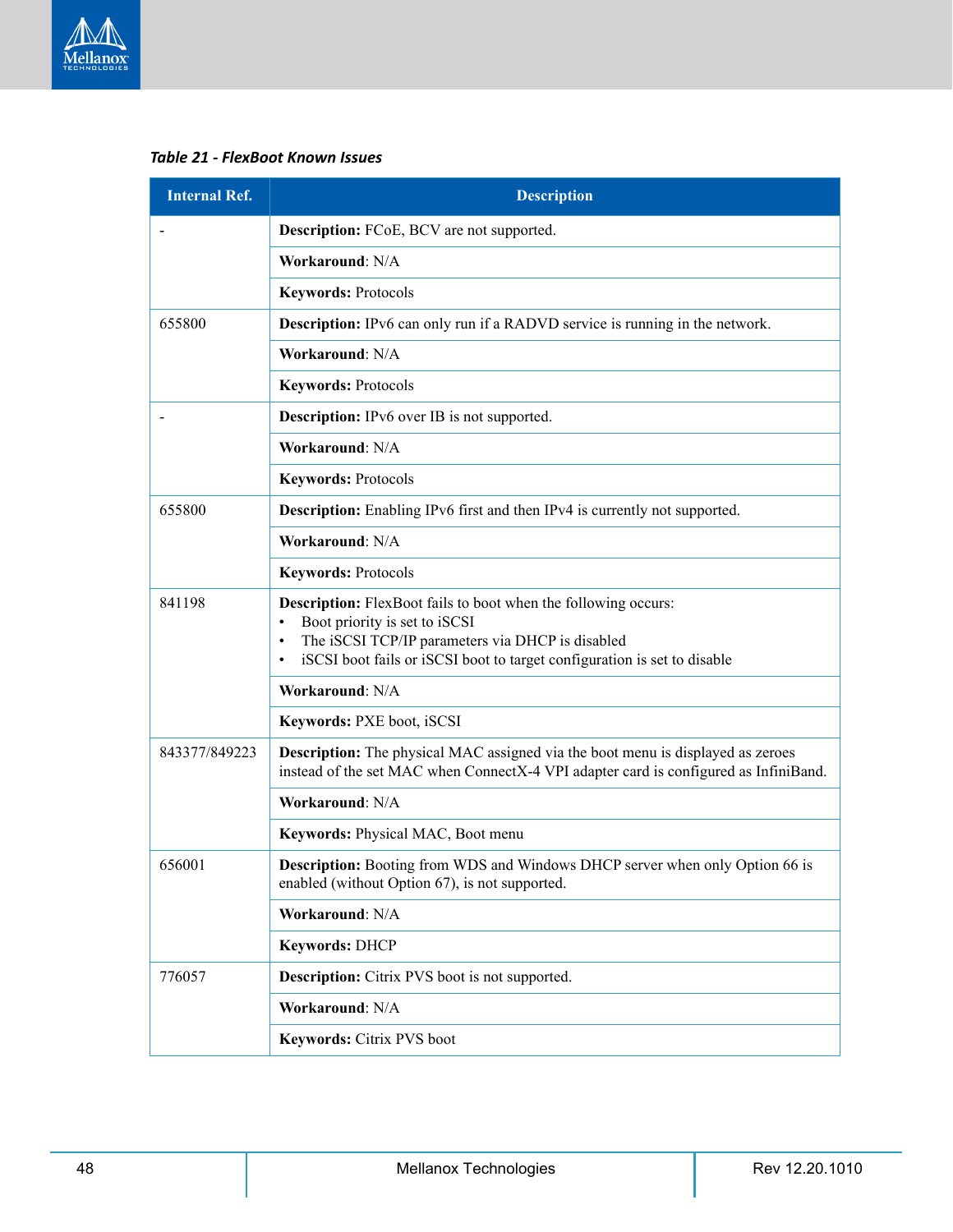

#### *Table 21 - FlexBoot Known Issues*

| <b>Internal Ref.</b> | <b>Description</b>                                                                                                                                                                                                                                                                                                                                                                                                                                                 |
|----------------------|--------------------------------------------------------------------------------------------------------------------------------------------------------------------------------------------------------------------------------------------------------------------------------------------------------------------------------------------------------------------------------------------------------------------------------------------------------------------|
| 689460               | <b>Description:</b> FlexBoot uses system UUID to generate the client DUID-UUID as per<br>RFC 6355, the data conveyed with DHCPv6 Code 1 (Option ID).                                                                                                                                                                                                                                                                                                               |
|                      | Workaround: N/A                                                                                                                                                                                                                                                                                                                                                                                                                                                    |
|                      | Keywords: DUID-UUID                                                                                                                                                                                                                                                                                                                                                                                                                                                |
| 928217               | <b>Description:</b> Installing ESXi 6.5/6.0 on iSCSI target is currently not supported.                                                                                                                                                                                                                                                                                                                                                                            |
|                      | Workaround: N/A                                                                                                                                                                                                                                                                                                                                                                                                                                                    |
|                      | Keywords: ESXi 6.5/6.0, iSCSI target                                                                                                                                                                                                                                                                                                                                                                                                                               |
| 689460               | <b>Description:</b> To use the DHCP server to identify ipxe requests when using undi-<br>only, kpxe or ipxe, pxe when booting over IB requires special configuration. (see the<br>Workaround below).                                                                                                                                                                                                                                                               |
|                      | Workaround: Add to the DHCP host declaration the MAC identification alongside the<br>option 61 DUID.<br>For example:<br>host ib-client1 {<br>option dhcp-client-identifier =<br>ff:00:00:00:00:00:02:00:00:02:c9:00: <port-guid> ;<br/>hardware ethernet <port-mac> ;<br/>fixed-address <ipoib address=""> ;<br/>filename "ipxe.pxe" ;<br/>if exists user-class and option user-class = "iPXE" { filename<br/>"pxelinux.0"; }<br/>}</ipoib></port-mac></port-guid> |
|                      | Keywords: undionly.kpxe or ipxe.pxe                                                                                                                                                                                                                                                                                                                                                                                                                                |
| 928217               | Description: Due to interoperability issue between the ESXi installer and the lpxelinux<br>bootloader, when trying to install ESXi 6.5 on iSCSI target using lpxelinux.0 as a boot-<br>loader, a PSOD occurs.                                                                                                                                                                                                                                                      |
|                      | Workaround: Use FlexBoot (or iPXE) to load mboot.c32 directly instead of pxelinux.0<br>using the script below:<br>#!ipxe<br>set base /nfs/Esxi-6.5 INBOX<br>chain \${base}/mboot.c32 -c \${base}/boot.cfg BOOTIF=01-<br>$$$ {mac:hexhyp}<br>where the "set base " specifies a suitable absolute path.<br>Note: iPXE does not need an absolute path, however, mboot.c32 requires it.                                                                                |
|                      | Keywords: mboot.c32, PSOD,                                                                                                                                                                                                                                                                                                                                                                                                                                         |
|                      |                                                                                                                                                                                                                                                                                                                                                                                                                                                                    |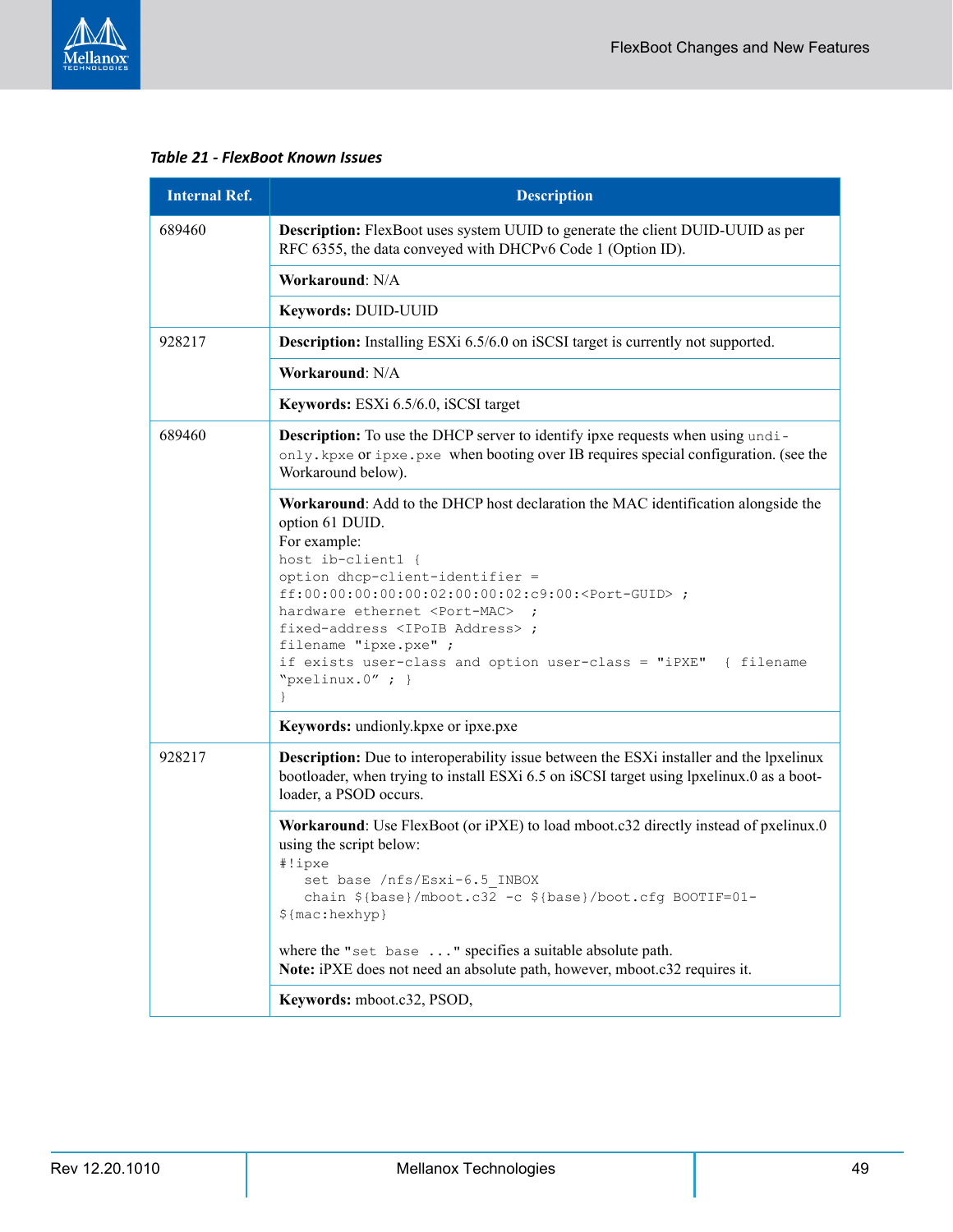

*Table 21 - FlexBoot Known Issues*

| <b>Internal Ref.</b> | <b>Description</b>                                                                                                                                                                          |
|----------------------|---------------------------------------------------------------------------------------------------------------------------------------------------------------------------------------------|
| 976878               | <b>Description:</b> When using bootloader grub2 to boot WDS, if the WDS boot fails, an<br>RSOD might appear.                                                                                |
|                      | Workaround: N/A                                                                                                                                                                             |
|                      | <b>Keywords:</b> Bootloader grub2, WDS, RSOD                                                                                                                                                |
| 1072419              | <b>Description:</b> The FlexBoot DHCP loops indefinitely when it continuously gets NACK<br>on the DHCP requests On some setups, it might also cause an RSOD after a a continues<br>looping. |
|                      | Workaround: N/A                                                                                                                                                                             |
|                      | Keywords: Bootloader grub2, WDS, RSOD                                                                                                                                                       |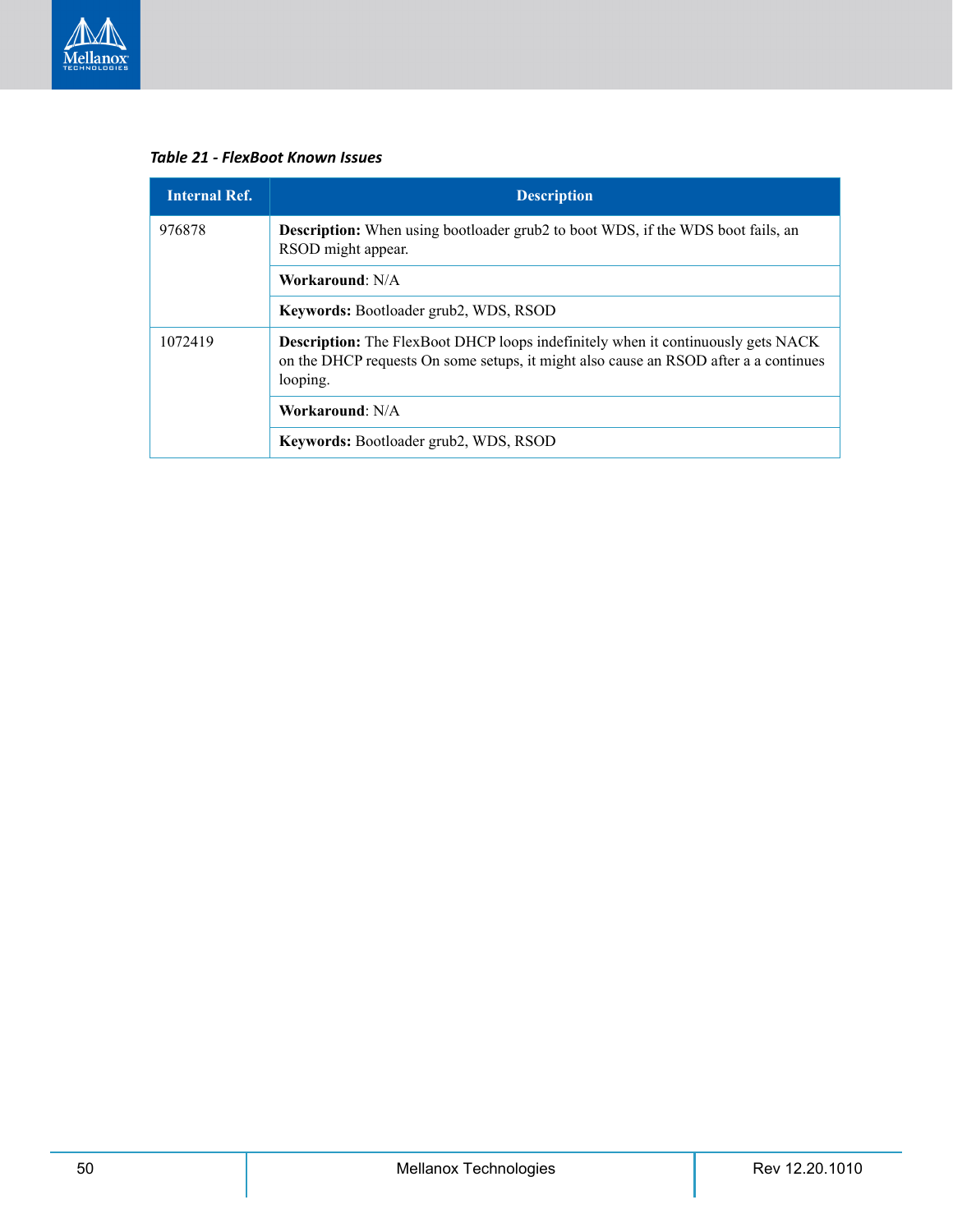

# <span id="page-50-1"></span><span id="page-50-0"></span>**6.2 FlexBoot Bug Fixes History**

### *Table 22 - FlexBoot Bug Fixes History (Sheet 1 of 2)*

| <b>Version</b> | <b>Issue</b>                                                                                                                                                                                                                      |
|----------------|-----------------------------------------------------------------------------------------------------------------------------------------------------------------------------------------------------------------------------------|
| 843209         | Description: Fixed and issue which cause the link not to raise in the second port which is<br>set as IB when the first port is ETH in PXE.                                                                                        |
|                | Keywords: Link up, Ports                                                                                                                                                                                                          |
|                | Discovered in Release: 3.4.903                                                                                                                                                                                                    |
|                | Fixed in Release: 3.5.109                                                                                                                                                                                                         |
| 847950         | <b>Description:</b> Fixed wrong default value of Boot-To-Target in FlexBoot configuration.                                                                                                                                        |
|                | Keywords: Boot-To-Target, FlexBoot configuration                                                                                                                                                                                  |
|                | Discovered in Release: 3.4.719                                                                                                                                                                                                    |
|                | Fixed in Release: 3.4.903                                                                                                                                                                                                         |
| 691148         | <b>Description:</b> When connecting a pre-configured port with VLAN to an IB fabric, the port<br>runs as Ethernet port with the VLAN tag.                                                                                         |
|                | <b>Keywords: VLAN, Port Management</b>                                                                                                                                                                                            |
|                | Discovered in Release: 3.4.719                                                                                                                                                                                                    |
|                | Fixed in Release: 3.4.903                                                                                                                                                                                                         |
| 792432         | <b>Description:</b> Booting PXE using Grub2.X over HP G9/G8 servers results in system hang.                                                                                                                                       |
|                | Keywords: PXE boot, Grub2.X, HP G9/G8                                                                                                                                                                                             |
|                | Discovered in Release: 3.4.719                                                                                                                                                                                                    |
|                | Fixed in Release: 3.4.903                                                                                                                                                                                                         |
| 737512         | <b>Description:</b> If the client gets "PXE boot menu" when contacting the DHCP, it will PXE<br>boot first regardless of the boot priority.                                                                                       |
|                | Keywords: ISCSI, DHCP                                                                                                                                                                                                             |
|                | Discovered in Release: 3.4.719                                                                                                                                                                                                    |
|                | Fixed in Release: 3.4.812                                                                                                                                                                                                         |
| 690792         | <b>Description:</b> If the PMM fails to allocate memory, the system hangs since FlexBoot cannot<br>load from the expansion ROM.                                                                                                   |
|                | Keywords: PMM, expansion ROM                                                                                                                                                                                                      |
|                | Discovered in Release: 3.4.719                                                                                                                                                                                                    |
|                | Fixed in Release: 3.4.812                                                                                                                                                                                                         |
| 697291         | <b>Description:</b> In ConnectX-4, the PXE boot time measurement over TFTP Ethernet is 1:30<br>min for image size of 1GB, TFTP InfiniBand is 1:20 min, and iSCSI boot time measure-<br>ment is 8 seconds for image size of 25 MB. |
|                | <b>Keywords: PXE Boot</b>                                                                                                                                                                                                         |
|                | Discovered in Release: 3.4.719                                                                                                                                                                                                    |
|                | Fixed in Release: 3.4.812                                                                                                                                                                                                         |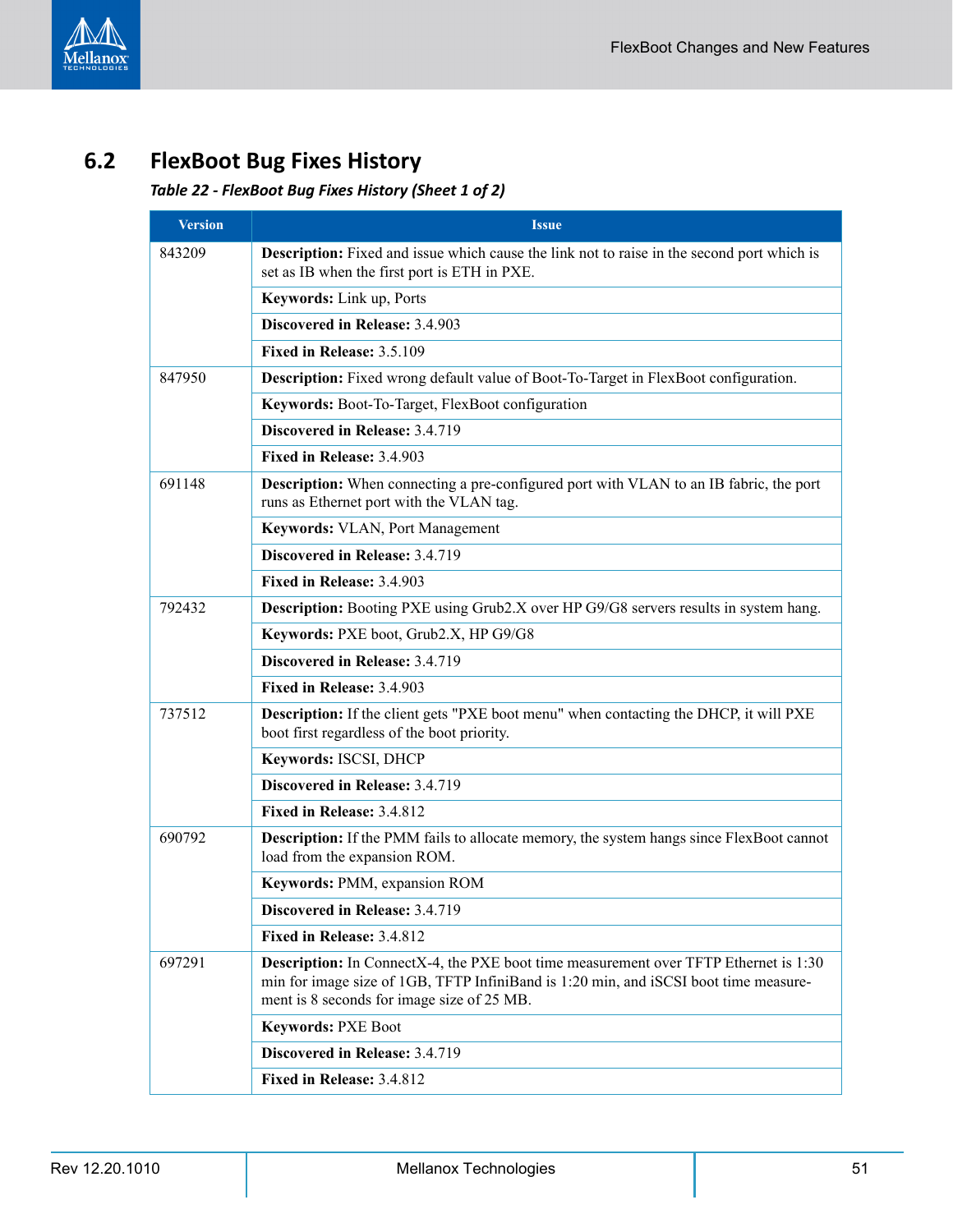

| <b>Version</b> | <b>Issue</b>                                                                                                                               |
|----------------|--------------------------------------------------------------------------------------------------------------------------------------------|
| 689068         | <b>Description:</b> In hybrid BIOSes, if the BIOS loads legacy driver without closing the UEFI<br>driver, the legacy driver fails to load. |
|                | <b>Keywords:</b> BIOS, legacy mode                                                                                                         |
|                | <b>Discovered in Release: 3.4.719</b>                                                                                                      |
|                | Fixed in Release: 3.4.812                                                                                                                  |
| 634794         | Description: Enabled 'boot pci busdevfn' initialization when booting from UNDI loader.                                                     |
|                | Keywords: UNDI loader                                                                                                                      |
|                | <b>Discovered in Release: 3.4.650</b>                                                                                                      |
|                | Fixed in Release: 3.4.719                                                                                                                  |
|                | Description: Removed the instruction that enabled write-protected section modifications<br>after POST.                                     |
|                | <b>Keywords: PXE Boot</b>                                                                                                                  |
|                | Discovered in Release: 3.4.650                                                                                                             |
|                | Fixed in Release: 3.4.719                                                                                                                  |

*Table 22 - FlexBoot Bug Fixes History (Sheet 2 of 2)*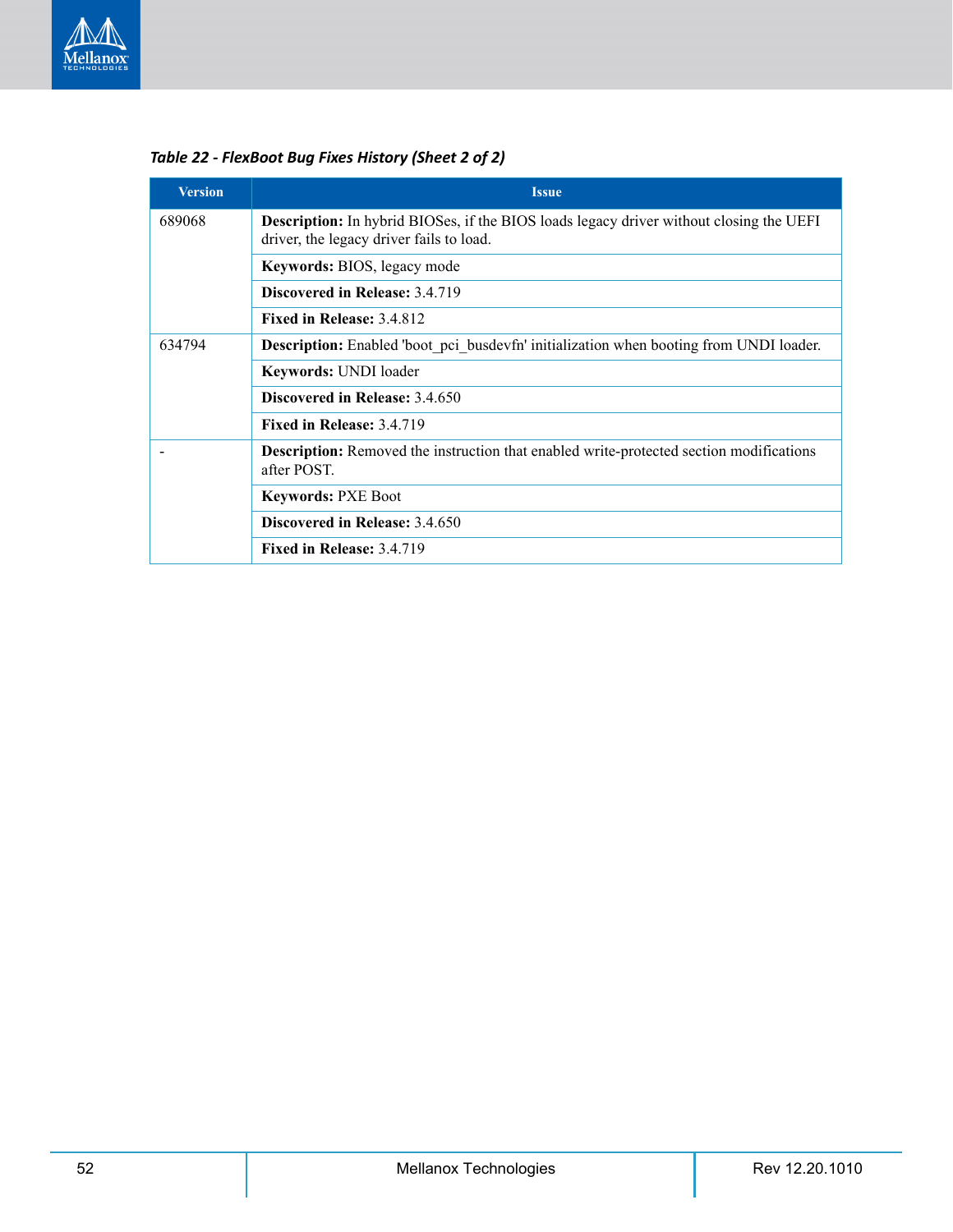

# <span id="page-52-0"></span>**7 Unsupported Features and Commands**

### <span id="page-52-1"></span>**7.1 Unsupported Features**

The following advanced feature are unsupported in the current firmware version:

- Service types not supported:
	- SyncUMR
	- Mellanox transport
	- PTP
	- RAW IPv6
	- PTP (IEEE 1588)
- INT-A not supported for EQs only MSI-X
- PCI VPD write flow (RO flow supported)
- Streaming Receive Queue (STRQ) and collapsed CQ
- Precise clock synchronization over the network (IEEE 1588)
- SM is not supported on VFs
- DC is not supported in: Multi-Host, SR-IOV, and Ethernet (RoCE)
- RoCE LAG for VFs and Multi-Host/Socket-Direct are not supported in RoCE LAG
- QoS per VFs feature is supported up to 14 VFs per PF in dual port device with 8 VLs.
- Mutlihost Ethernet

### <span id="page-52-2"></span>**7.2 Unsupported Commands**

- QUERY MAD DEMUX
- SET MAD DEMUX
- PAGE FAULT RESUME
- ACTIVATE\_TRACER
- DEACTIVATE TRACER
- ACCESS REG SPACE
- ACCESS REG SPACE DWORD
- ACTIVATE/DEACTIVATE TRACER
- QUERY/MODIFY SCHED QUEUE
- CREATE RQ MEMORY RQ RMP
- MODIFY LAG ASYNC EVENT